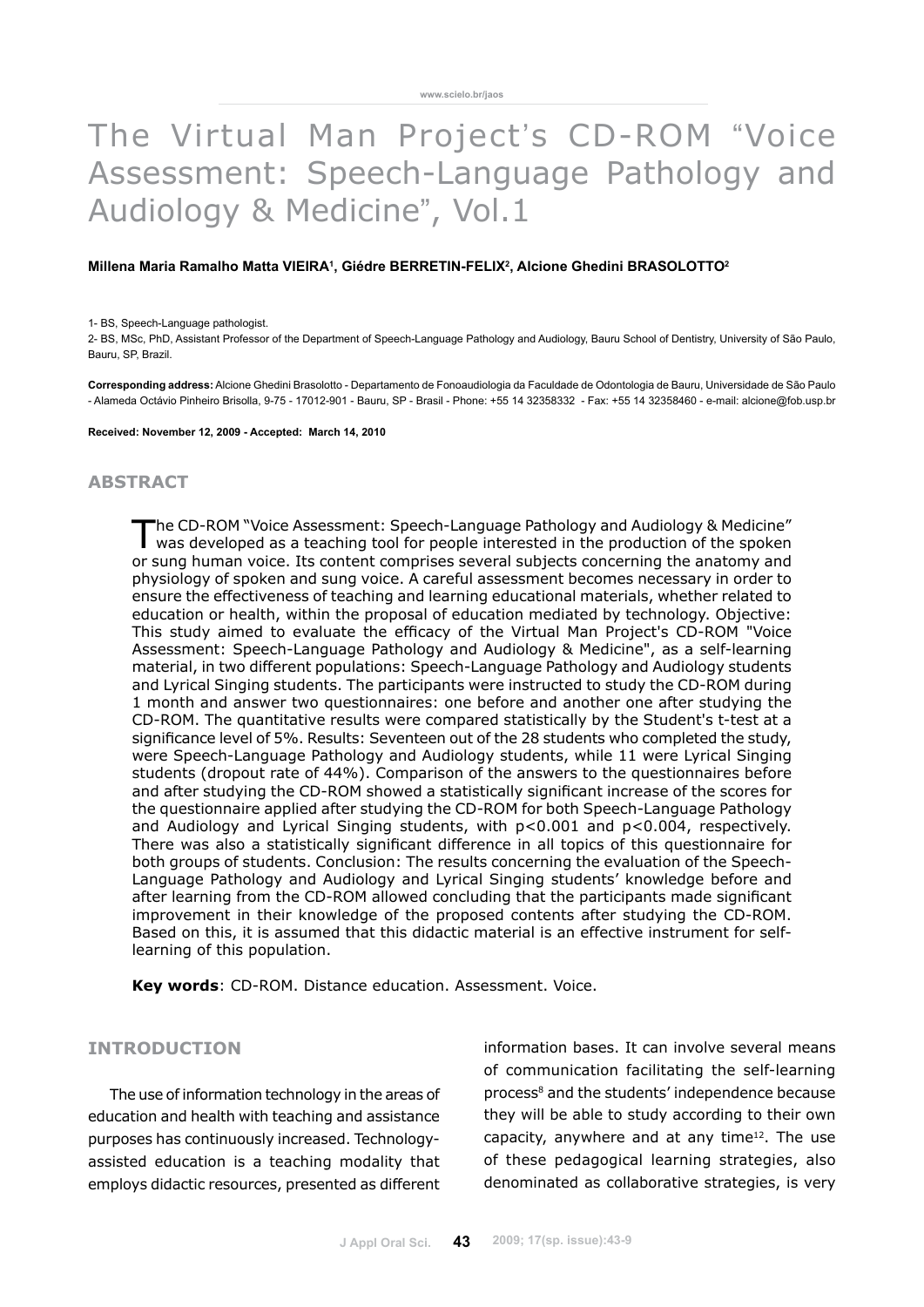effective to increase the motivation level of the participants and for the accomplishment of the proposed activities<sup>6</sup>.

Under the coordination of the Professor Chao Lung Wen, the Virtual Man Project is part of the category of learning goals of the Medical School of the University of São Paulo (FM/USP), described as a powerful iconographic resource that helps learning, considering that it facilitates understanding in relation to a specific subject<sup>3</sup>. As a result of a partnership among the Medical School of the University of São Paulo (FM/USP), Bauru School of Dentistry of the University of São Paulo (FOB/USP) and Federal University of São Paulo (UNIFESP), a CD-ROM denominated "Voice Assessment: Speech-Language Pathology and Audiology & Medicine", vol. 1, was developed under the coordination of Professor György Mikєlós Böhm (FM/USP). This volume comprises the following subjects: upper commands and innervations of the phonation tract; functional anatomy of the larynx; physiological functions of the larynx; vocal tract (forming and vibrating); sound articulation (vowels and consonants) and singing. It is a kind of technology that allows observing the speech tract in a three-dimensional and dynamic way, enabling the comprehension of the speech complexity in a simpler way. In addition to the iconographic communication of the Virtual Man Project, the CD-ROM contains sounds, films, several illustrations and texts<sup>16</sup>. This material has been developed to be applied as a didactic instrument for both undergraduate and graduate students, and anyone interested in the production of the human voice, spoken or sung.

The elaboration of a didactic material of any nature always demands previous analysis in order to promote actual learning facilities to the students<sup>15</sup>. The evaluation of an educational software, for example, is a step of fundamental importance for reaching the proposed goals and comprise the teaching-learning problem that has motivated its creation<sup>17</sup>.

The aim of the present study was to analyze the efficacy of the Virtual Man Project's "Voice Assessment: Speech-Language Pathology and Audiology & Medicine", vol. 1, as a self-learning material for two distinct populations.

# **MATERIAL AND METHODS**

The present study was reviewed and approved by the Department of Speech-Language Pathology and Audiology and by the FOB/USP's Research Ethics Committee (Process #120/27). The participants received verbal and written explanations about the study purposes and signed an informed consent form.

Thirty students attending the  $1<sup>st</sup>$  semester of the Speech-Language Pathology and Audiology course at FOB/USP and 30 students attending the 1st-6th year of the Lyrical Singing course at the Drama and Music Conservatory "Dr. Carlos de Campos", in the city of Tatuí, SP, were invited to participate. At first, 50 students accepted taking part in the study, being 23 Speech-Language Pathology and Audiology students and 27 Lyrical Singing students. The following exclusion criteria were adopted: previous contact with the content of the CD-ROM under study; and not having access to a computer with CD reader and without specific softwares for images and sounds.

Initially, a questionnaire denominated "before CD-ROM questionnaire" containing one open and multiple-choice questions was handed to the students. All questionnaires had 4 options of answers (a, b, c and d), the last one being "I do not know the answer". The questionnaires were different according to each group. For the Speech-Language Pathology and Audiology students, 44 questions were elaborated about the following topics of the CD: upper commands and innervation of the phonation tract (17 questions), functional anatomy of the larynx (7 questions), physiology of the larynx (14 questions) and human voice sound articulation (6 questions). For the Lyrical Singing students, 36 questions were elaborated about the following topics of the CD: upper commands and innervation of the phonation tract (6 questions), functional anatomy of the larynx (7 questions), physiology of the larynx (14 questions) and sung voice (8 questions).

All students received a Virtual Man Project's "Voice Assessment: Speech-Language Pathology and Audiology & Medicine", vol. 1, and an auxiliary study guide, which was elaborated with some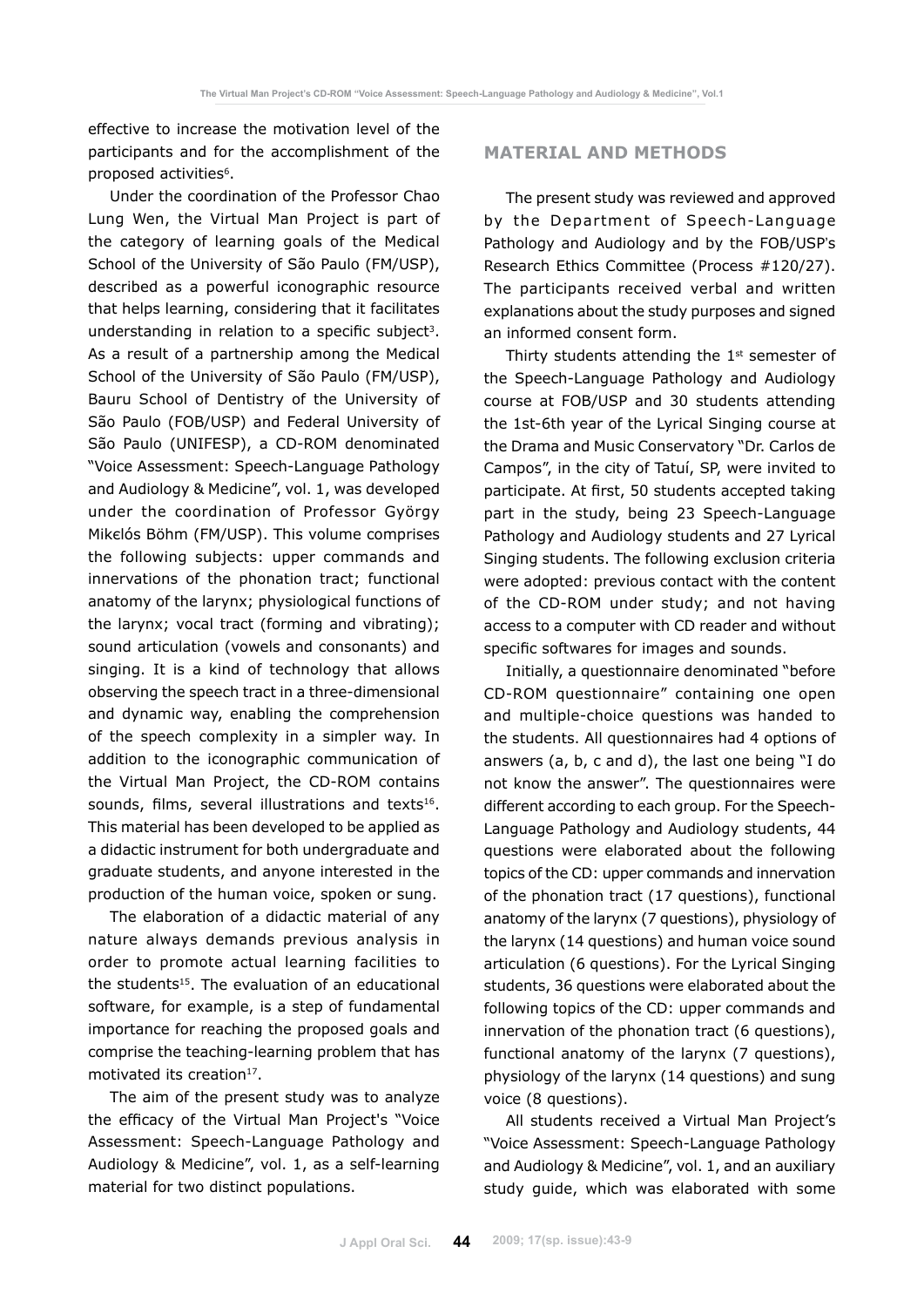questions related to the topics of the CD for both courses. The Speech-Language Pathology and Audiology students were oriented to study the following subjects: upper commands and innervations; propositional vocalization, emotional vocalization, important skull nerves for phonation, larynx (functional anatomy: cartilages, ligaments and articulations; extrinsic muscles; intrinsic muscles, vocal fold; glottis configuration), physiology of the larynx (functions of the larynx, phonation, types of voice, vocal tract (forming and vibrating), human voice (sound articulation: vowels and consonants). The Lyrical Singing students were oriented to study the following subjects: larynx (vocal fold, glottis configuration) physiology of the larynx (functions of the larynx, phonation, types of voice, vocal tract (forming and vibrating) singing (phonation mechanisms and some aspects of sung voice).

After answering the "before CD-ROM questionnaire" and receiving the didactic material (CD-ROM and the auxiliary study guide), a period of 1 month was granted to the participants to study. After that period, the participants were contacted in person or by e-mail or telephone to schedule a date for answering a second questionnaire, denominated "after CD-ROM questionnaire". This second questionnaire was elaborated with the exact same questions of the "before CD-ROM questionnaire" and some other open questions, which aimed at knowing the opinions and suggestions of the students about the CD-ROM as well as any problems they found during the study.

As a strategy for the students to study the material within the established period, they were informed that the FOB/USP's Department of Speech-Language Pathology and Audiology would provide them an attendance certificate at the end of the research and another certificate of good performance for the ones who reached the score of 75% or higher on the "after CD-ROM questionnaire".

The t-test for dependent samples was applied for analysis of the quantitative results (comparison of the answers of the questionnaires applied before and after the CD-ROM), as it was considered significant p<0.05. An analysis of the qualitative results was performed by means of questions referring to the participants' suggestions and the problems they faced when studying the CD-ROM.

#### **RESULTS AND DISCUSSION**

From the 50 students that initially accepted taking part in the study, only 28 (56%) remained until the end of the investigation. From these 28 participants, 17 (60.71%) were Speech-Language Pathology and Audiology students and 11 (39.28%) were Lyrical Singing students. There were only four male students, one from the Speech-Language Pathology and Audiology course and three from the Lyrical Singing course. The mean ages were 18.94 and 27.72 years for the Speech-Language Pathology and Audiology and Lyrical Singing students. The dropout rate was 44%, being 16 students who from the Lyrical Singing course and 6 students from the Speech-Language Pathology and Audiology course. The students who retired from the study alleged that they did not have enough time to study the CD-ROM. Although the study of the CD-ROM has not been proposed as a formal course, the results are in agreement with the literature, which points a dropout rate around 50%5,13,14 for technologyassisted educational courses, lack of time being the most frequently reported reason for giving up.

Considering that the maximum score to be reached by the Speech-Language Pathology and Audiology students on the "before CD-ROM questionnaire" was 44 points, the mean of correct answers of all students was 5.94 (13.35%), with of minimum of zero and maximum of 12 points (27.27%). On the "after CD-ROM questionnaire", the students had 20.59 (46.79%) mean of correct answers, with minimum of 11 (25%) and maximum of 39 points (88.63%). Comparison of the results of both questionnaires showed a statistically significant increase (p<0.001) on the scores of the "after CD-ROM questionnaire". Statistically significant differences were also present in all topics of this questionnaire (Table 1).

The results of the "before CD-ROM questionnaire" for the Lyrical Singing students, which had as maximum value 36 points, the mean of correct answers was 6,45 (17,91%), with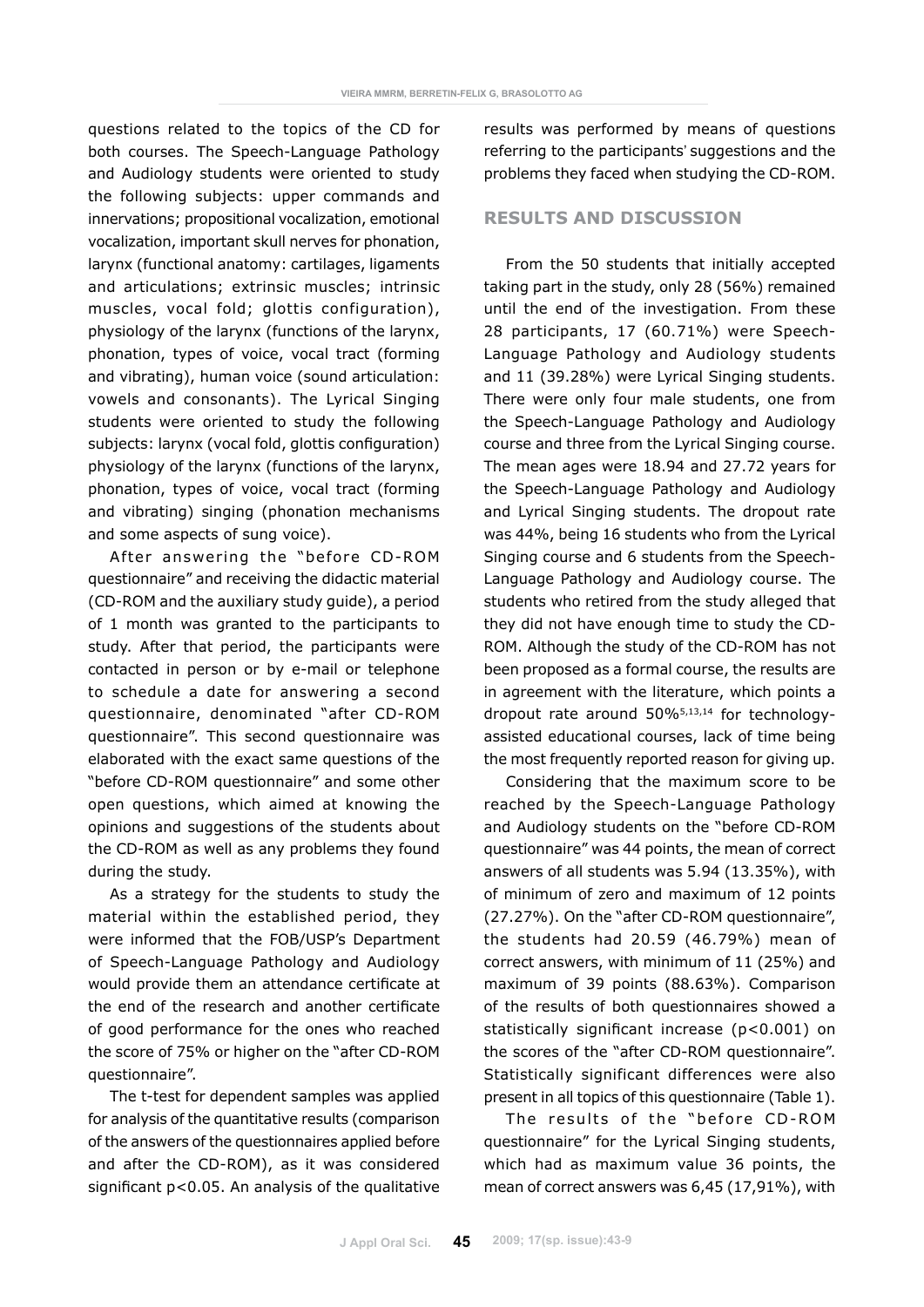minimum of 1 (2.77%) and maximum of 16 points (44.44%). On the "after CD-ROM questionnaire", the mean of correct answers was 15.73 (43.69%), with minimum of 1 (2.77%) and maximum of 29 points (80.55%). Comparison of the results of both questionnaires showed a statistically significant increase (p<0.004) on the scores of the "after CD-ROM questionnaire". Statistically significant differences were also present in all topics of this questionnaire (Table 2).

It is possible to notice that the maximum score for the "before CD-ROM questionnaire" reached by the Speech-Language Pathology and Audiology students was similar to the minimum reached for the "after CD-ROM questionnaire". Similarly, better results were observed in the "after CD-ROM questionnaire" by the Lyrical Singing students when compared to the "before CD-ROM questionnaire", demonstrating the effectiveness of the study also for this group. Through a written evaluation of a study proposal employing the CD-ROM, statistically significant differences were also observed before and after the test, demonstrating that the elaborated material helped the student learning2. A study that examined the impact of an online course on healthcare professionals' competency in infection prevention using questionnaires applied before and after the course for knowledge evaluation, concluded that the participants made statistically significant increases in their perceptions of competency in infection control following the course. Additionally, most of the participants were very pleased and reported that the acquired knowledge was useful and relevant for their professional practice1.

For the Speech-Language Pathology and Audiology students, the topic in which there were more correct answers in the "before and after CD-ROM questionnaires" was articulation of the human voice sounds (before  $= 16.66\%$ and after  $= 52.94\%$ ). The topics that presented the largest number of incorrect answers in the "before CD-ROM questionnaire" were functional anatomy of the larynx and physiology of the larynx (84.87%). In the "after CD-ROM questionnaire", the topic that presented more incorrect answers was physiology of the larynx (55.46%). The option "I do not know the answer" was employed more frequently on the topic upper commands and innervation of the phonation tract (73.35%) in the "before CD-ROM questionnaire" and on the topic physiology of the larynx (18.48%) in the "after CD-ROM questionnaire".

For the Lyrical Singing students, the topic that presented more correct answers in the "before and after CD-ROM questionnaires" was sung voice (before  $= 24.24\%$  and after  $= 49.49\%$ ). The topic that presented the largest number of incorrect answers in the "before CD-ROM questionnaire" was functional anatomy of the larynx (89.61%). In the "after CD-ROM questionnaire", the topic that presented more incorrect answers was physiology of the larynx (61.03%). The option "I do not know the answer" was employed more frequently on the topic functional anatomy of the larynx in both the before (80.51%) and after (24.02%) CD-ROM

| <b>Topics</b>               | Mean  | SD   | Min. | Max. |            | р       |
|-----------------------------|-------|------|------|------|------------|---------|
| Upper Commands - Before     | 1.71  | 1.4  | 0    | 5    | $-7.217$   | < 0.001 |
| Upper commands - After      | 7.71  | 3.46 | 3    | 17   |            |         |
| Functional Anatomy - Before | 1.06  | 1.03 | 0    | 3    | $-5.66452$ | < 0.001 |
| Functional Anatomy - After  | 3.59  | 1.58 |      |      |            |         |
| Larynx Physiology - Before  | 2.12  | 1.69 | 0    | 5    | $-5.87169$ | < 0.001 |
| Larynx Physiology - After   | 6.24  | 2.82 | 2    | 11   |            |         |
| Sound Articulation - Before | 0.94  | 1.14 | 0    | 3    | - 6.96262  | < 0.001 |
| Sound Articulation - After  | 3.24  | 1.25 |      | 6    |            |         |
| <b>Total Before</b>         | 5.94  | 3.49 | 0    | 12   | $-7.71699$ | < 0.001 |
| <b>Total After</b>          | 20.59 | 7,3  | 11   | 39   |            |         |
|                             |       |      |      |      |            |         |

**Table 1**- Results before and after CD-ROM study, by topics – Speech-Language Pathology and Audiology students

\*Statistically significant difference (p<0.05)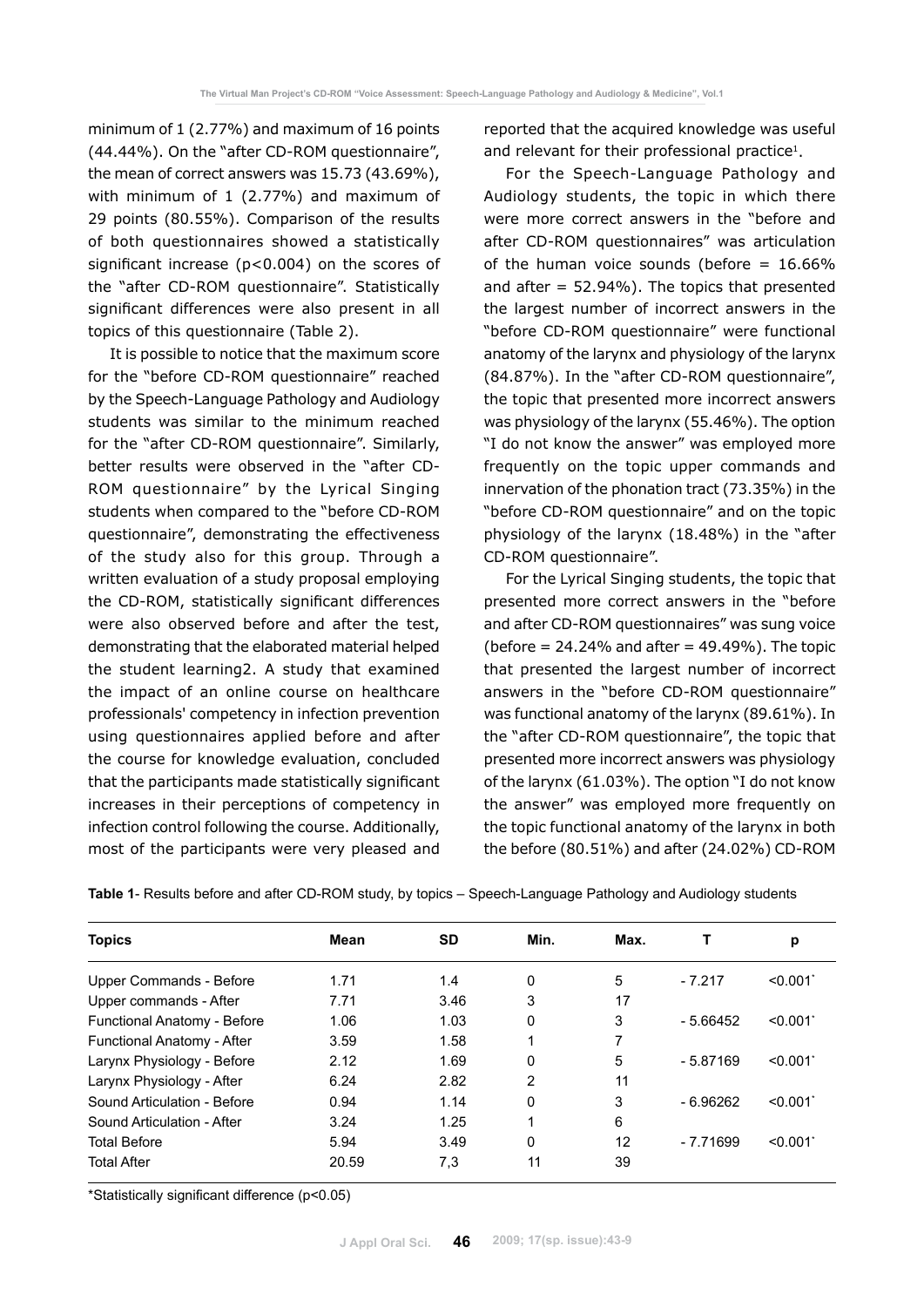questionnaires.

The mean of correct answers for the Speech-Language Pathology and Audiology students in the "after CD-ROM questionnaire" was 20.59 and for the Lyrical Singing students was 15.75. It was observed a relevant improvement of 14.65 points for the Speech-Language Pathology and Audiology students and 9.30 points for the Lyrical Singing students. It appears that the items that presented the largest number of correct answers for both groups were those that were directly related to their area of study.

It was observed that one Lyrical Singing student presented more correct answers in the "before CD-ROM questionnaire" (2 correct) than "after CD-ROM questionnaire" (1 correct). In addition, another student presented the same results for before and after the CD-ROM (16 correct answers). This was not observed for the Speech-Language Pathology and Audiology students. Educational courses mediated by technology require mature, self-confident and self-motivated students that are normally better applied to professionals who are already working and intend to be successful in their careers or are constantly being required for updating knowledge<sup>7</sup>. It is known that motivation is a determining factor for the success of the learning process. In addition, it is important that the students organize their time and space for studying, as well as developing autonomous learning strategies, so that they may become the active subject of their cultural background, developing the learning process in any environment<sup>4</sup>.

Referring to the frequency of the study of the CD-ROM, most students of both groups reported that they studied from 3 to 4 times the material. Although a quantitative analysis was not performed for such purpose, the score reached by the students in relation to the frequency of the study indicates that it did not interfere on the performance of the students, because the ones who had the higher frequency of study were not the ones who presented the highest scores.

In the beginning of the "after CD-ROM questionnaire", there were questions referring to the CD-ROM use itself as well as space for the participants presenting suggestions and/or problems faced during the study. For the questions regarding to static and dynamic images, most of the answers were Very good and Excellent. About the texts of the CD-ROM, most answers were Very good. There were no answers Poor or Regular for those items. About the theoretical content, most of the evaluations were Good and Very good, and there was no Poor evaluation.

When the students were asked if they faced any difficulty in exploring the CD-ROM, only 2 (11.76%) Speech-Language Pathology and Audiology students and 4 (36.36%) Lyrical Singing students answered affirmatively. The problems were related to the computer, for example: incompatible programs for the CD-ROM, "slow computer", bad functioning of the videos, and computer technical failure.

Regarding the question on the problems faced

| <b>Topics</b>               | Mean  | <b>SD</b> | Min. | Max.  | т          | р       |
|-----------------------------|-------|-----------|------|-------|------------|---------|
| Upper Commands - Before     | 0.82  | 0.75      | 0.00 | 2.00  | $-4.3788$  | < 0.001 |
| Upper commands - After      | 2.73  | 1.10      | 1.00 | 5.00  |            |         |
| Functional Anatomy - Before | 0.64  | 0.81      | 0.00 | 2.00  | $-4.98098$ | < 0.001 |
| Functional Anatomy - After  | 3.18  | 1.54      | 0.00 | 5.00  |            |         |
| Larynx Physiology - Before  | 2.64  | 1.69      | 1.00 | 6.00  | $-2.29661$ | < 0.045 |
| Larynx Physiology - After   | 5.45  | 3.59      | 0.00 | 12.00 |            |         |
| Sung Voice Before           | 2.18  | 2.40      | 0.00 | 6.00  | $-2.49723$ | < 0.032 |
| Sung Voice After            | 4.55  | 2.38      | 0.00 | 9.00  |            |         |
| <b>Total Before</b>         | 6.45  | 4.48      | 1.00 | 16.00 | $-3.75671$ | < 0.004 |
| Total After                 | 15.73 | 7.42      | 1.00 | 29.00 |            |         |

**Table 2-** Results before and after CD-ROM study, by topics – Lyrical Singing students

\*Statistically significant difference (p<0.05)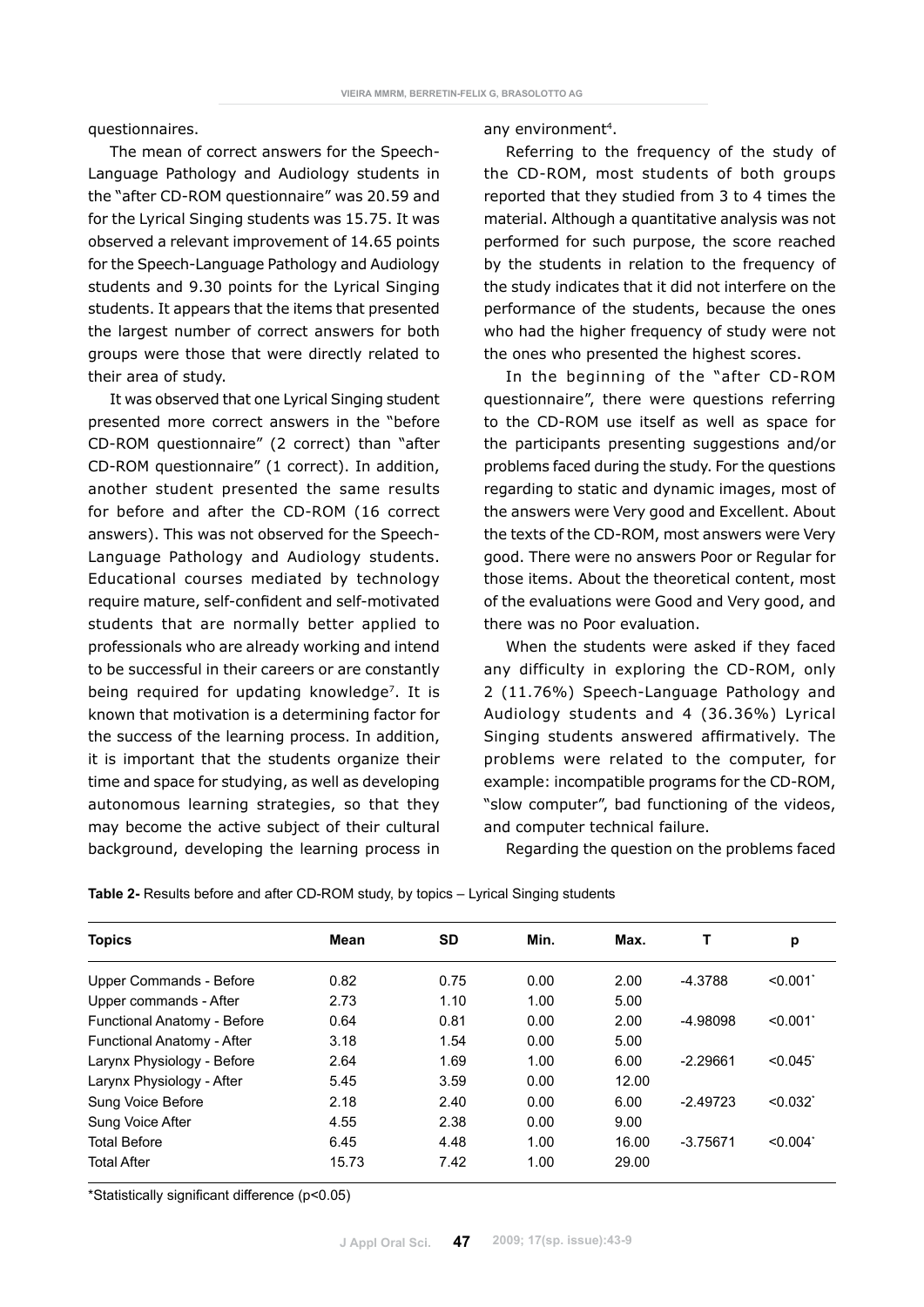about the theoretical content of the CD-ROM, 1 (5.88%) Speech-Language Pathology and Audiology student did not answer the question; 5 (29.41%) Speech-Language Pathology and Audiology students and 7 (63.63%) Lyrical Singing students reported that they did not face any problems. The problems reported by the participants referred to the type of vocabulary contained in the CD-ROM, which was considered very technical and specific; the immaturity of the students to understand complex subjects for being students of the first year of college, and some topics that were too long.

From a total of 17 Speech-Language Pathology and Audiology students, only 7 (41.17%) gave some suggestions for the CD-ROM and from the 11 Lyrical Singing students, only 6 (54.54%) gave some suggestions. The suggestions given by the Speech-Language Pathology and Audiology students were: "It would be better if the videos were a little slower"; "Make them accessible on Windows Vista"; "Although the texts were narrated before the videos, it would be interesting to have a narration during the videos"; "More pictures are necessary, so that the texts can be more explored"; "Pronunciation of just the sound of the phoneme, without the sound of the consonants"; "Make the CD run in other programs". The suggestions given by the Lyrical Singing students: "Employ a simple language and explain the technical terms"; "Less texts and more explanations presenting the tables, more graphics and clips, all simultaneously"; "Allow another type of access as DVD"; "Elaborate an easier language"; "Add more explanations about respiration"; "Add more pictures".

Only 2 students, one from each group, obtained a score higher than 75% in the "after CD-ROM questionnaire". The Speech-Language Pathology and Audiology student obtained 88.63% score and the Lyrical Singing student 80.55%.

Overall, the aspects related to static and dynamic images, texts and theoretical content were positively evaluated by the students. Similarly, the subjective evaluation of the participants of a multimedia program about pleural drainage10 presented some results like excellent, very good and good, concerning the aspects related to informatics and content. Another study about the development and evaluation of a multimedia system about irrigation<sup>9</sup> required 56 people to evaluate a CD-ROM in three different ways: as a whole, on the didactic aspect and only one chapter of the CD-ROM. The educational role of the software was evaluated in relation to the facility to access to the screen; the sequence of the units of the CD-ROM; the amount of information; the quality of the videos, audio, digital pictures, graphic animation and written information; if the examples presented were important for the student to learn; if the material corresponded to the expectations of the user in both theoretical and practical terms. The evaluation indicated that the developed multimedia system may be applied as a didactic resource for teaching and learning purposes<sup>9</sup>.

There is no doubt that it is necessary to evaluate all the possible aspects of the materials that are employed for teaching and learning, whether they are concerned to health or education. Thus, studies must regard not only the elaboration and creation, but also the evaluation of the material. The follow up during all steps of the study of the CD-ROM by the learner may reduce the motivational problems found and allows for expanding the knowledge about its use.

An aspect that may contribute for understanding the ability of learning from the use of the CD-ROM refers to its usability, and this should be addressed in further studies. Usability is a set of factors that ensure that the products are easy to manage, efficient and pleasant, according to the perspective of the user $11$ . Employing some strategies to evaluate usability enables the comprehension for some ways of learning for each user and also the difficulties faced during the process. Although it has not been possible to employ usability strategies on the present study, an auxiliary guide with questions referring to the CD-ROM topics was supplied to help students organizing themselves. In addition, the students were free to contact the researcher for clarification about the use of the CD-ROM.

Another very important aspect of this investigation was having two distinct groups evaluating the CD-ROM, employing traditional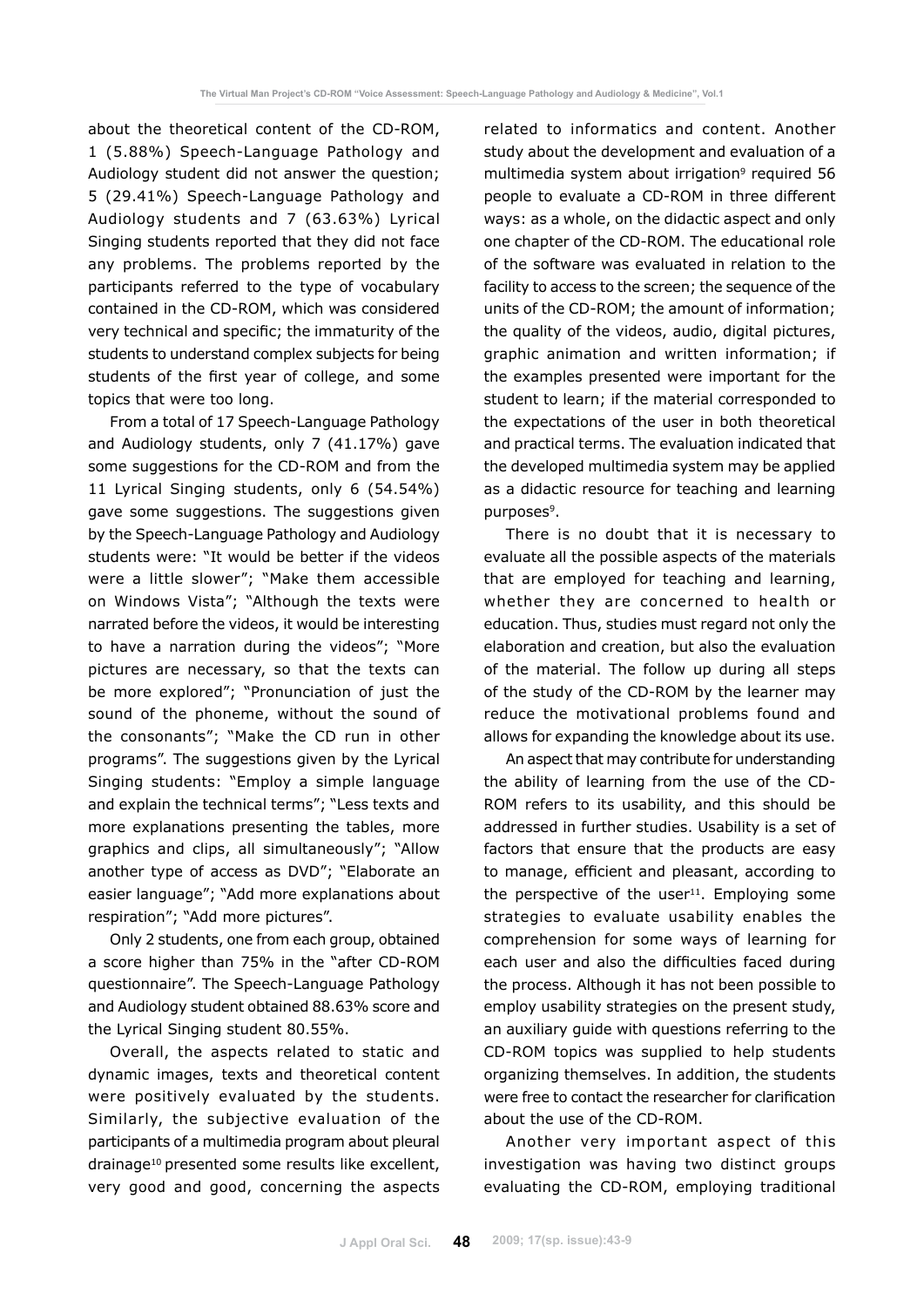methodologies and modern methodologies that use the technological resources in order to compare the ways students study and learn, as well as the teaching methods.

The teaching tool evaluated in this investigation contributes to the knowledge of some subjects referring to the assessment of voice, its upper commands and innervation of the larynx, anatomy and physiology, articulation of the voice sound and sung voice. The findings of the present investigation contributed to validate the efficacy of this didactic material for the population under study and this CD-ROM was proven useful for both in loco and at distance teaching modalities. Diverse populations can benefit from this material, including doctors, healthcare and education professionals, ordinary people, students and even patients.

# **CONCLUSION**

The results concerning the evaluation of the Speech-Language Pathology and Audiology and Lyrical Singing students' knowledge before and after learning from the CD-ROM allowed concluding that the participants made significant increase in their knowledge of the proposed contents after studying the CD-ROM. Based on this, it is assumed that this didactic material was an effective instrument for self-learning of this population.

## **ACKNOWLEDGEMENTS**

First of all we are very grateful to the Tutorial Educational Program (PET) in Speech-Language Pathology and Audiology from the Ministry of Education that enabled the accomplishment of this study as well as the creators of the Virtual Man Project, the coordinator Professor György Mikєlós Böhm and the responsible for the Virtual Man Project Professor Chao Lung Wen, both from FMUSP.

We would also like to thank the coordinators of the Speech-Language Pathology and Audiology course of Bauru School of Dentistry of the University of São Paulo and the Lyrical Singing course of the Drama and Music Conservatory "Dr. Carlos de Campos" in the city of Tatuí, SP, for the authorization and collaboration for the optimal research development. Special thanks to the students because without their collaboration our study could not be done.

### **REFERENCES**

1- Atack L, Luke R. Impact of an online course on infection control and prevention competencies. J Adv Nurs. 2008;63(2):175-80. 2- Blasca WQ, Bevilacqua MC. A multimídia como uma nova proposta de ensino da audiologia. Salusvita. 2006;25(3):113-26.

3- Böhm GM, Chao LW. Estação digital médica e estágio rural multiprofissional: proposta de estratégia de integração regional através de ação de cidadania, resgate social e inclusão digital [online]. Apr 2005. [cited 2010 March 20]. Available from: http:// www.estacaodigitalmedica.com.br/estacaodigitalmedica/pdf/ EstacaoDigitalMedica\_EstagioRural.pdf.

4- Maia MC, Meirelles FS, Pela SK. Análise dos índices de evasão nos cursos superiores a distância do Brasil [online]. Apr 2004. [cited 2010 March 20]. Available from: http://www.abed.org.br/ congresso2004/ por/pdf/073-TC-C2.pdf.

5- Marques IR, Marin HF. Enfermagem na web: o processo de criação e validação de um web site sobre doença arterial coronariana. Rev Latinoam Enferm. 2002;10(3):298-307.

6- Medélez Ortega E, Burgun A, Le Duff F, Le Beux P. Collaborative environment for clinical reasoning and distance learning sessions. Int J Med Inform. 2003;70(2-3):345-51.

7- Moran JM. Avaliação do ensino superior a distância no Brasil [online]. 2007. [cited March 20 2010]. Available from: http://www. eca.usp.br/prof/moran/avaliacao.htm.

8- Oliveira MA. Educação a distância como estratégia para a educação permanente em saúde: possibilidades e desafios. Rev Bras Enferm. 2007;60(5):585-9.

9- Oliveira RA, Mota RD, Farias CV, Bastos LN, Ramos MM. Desenvolvimento e avaliação de sistema multimídia para ensino e aprendizado de irrigação. Rev Bras Eng Agríc Ambient. 2002;6(3):553-6.

10- Perfeito JA, Forte V, Giudici R, Succi JE, Lee JM, Sigulem D. Desenvolvimento e avaliação de um programa multimídia de computador para ensino de drenagem pleural. J Bras Pneumol. 2008;34(7):437-44.

11- Pimenta DN, Diniz HM, Andrade MA, Oliveira PR, Silva JF, Dias JC, et al. A importância do ergodesign na avaliação de CD-ROM sobre dengue e doença de chagas na educação em saúde. Trab Educ Saúde. 2008;6(1):147-67.

12- Reynolds PA, Mason R, Eaton KA. Remember the days in the old school yard: from lectures to online learning. Brit Dent J. 2008;204(8):447-51.

13- Ribeiro MA, Lopes MH. Desenvolvimento, aplicação e avaliação de um curso a distância sobre tratamento de feridas. Rev Latinoam Enferm. 2006;14(1):77-84.

14- Sanches LM, Lopes MH. Educação a distância sobre cardioversão e desfibrilação para enfermeiros. Rev Bras Enferm. 2008;61(5):583- 8.

15- Souza TR. A avaliação como prática pedagógica [online]. 2002. [cited 2009 Jun 18]. Available from: http://www.abed.org.br/ congresso2000/texto01.doc.

16- Voz: fonoaudiologia e medicina. Projeto Homem Virtual. Vol 1 [CD-ROM]. FOB-USP/UNIFESP/FM-USP São Paulo: 2006.

17- Zem-Mascarenhas SH, Cassiani SH. Desenvolvimento e avaliação de um software educacional para o ensino de enfermagem pediátrica. Rev Latinoam Enferm. 2001;9(6):13-8.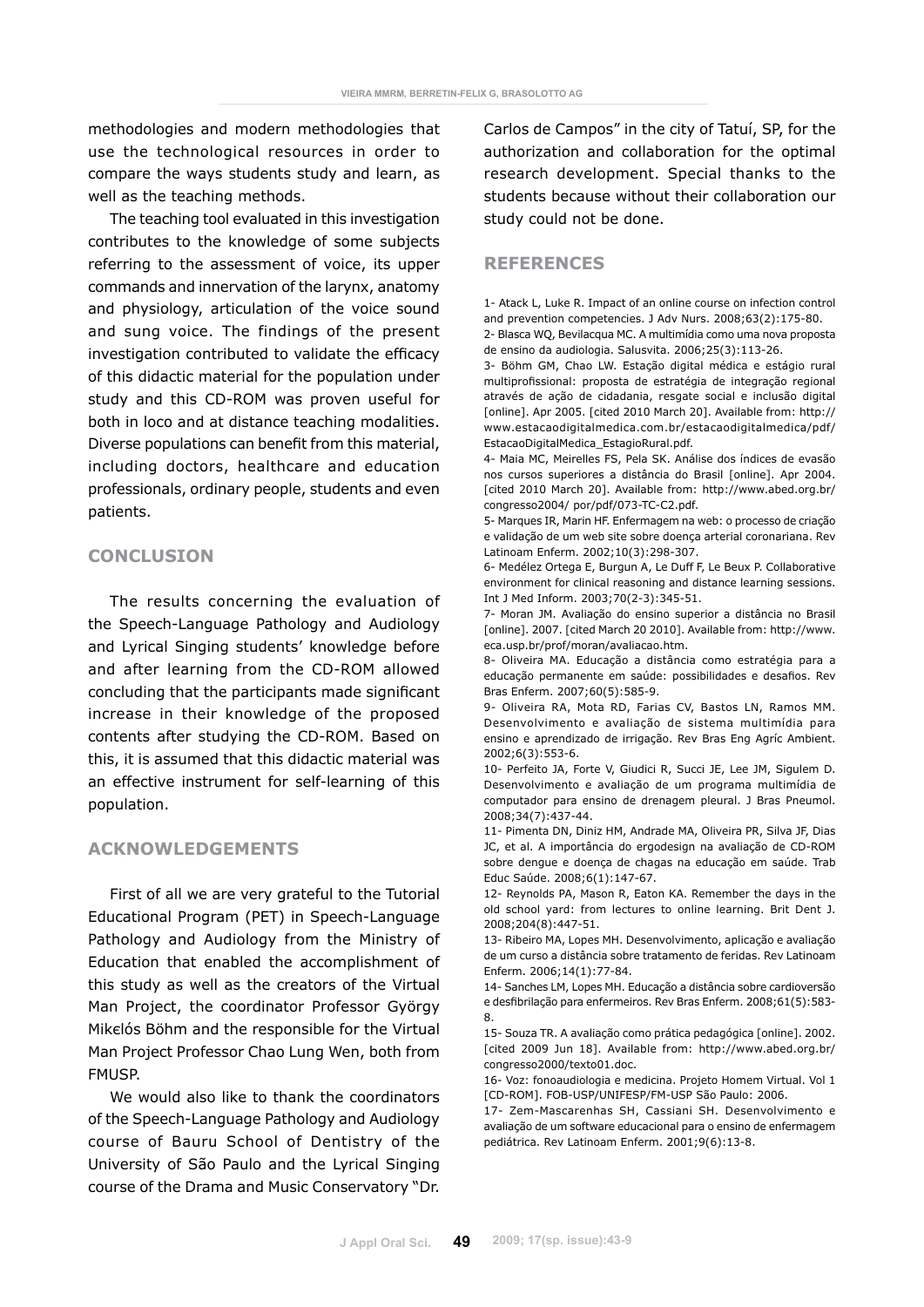# Temporomandibular disorders, voice and oral quality of life in women

#### Tatiane Cristina PEREIRA<sup>1</sup>, Alcione Ghedini BRASOLOTTO<sup>2</sup>, Paulo César CONTI<sup>3</sup>, Giédre BERRETIN-FELIX<sup>2</sup>

1- MSc Student, Department of Speech-Language Pathology and Audiology, Bauru School of Dentistry, University of São Paulo, Bauru, SP, Brazil. 2- MSc, PhD, Assistant Professor, Department of Speech-Language Pathology and Audiology, Bauru School of Dentistry, University of São Paulo, Bauru, SP, Brazil. 3- DDS, PhD, Associate Professor, Department of Prosthodontics, Bauru School of Dentistry, University of São Paulo, Bauru, SP, Brazil.

**Correspondig address:** Giédre Berretin-Felix - Faculdade de Odontologia de Bauru - Universidade de São Paulo - Departamento de Fonoaudiologia - Alameda Dr. Octávio Pinheiro Brisolla, 9-75 - C.P. 73 - 17012-901 - Bauru, SP, Brasil - Phone: +55-14-3235-8332 - e-mail: gfelix@usp.br

**Received: December 16, 2009 - Modification: March 24, 2010 - Accepted: April 01, 2010**

# **abstract**

Some studies have shown a relationship between temporomandibular disorders (TMD) and dysphonia, as well as quality of life in oral health. Objective: The purpose of this study was to investigate the correlation between severity of vocal self-perception and TMD severity and the correlation between oral health-related quality of life impairment and TMD severity. Material and methods: Thirty-three women aged 20 to 40 years, with or without complaint of dysphonia, were recruited at the Bauru campus of the University of São Paulo, Brazil, and the local community. All participants were subjected to an investigation of quality of life related to dental and speech aspects by the application of Oral Health Impact Profile-short form (OHIP-14) and the Voice-Related Quality of Life (V-RQOL) protocol. Also, a questionnaire was applied to detect the presence and severity of TMD. Results: There was significant correlation between TMD and quality of life for all aspects analyzed in the oral health protocol, except for function and physical limitation (p>0.05). There was negative correlation between TMD and voice-related quality of life in the total score ( $p=0.007$ ) as weel as physical ( $p=0.008$ ) and socio-emotional aspects ( $p=0.017$ ). In addition, there was statistically significant correlation between TMD and vocal self-perception (p=0.037). Conclusion: There is an association between TMD severity, voice-related and oral health-related quality of life. It is important to investigate in future studies the vocal self perception as well as the oral and voice conditions in patients with TMD.

**Key words**: Temporomandibular joint disorders. Voice. Quality of life.

#### **Introduction**

Temporomandibular disorders (TMD) result from abnormal functioning of the masticatory muscles, temporomandibular joints (TMJs), associated structures or both<sup>8</sup>. TMD are considered as a multifactorial manifestation and can be related to parafunctional habits such as tooth clenching and/or bruxism, head or neck traumas, unstable bite, postural problems, and emotional stress, among others<sup>24</sup>.

Individuals with TMD may present headaches or neck pain, TMJ noises, tinnitus or ear fullness, crepitation<sup>10</sup> on opening or closing the mouth, opening limitation, and difficulties in chewing $9,11$ and on the speech<sup>5,6</sup>. TMD can even influence individual's psychosomatic characteristics reducing their quality of life<sup>2</sup>.

The Oral Health Impact Profile (OHIP) is a scaled index developed in Australia to measure oral health related to quality of life. This questionnaire has been used in its German version to characterize quality of life related to oral health in individuals with TMD, and scores of the questionnaire indicated damages in different categories of diagnosis, with greater emphasis on the psychosocial axis $16$ . The OHIP has also been applied in Slovak patients,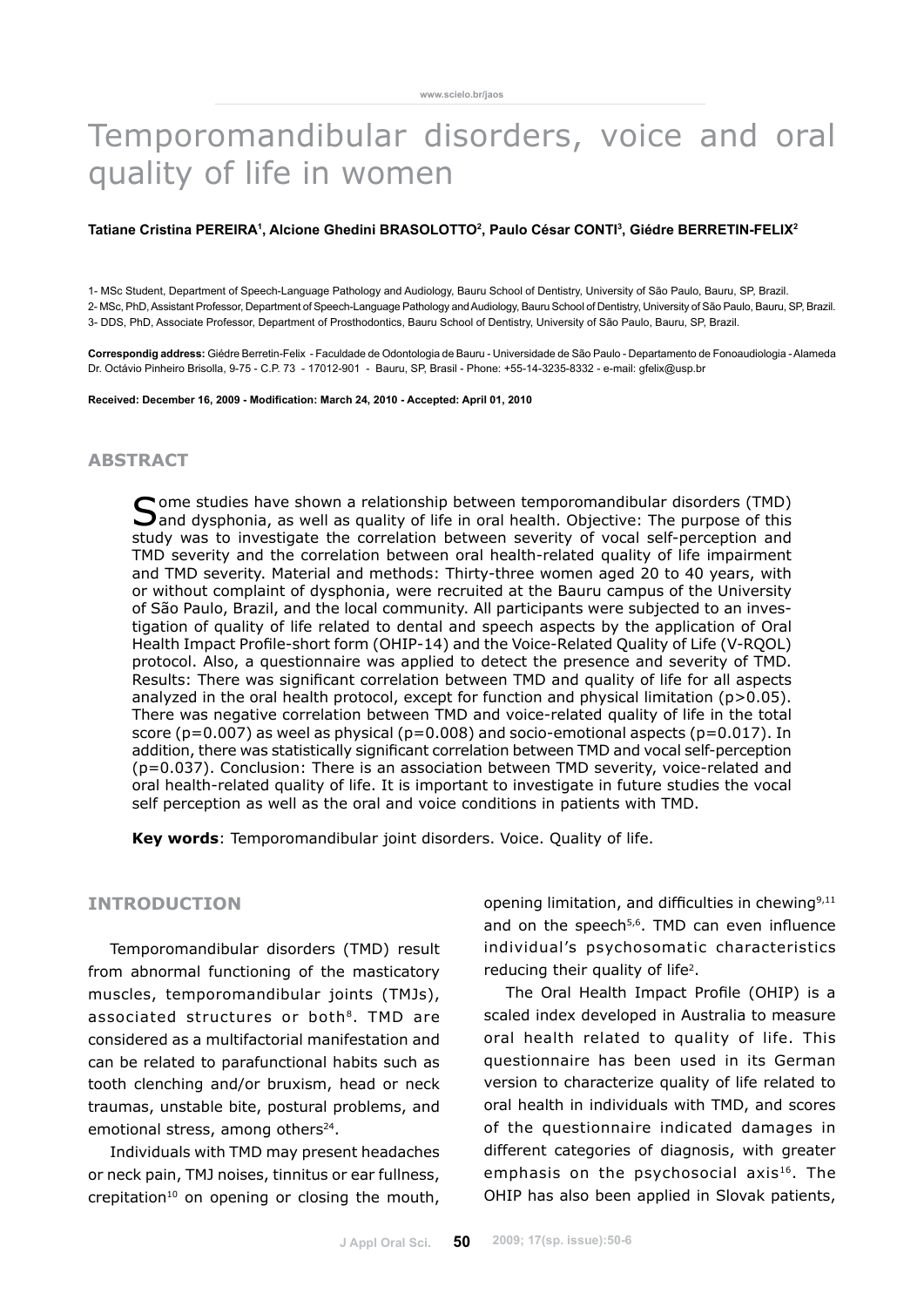resulting that individuals with TMD have more physical symptoms related to injury, and greater commitment of the oral health-related quality of life with the increase of age<sup>27</sup>.

In addition to the TMD impact on orofacial functions and the individuals' quality of life, vocal changes are signs and symptoms commonly associated with TMD cases. This occurs due to the fact that TMD etiologic factors are common to dysphonia, such as excessive tension in the cervix and orofacial region and mouth opening restriction, since mandibular movement limitation during speech can affect voice acoustics<sup>27</sup>.

In cases of dysphonia, quality of life and emotional condition are also compromised. In the last years, a number of scales have been developed19, making possible the individual self-assessment about the severity of one's voice problem. The Voice-Related Quality of Life (V-RQOL) protocol assesses individual's perception of the voice problem impact on one's life14. The Brazilian version of the V-RQOL, named "*Qualidade de Vida em Voz – QVV*", has been proven a valid, reliable and sensitive instrument that specifically assesses patients with voice problems12,13.

Several studies have been carried out to elucidate the relationship between emotional conditions and TMD or dysphonia, but very limited research has been done with individuals presenting both conditions. In addition, the application of quality of life protocols has brought important contributions to the understanding of the impact of the problems presented by patients as well the therapeutic approach in their lives.

The goal of this study was to investigate the correlation between the severity of vocal self-perception and TMD severity, between voice-related quality of life and TMD severity, and between oral health-related quality of life impairment and TMD severity.

# **Material and Methods**

#### **Ethical Aspects**

The study was approved by the Research Ethics Committee of Bauru School of Dentistry, University of São Paulo (Protocol #173/2007). All women recruited for the study were clearly informed about the research purposes and their acceptance to participate was expressed by their signature on an informed consent form.

#### **Participants**

The study sample was composed by 33 women aged 20 to 40 years (mean age: 25.61 years), with or without dysphonia symptoms, who were recruited at the Bauru campus of the University of São Paulo and the local community.

The following exclusion criteria were used $18$ : 1. Two or more teeth missing (excluding third molars); 2. Use of removable denture; 3. Presence of occlusal risk, such as such anterior open bite, unilateral crossbite, overjet greater than 6 mm, and centric relation (CR) slide to an intercuspal position (IP) greater than 5 mm<sup>25</sup>; 4. Presence of severe psychiatric, neurological or motion disorders; 5. Presence of dental pain and unsatisfactory periodontal health; 6. History of head and neck cancer or hormonal problems; 7. Smoking history; 8. Participants who had received or were receiving radiation therapy, those using antidepressants and anticonvulsants, and those who had undergone laryngeal surgery.

#### **Methods**

All selected women were subjected to lifestyle investigation by the application of the Brazilian version of the OHIP-short form (OHIP-14)<sup>21</sup> questionnaire and the Brazilian version of the V-RQOL protocol (QVV). In addition, their selfperception about the importance of the voice was registered13. A questionnaire for determination of the presence and severity of TMD was also used7.

#### **Presence and severity of TMD**

The entire sample was requested to fill out a questionnaire for clinical interview containing personal information (name, age, sex, address and telephone number) and questions about symptoms related to the main symptoms of TMD. This questionnaire<sup>7</sup> was developed based on preexisting questionnaires, and was applied to the women without any examiner interference. The participants answered to 10 questions to assess the severity of their TMD signs and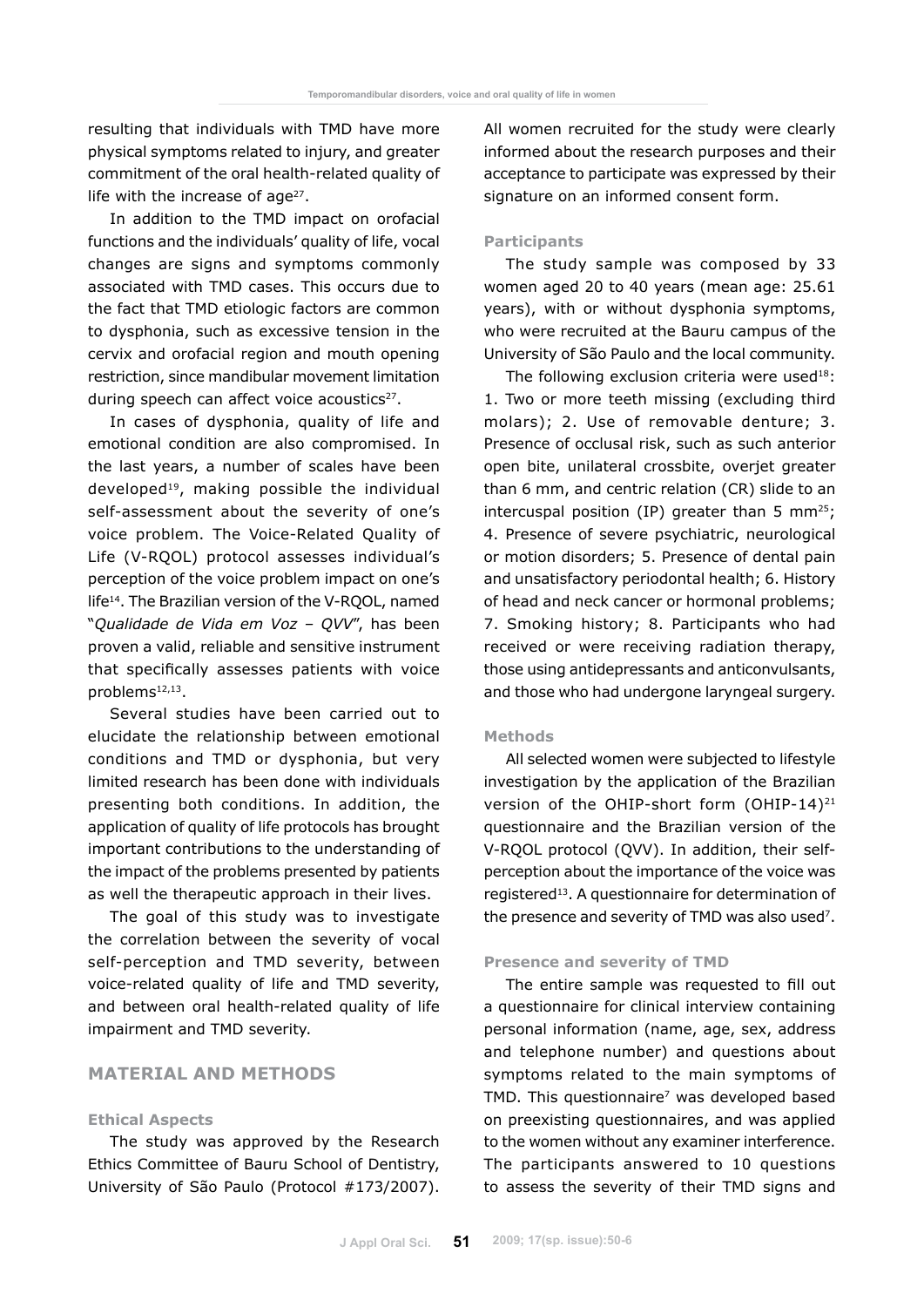symptoms :

1. Do you feel any difficulty on opening the mouth?

2. Do you feel any difficulty on moving your jaw sideways?

3. Do you feel any discomfort or muscle pain when you chew?

4. Do you frequently have headaches?

5. Do you feel any pain in your neck and/or shoulders?

6. Do you feel any pain inside your ears or next to them?

7. Do you notice any noise in your TMJ?

8. Do you consider your bite "abnormal"?

9. Do you use only one side of your mouth to chew?

10. Do you feel any pain on your face when you wake up?

Three possibilities of answers were offered: "Yes", "No" or "Sometimes". Each "Yes" received the value 2, each "Sometimes" received the value 1 and the value 0 was given for each "No" answer. Questions 4, 6 and 7 received value 3 when the answer "Yes" was given to bilateral or intense symptoms, 2 if symptoms were unilateral or soft, 1 for "Sometimes" and zero for the answer "No"7. The sum of values allowed classifying the individuals regarding TMD severity as follows: sum of values from 0 to 3: absence of TMD; sum of values from 4 to 8: mild TMD, sum of values from 9 to 14: moderate TMD, sum of values from 15 to 23: severe TMD.

#### **Quality of life evaluation**

Quality of life-related issues were investigated by asking the women to fill out questionnaires at their homes in a condition of privacy. The questionnaires were delivered to the research subjects, who were mostly recruited at the Bauru community. The subjects filled out the questionnaires without interference of the examiner, who was though always available to help them with any doubt.

Both the OHIP-14 and the QVV questionnaires were used to measure the quality of life. The OHIP-1421 contains 14 questions that measure the individual's perception about the impact of their oral conditions on their well-being in the recent months. The results obtained for each question were distributed on a 5-point scoring system (never =  $0$ , almost never =  $1$ , sometimes  $= 2$ , almost always  $= 3$  and always  $= 4$ ). For each of the 7 categories of the questionnaire (functional limitation, physical pain, physical discomfort, physical limitation, psychological limitation, social limitation and incapacity) the mean value assigned for two questions from each categorie was calculated. The final score was calculated by summing the mean values assigned to the questions, totalizing a maximum score of 56 points.

The  $QVV^{13}$  is a voice-related quality of life protocol with the purpose of understanding how a voice problem can affect one's daily activities. It displays a list of possible voice-related issues, and the individuals can respond how their voice was during the last two weeks  $(1 =$  excellent, 2  $=$  very good, 3 = good, 4 = reasonable and 5 = bad), representing the vocal self-perception. The questionnaire contains 10 questions that were answered by the participants.

Among the 10 issues, 6 of them (items 1, 2, 3, 6, 7 and 9) cover the physical and functional domain and 4 of them (items 4, 5, 8 and 10) cover the socio-emotional domain. The scale contains 5 response options that correspond to how much each item is considered a problem by the patient, as follows:  $1 =$  it is not a problem,  $2 = it$  is a small problem,  $3 = it$  is a middle/ moderate problem,  $4 = it$  is a major problem, and  $5 = it$  is huge problem. Patients filling out this questionnaire are instructed to answer each question according to the severity of their problem.

According to the authors' proposed calculations, QVV domains can be calculated separately, using the following equations:

| Physical functionality: | 100 - (full score - 6) x 100 |
|-------------------------|------------------------------|
|                         | 24                           |
| Socioemotional:         | 100 - (full score - 4) x 100 |
|                         | 16                           |

The full score ranges from 0 (zero) to 100. The higher the value, the better the quality of life. For this calculation, the following equation is used: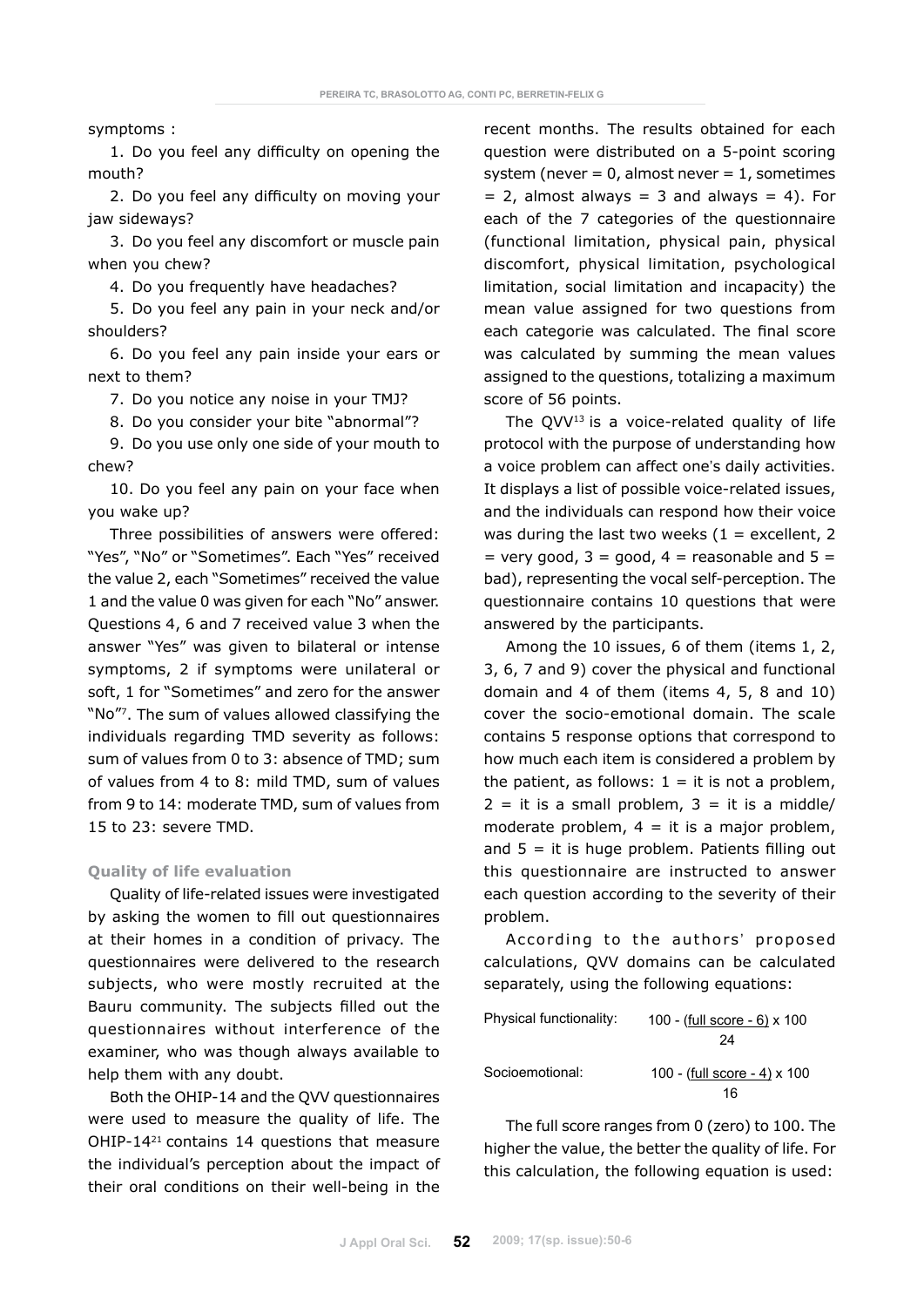100- (fullscore – 10) x 100 40

#### **Statistical Analysis**

The characterization of the sample was done based on the TMD severity, obtained by the clinical interview questionnaire, through percentage.

For characterization of the quality of life aspects, the OHIP-14 and QVV questionnaires were applied and the mean, median, standard deviation, minimum and maximum values as well as the values of the first and third quartile were used.

Spearman's Correlation was used to determine the association between TMD presence and severity with the QVV and OHIP-14 results, adopting 5% of significance level.

## **RESULTS**

The results of the TMD clinical interview questionnaire showed that 8 (24%) participants were considered TMD-free, 15 (46%) had mild TMD, 6 (18%) had moderate TMD and only 4 (12%) were considered as having severe TMD.

The descriptive QVV, OHIP-14 and vocal selfperception measures for the women participating in the study (Table 1) showed a good quality of life. Table 2 presents the results related to the correlation of TMD and the women's quality of life.

As shown in Table 2, when the OHIP-14 aspects were associated with TMD, all aspects, except functional limitation (p=0.326) and physical limitation (p=0.187), had statistical significance, and there was a trend to positive correlation between TMD and social limitation (p=0.053). For the rest of aspects analyzed, values of mean positive correlations were detected (0.38 to 0.45 range). In addition, there was negative correlation between the TMD and voice-related quality of life on the total score  $(p=0.007)$ , physical functioning domain (p=0.008), and socio-emotional domain  $(p=0.017)$  as this statistically significant correlation. In this way for this study, the higher the TMD reduced voice-related quality of life and oral health care, as well as the opposite. There were statistically significant positive correlation between TMD and vocal self perception (p=0.037), demonstrating

**Table1-** Descriptive results of the QVV, OHIP-14 and vocal self-perception questionnaires for the women participating in the study

|                  |                                    | Mean ± standard<br>deviation | <b>Median</b> | <b>Minimum</b> | <b>Maximum</b> | 1 <sup>st</sup><br>quartile | 3rd<br>quartile |
|------------------|------------------------------------|------------------------------|---------------|----------------|----------------|-----------------------------|-----------------|
| <b>OHIP - 14</b> | Functional<br>Limitation           | $0.17 (\pm 0.39)$            | 0.00          | 0.00           | 1.50           | 0.00                        | 0.00            |
|                  | <b>Physical Pain</b>               | $0.64 (\pm 0.82)$            | 0.50          | 0.00           | 3.00           | 0.00                        | 1,00            |
|                  | Psychological<br><b>Discomfort</b> | $0.26 (\pm 0.56)$            | 0.00          | 0.00           | 2.00           | 0.00                        | 0.00            |
|                  | Physical<br>Limitation             | $0.11 (\pm 0.32)$            | 0.00          | 0.00           | 1.50           | 0.00                        | 0.00            |
|                  | Psychological<br>Limitation        | $0.26 (\pm 0.44)$            | 0.00          | 0.00           | 1.50           | 0.00                        | 0.50            |
|                  | Social<br>Limitation               | $0.09 (\pm 0.32)$            | 0.00          | 0.00           | 1.50           | 0.00                        | 0.00            |
|                  | <b>Disability</b>                  | $0.09 (\pm 0.38)$            | 0.00          | 0.00           | 2.00           | 0.00                        | 0.00            |
|                  | Total                              | $3.21 (\pm 4.54)$            | 1             | 0.00           | 18.00          | 0.00                        | 5               |
| QVV              | Physical                           | $94.68 (\pm 8.43)$           | 100.00        | 66.60          | 100.00         | 91.60                       | 100.00          |
|                  | Socio-emotional                    | $98.67 (\pm 3.04)$           | 100.00        | 87.50          | 100.00         | 100.00                      | 100.00          |
|                  | Total                              | $96.29 (\pm 5.97)$           | 100.00        | 77.50          | 100.00         | 92.50                       | 100.00          |
|                  | Vocal self-<br>perception          | $2.91 (\pm 0.77)$            | 3.00          | 1.00           | 4.00           | 3.00                        | 3.00            |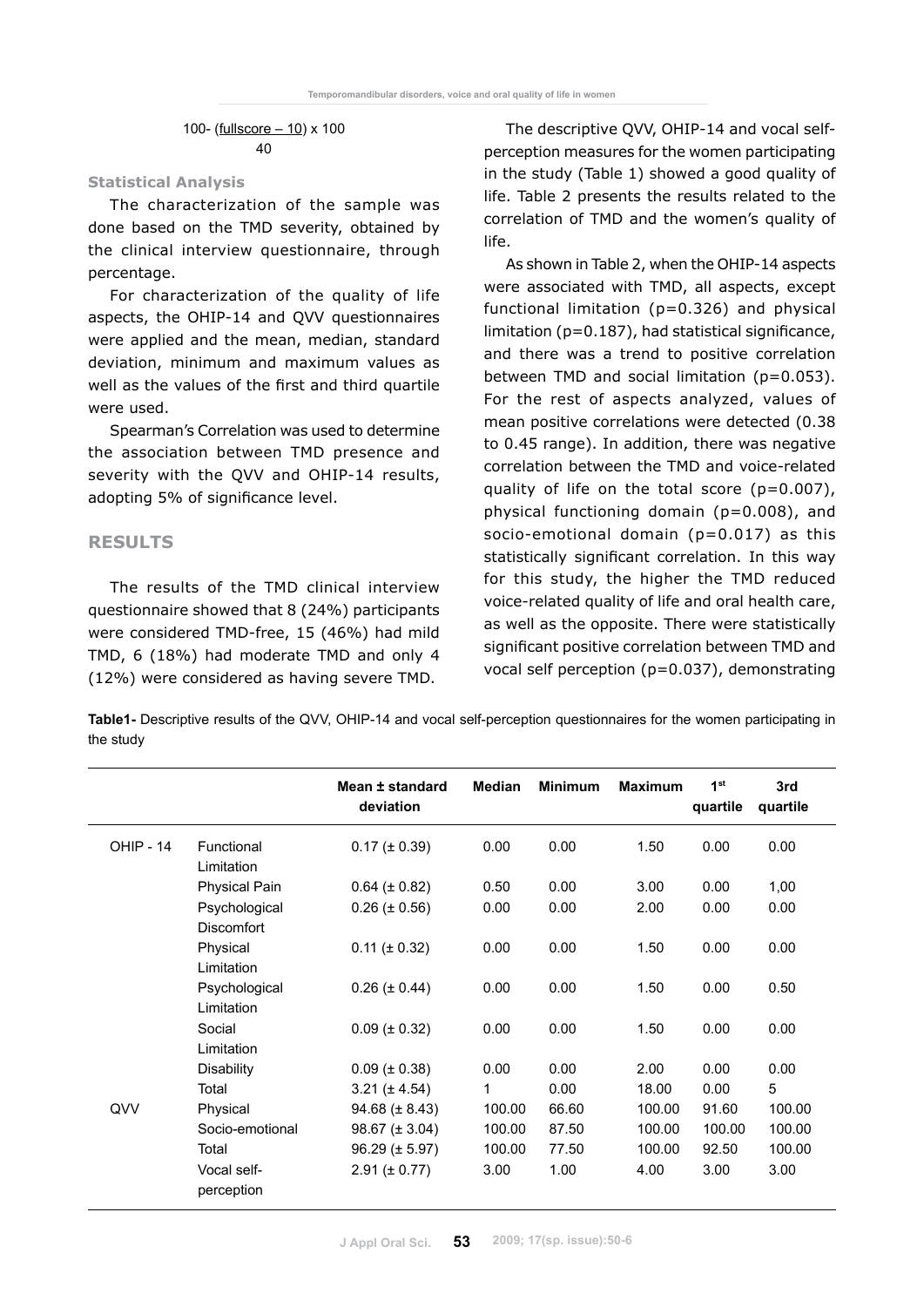|                             |                              | R       | p        |
|-----------------------------|------------------------------|---------|----------|
| TMD X OHIP-14               | <b>Functional Limitation</b> | 0.18    | 0.326    |
|                             | <b>Physical Pain</b>         | 0.42    | $0.015*$ |
|                             | Psychological Disconfort     | 0.45    | $0.009*$ |
|                             | <b>Physical Limitation</b>   | 0.24    | 0.187    |
|                             | Psychological Limitation     | 0.38    | $0.030*$ |
|                             | Social Limitation            | 0.34    | 0.053    |
|                             | <b>Disability</b>            | 0.41    | $0.018*$ |
|                             | Total                        | 0.43    | $0.012*$ |
| TMD X QVV                   |                              |         |          |
|                             | Physical                     | $-0.45$ | $0.008*$ |
|                             | Socio-emotional              | $-0.41$ | $0.017*$ |
|                             | Total                        | $-0.46$ | $0.007*$ |
| TMD X Vocal self-perception |                              | 0.36    | $0.037*$ |

**Table 2 -** Temporomandibular disorders (TMD) presence and severity correlation with the results of QVV, OHIP-14 and vocal self-perception questionnaries

R: Correlation values. \*statistically significant at p<0.05.

that the higher the TMD severity, the greater self perception of vocal problems by the women analyzed in this study.

# **DISCUSSION**

TMD is more common in women aged 20 to 40 years, which may be accompanied by muscleskeletal tension, decrease of voice quality, as well as oral health problems, with an impact on quality of life. However, the findings in literature about the relationship between these aspects are scarce. Thus, in this study two questionnaires of quality of life relating to speech (QVV) and oral health (OHIP-14) were applied to verify if vocal self perception, those related to life and oral health voice present relationship with the severity of TMD.

The study was carried out in a female population because the literature shows a predominance of TMD symptoms in women from 21 to 40 years of age $17$ . It has also been shown that the prevalence of TMD is significantly higher among younger women $1-15$ , with a female-to-male ratio of 5:11-8,10-15,21. In addition, women are more sensitive to not stimuli pain, aged between 24 to 33 years experience changes in their social role, which provokes physical and mental tensions, which could induce the vices of inappropriate mandible use<sup>20</sup>. Another hypothesis is related to an increased occurrence of ligamentary inertia, due to hormonal changes and the level of stress in women<sup>30</sup>. Some authors believe that women are more concerned with health and thus seek treatment more frequently<sup>23</sup>. However, the participants of this study did not sought for treatment related to the TMD.

The application of the TMD questionnaire found the presence of TMD in 25 out of 33 women (76%), and this occurrence was higher than that of a previous study in which TMD was found in 60.63% of the women studied<sup>28</sup>. With regard to TMD severity, the majority of women presented mild TMD (45.45%), supporting the findings of a previous study<sup>29</sup>. Further research might help elucidating the determinants of this occurrence.

Studies that used of OHIP to investigate the quality of life conditions in individuals with TMD16- 20,22-26 differed from the present study because we used the short version of the questionnaire (OHIP-14). This quality of life protocol has seven dimensions of impact and the results showed statistically significant relationship between TMD and the following aspects: physical pain, psychological discomfort, psychological limitation and disability (p<0.05). These data agree with those of a previous work<sup>25</sup>, which showed a relationship between the presence of pain, as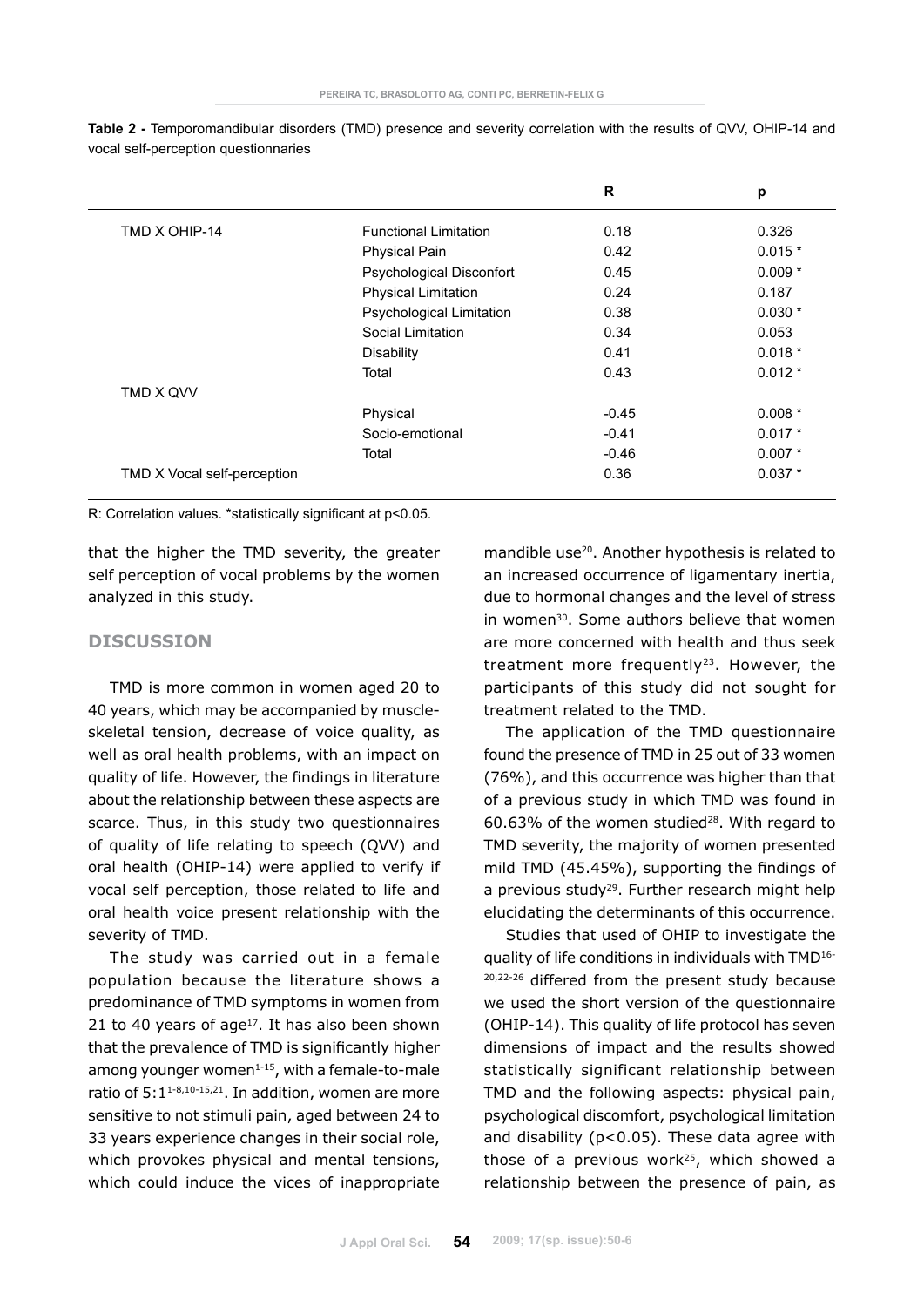well as the occurrence of two or more TMD problems associated with the quality of life index presented by individuals, and other data where the results of the quality of life are related also to psychosocial axis and the presence of chronic pain16.

TMD severity was found to be associated with the presence of changes in the vocal quality $27$ . Application of the voice-related quality of life questionnaire and the question about selfperception of vocal problems showed statistically significant results regarding the voice-related quality of life in subjects with TMD, most of them presenting mild TMD.

In addition, vocal self-perception showed positive correlation with the presence of TMD, agreeing with previous data that revealed high incidence of oral disturbances in patients with TMD, including problems concerning speech system<sup>12</sup>, as well as monotone voice quality, hypernasality, hoarse, rough and breathy voice in TMD individuals<sup>4</sup>.

Limitations of the present investigation were not differentiating the various sub-types of TMD and the cross-sectional aspect of the observation. Further studies on this subject are necessary to better understand the exact association between the studied variables.

#### **Conclusion**

In the surveyed group of women, there was correlation between TMD and oral healthrelated quality of life for the following aspects: functional limitation, physical, psychological pain, physical limitation, physical discomfort and disability, as well as on voice-related quality of life questionnaire physical aspects, and socioemotional, and following with respect to the vocal self perception.

### **AcknowledgEments**

This work was financed by the State of São Paulo Research Foundation (FAPESP), process nº. 2008/05373-1.

#### **References**

1- Ash MM. Current concepts in aetiology, diagnosis and treatment of TMJ and muscle dysfunction. J Oral Rehabil. 1986;13(1):1-20. 2- Barros V M, Seraidarian PI, Côrtes MI, Paula LV. The impact of orofacial pain on the quality of life of patients with temporomandibular disorder. J Orofacial Pain. 2009;23(1):28-37. 3- Behlau M, Oliveira G, Santos LM, Ricarte A. Validation in Brazil of self- assessment protocols for dysphonia impact. Pró-Fono. 2009;21(4):326-32.

4- Bianchini EM. Relações das disfunções da articulação temporomandibular com a articulação da fala. Rev Dent Press Ortodon Ortop Maxilar. 2000;5(1):51-9.

5- Bianchini EM, Paiva G, Andrade CR. Mandibular movement patterns during speech in subjects with temporomandibular disorders and in asymptomatic individuals. Cranio. 2008;26(1):50- 8.

6- Bianchini EM, Paiva G, Andrade CR. Mandibular movements in speech: interference of temporomandibular disorders according to pain indexes. Pró-Fono. 2007;19(1):7-18.

7- Conti PC, Ferreira PM, Pegoraro LF, Conti JV, Salvador MC. A across-sectional study of prevalence and etiology of signs and symptoms of temporomandibular disorders in high school and university students. J Orofac Pain. 1996;10(3):254-62.

8- Conti PC, Pertes RA, Heir GM, Nasri C, Cohen HV, Araújo CR. Orofacial pain: basic mechanisms and implication for successful management. J Appl Oral Sci. 2003;11(1):1-7.

9- Felício CM, Mazzetto MO, Perri Angote Dos Santos C. Masticatory behavior in individuals with temporomandibular disorders. Minerva Stomatol. 2002;51(4):111-20.

10- Felício CM, Melchior Mde O, Ferreira CL, Silva MA. Otologic symptoms of temporomandibular disorder and effect of orofacial myofunctional therapy. Cranio. 2008;26(2):118-25.

11- Felício CM, Melchior Mde O, Silva MA, Celeghini RM. Masticatory performance in adults related to temporomandibular disorder and dental occlusion. Pró-Fono. 2007;19(2):151-8.

12- Felicio CM, Rodrigues da Silva MA, Mazzetto MO, Centola AL. Myofunctional therapy combined with occlusal splint in treatment of temporomandibular joint dysfunction-pain syndrome. Braz Dent J. 1991;2(1):27-33.

13- Gasparini G, Behlau M. Quality of life: validation of the Brazilian version of the Voice-Related Quality of Life Measure (V-RQOL). J Voice. 2009;23(1):76-81.

14- Hogikyan ND, Sethuraman G. Validation of an instrument to measure voice-related quality of life (V-RQOL). J Voice. 1999;13:557-69.

15- Janal MN, Raphael KG, Nayak S, Klausner J. Prevalence of myofascial temporomandibular disorder in US community women. J Oral Rehabil. 2008;35(11):801-9.

16- John MT, Reissmann DR, Schierz O, Wassell RW. Oral healthrelated quality of life in patients with temporomandibular disorders. J Orofac Pain. 2007;21(1):46-54.

17- Junqueira PS. A importância do trabalho fonoaudiológico integrado a dentistas e psicólogos nas disfunções da articulação temporomandibulares. [Mestrado]. São Paulo: Pontifícia Universidade Católica; 1990.

18- Lavigne GJ, Rompré PH, Montplaisir JY. Sleep bruxism: validity of clinical research diagnostic criteria in a controlled psysomnographic study. J Dent Res. 1996;75(1):546-52

19- Murry T, Medrado R, Hogikyan ND, Aviv JE. The relationship between ratings of voice quality and quality of life measures. J Voice. 2004;18(2):183-92.

20- Nogueira MF. Disfunção da articulação temporomandibular (DTM) e mastigação. Uma relação de causa e efeito. Recife: CEFAC; 2001.

21- Oliveira BH, Nadanovsky P. Psychometric properties of the Brazilian version of the Oral Health Impact Profile-short form. Community Dent Oral Epidemiol. 2005;33(4):307-14.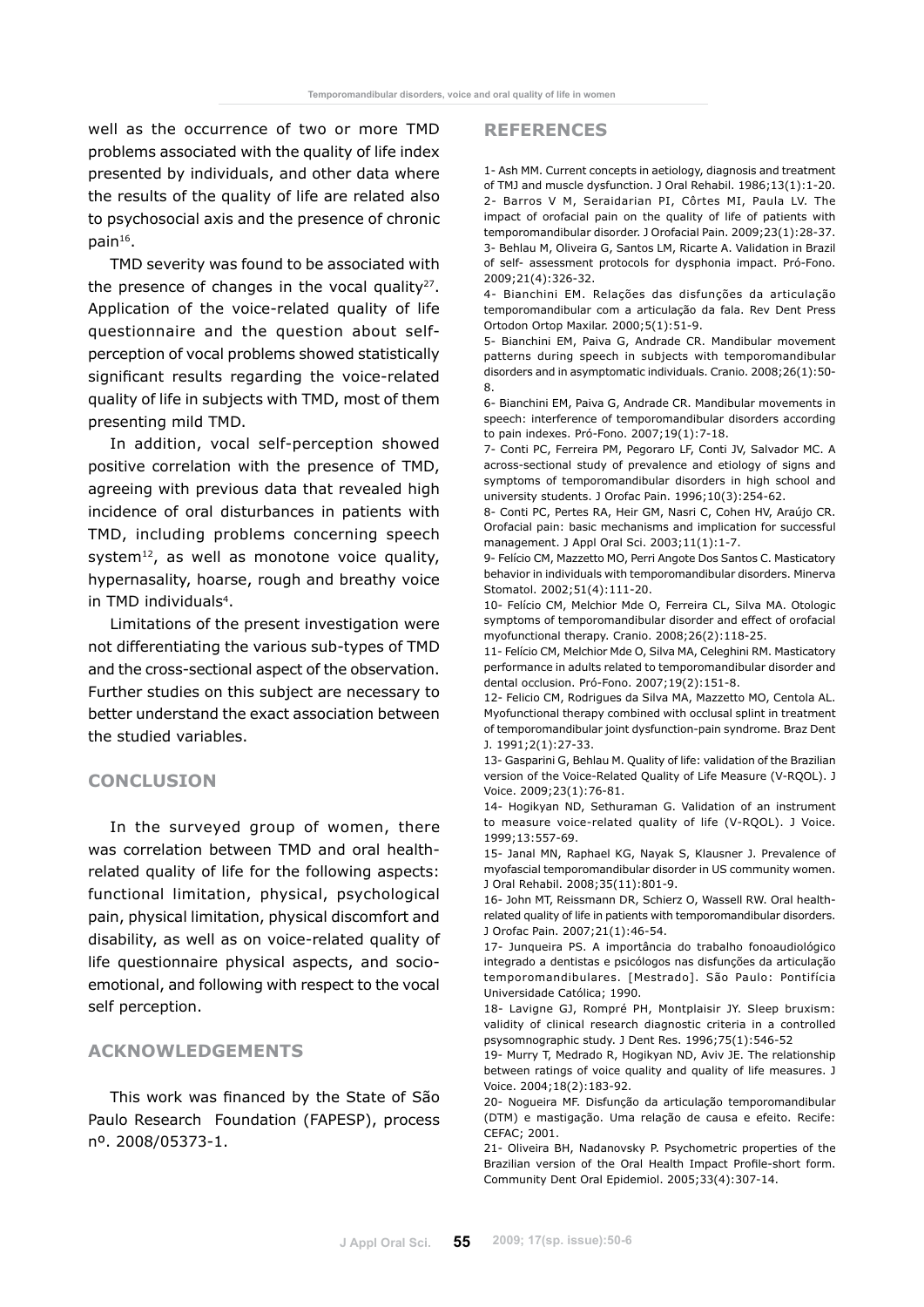22- Oliveira W. Disfunções temporomandibulares. São Paulo: Artes Médicas; 2002.

23- Poveda Roda R, Bagan JV, Díaz Fernández JM, Hernández Bazán S, Jiménez Soriano Y. Review of temporomandibular joint pathology. Part I: classification, epidemiology and risk factors. Med Oral Patol Oral Cir Bucal. 2007;12(4):E292-8.

24- Pullinger AG, Seligman DA, Gorbein JA. A multiple logistic regression analysis of the risk and relative odds of temporomandibular disorders as a function of common occlusal features. J Dent Res. 1993;72(6):968-79.

25- Reissmann DR, John MT, Schierz O, Wassell RW. Functional and psychosocial impact related to specific temporomandibular disorder diagnoses. J Dent. 2007;35(8):643-50.

26- Rener-Sitar K, Celebic A, Stipetic J, Marion L, Petricevic N, Zaletel-Kragelj L. Oral health related quality of life in Slovenian patients with craniomandibular disorders. Coll Antropol. 2008;32(2):513-7.

27- Silva AM, Morisso MF, Cielo CA. Relationship between the severity of temporomandibular disorder and voice. Pro Fono. 2007;19(3):279-88.

28- Tomacheski DF, Barboza VL, Fernandes MR, Fernandes F. Disfunção temporomandibular: estudo introdutório visando estruturação de prontuário odontológico. Publ UEPG Ci Biol Saúde. 2004;10(2):17-25.

29- Verri FR, Garcia AR, Zuim PR, Almeida EO, Falcón-Antenucci RM, Shibayama R. Avaliação da qualidade do sono em grupos com diferentes níveis de desordem temporomandibular. Pesqui Bras Odontopediatria Clín Integr. 2008;8(2):165-9.

30- Zanini CF. Os hábitos parafuncionais na disfunção da articulação temporo-mandibular. Porto Alegre: CEFAC; 1999.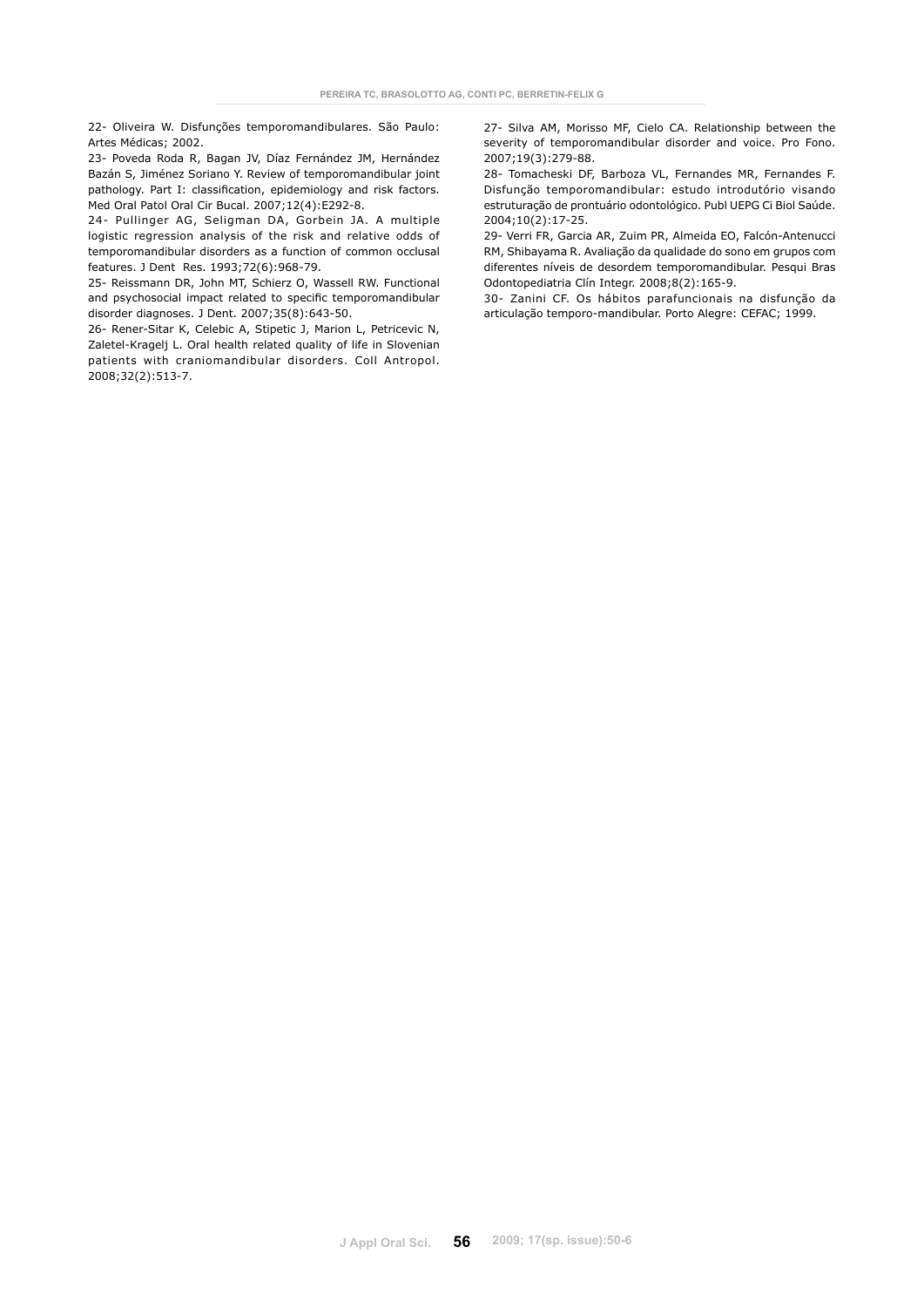# The maturational process of the auditory system in the first year of life characterized by brainstem auditory evoked potentials

#### **Raquel Beltrão Amorim1 , Raquel Sampaio Agostinho-Pesse1 , Kátia de Freitas Alvarenga2**

1- BS, Audiologist of the Speech-Language Pathology and Audiology Clinic and Student of the Master's Program in Speech-Language Pathology and Audiology, Bauru School of Dentistry, University of São Paulo, Bauru, SP, Brazil.

2- BS, MSc, PhD, Associate Professor, Department of Speech-Language Pathology and Audiology, Bauru School of Dentistry, University of São Paulo, Bauru, SP, Brazil.

**Corresponding address:** Kátia de Freitas Alvarenga - Faculdade de odontologia de Bauru - Departamento de Fonoaudiologia - Alameda Dr. Octávio Pinheiro Brisolla, 9-75 - Vila Universitária - 17012-901 - Bauru - São Paulo - Brasil - Phone: +55 14 3234-8332 - Fax: +55 14 3235-8464 - e-mail: katialv@fob.usp.br

#### **Received: October 17, 2009 - Accepted: February 19, 2010**

# **abstract**

The study of brainstem auditory evoked potentials (BAEP) allows obtaining the electrophysiological activity generated in the cochlear nerve to the inferior colliculus. In the first months of life, a period of greater neuronal plasticity, important changes are observed in the absolute latency and inter-peak intervals of BAEP, which occur up to the completion of the maturational process, around 18 months of life in full-term newborns, when the response is similar to that of adults. Objective: The goal of this study was to establish normal values of absolute latencies for waves I, III and V and inter-peak intervals I-III, III-V and I-V of the BAEP performed in full-term infants attending the Infant Hearing Health Program of the Speech-Language Pathology and Audiology Course at Bauru School of Dentistry, Brazil, with no risk history for hearing impairment. Material and Methods: The stimulation parameters were: rarefaction click stimulus presented by the 3<sup>A</sup> insertion phone, intensity of 80 dBnHL and a rate of 21.1 c/s, band-pass filter of 30 and 3,000 Hz and average of 2,000 stimuli. A sample of 86 infants was first divided according to their gestational age in preterm (n=12) and full-term (n=74), and then according to their chronological age in three periods: P1: 0 to 29 days (n=46), P2: 30 days to 5 months 29 days (n=28) and P3: above 6 months (n= 12). Results: The absolute latency of wave I was similar to that of adults, generally in the 1st month of life, demonstrating a complete process maturity of the auditory nerve. For waves III and V, there was a gradual decrease of absolute latencies with age, characterizing the maturation of axons and synaptic mechanisms in the brainstem level. Conclusion: Age proved to be a determining factor in the absolute latency of the BAEP components, especially those generated in the brainstem, in the first year of life.

**Key words:** Auditory brainstem evoked responses. Infant. Neuronal plasticity.

### **INTRODUCTION**

The research of brainstem auditory evoked potentials (BAEPs) allows obtaining the electrical activity generated in the cochlear nerve up to the brainstem through stimulation, with the recording of five waves. Waves I and II are generated in the cochlear nerve<sup>6</sup>, wave III, in the neurons which emerge from the complex of cochlear nuclei $9,10,19$ , waves IV and V, in the upper lateral lemniscus, the latter followed by a negative contingent termed slow negative 10 (SN10) deriving from the depolarization of the inferior colliculus<sup>7,18</sup>.

The auditory system presents maturational and developmental patterns that are reflected in the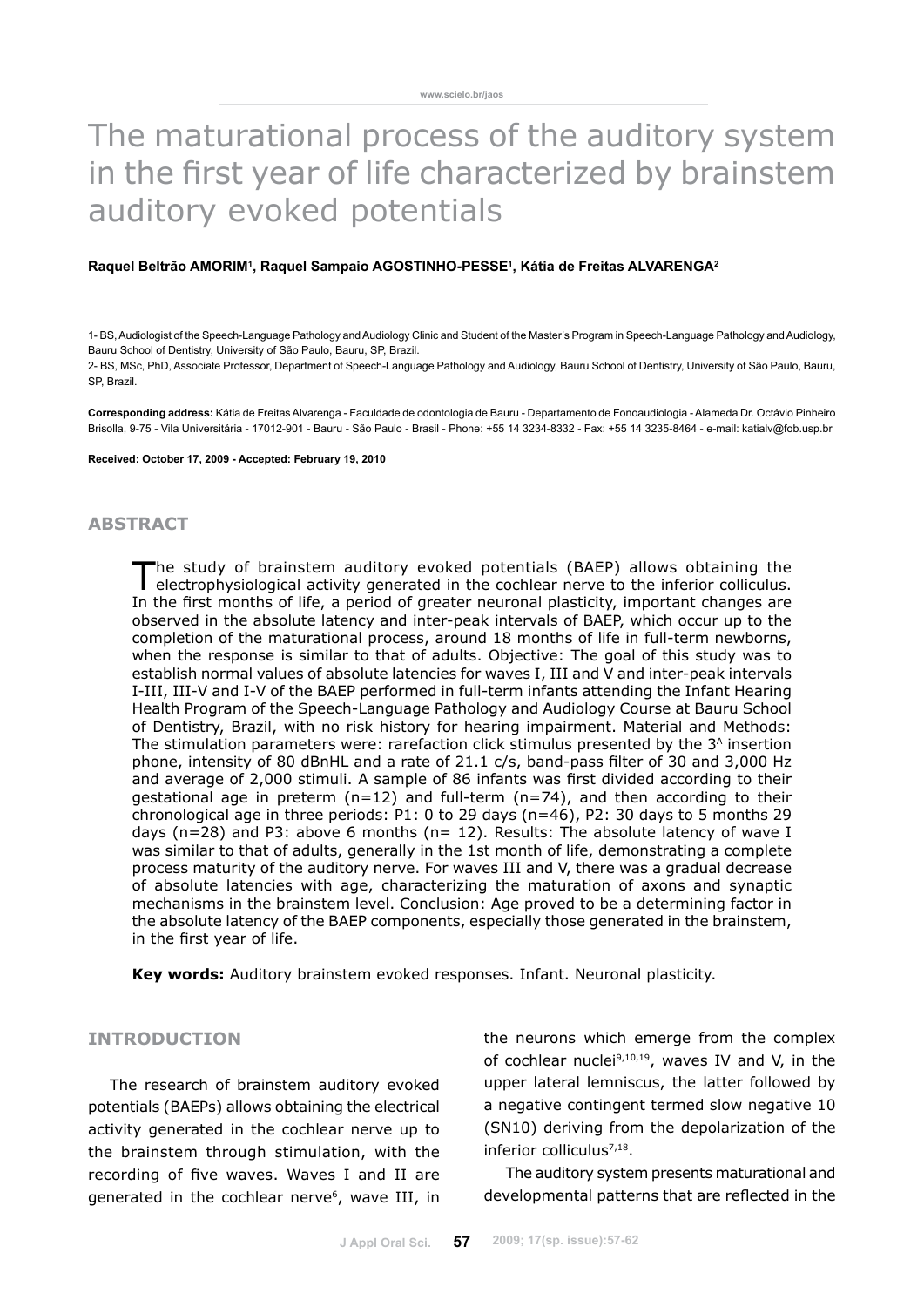possibility of recording the amplitude, measured in micro-volts (Ωv), and the latency, measured in milliseconds (ms), of the auditory evoked potentials (AEP). Electrophysiological studies for the auditory system have demonstrated that the maturation of the structures occurs from the periphery to the core, without following a hierarchical pattern<sup>3,14</sup>. In the first months of life, a period of greater neuronal plasticity, important changes are observed in the absolute latency and inter-peak intervals of BAEP, which occur up to the completion of the maturational process, around 18 months of life, in full-term newborns, when the response is similar to that of adults.

In the clinical practice, BAEP analysis is performed by the latencies of waves I, III and V, and values of inter-peak I-III intervals, which reflects the functional state of the hearing nerve and low region of the brainstem. While III-V reflects the higher and central region, I-V encompasses the structure of both intervals<sup>8</sup>.

It is thus possible, through the BAEP research, to evaluate the maturation of the auditory nerve and brainstem, and verify the occurrence of an abnormal development process in preterm newborns or with risk indicators<sup>5,8,16</sup>. Hence, the absolute latency and the inter-peak intervals must be precisely determined for each period of development and according to the evaluation protocol utilized, since the BAEP are exogenous potentials, totally dependent on the characteristics of the stimulus utilized to evoke the response.

This study aimed at characterizing the

changes in absolute latencies and inter-peaks of the BAEP generated by click stimulus, in the first year of life of normal infants.

### **Material and Methods**

After approval by the Ethics Committee of Bauru Dental School, University of São Paulo (Protocol #114/2005), this transversal cohort study analyzed absolute latencies for waves I, III and V and inter-peak intervals I-III, III-V and I-V of the BAEP performed in infants with no risk history for hearing impairment attending the Infant Hearing Health Program of the Speech-Language Pathology and Audiology Course at Bauru School of Dentistry. The normal peripheral hearing was determined by means of a battery of tests, carried out according to the period, including otoacoustic emissions, immittance measures, visual reinforcement audiometry and evaluation of the hearing behavior. A sample of 86 infants was first divided according to their gestational age in preterm (n=12) and full-term (n=74), and then according to their chronological age in three periods: P1: 0 to 29 days (n=46), P2: 30 days to 5 months 29 days (n=28) and P3: above 6 months (n= 12). For BAEP analysis, the rarefaction click stimulus was presented by the 3 Ω insertion phone, with intensity of 80 dBnHL and a presentation rate of 21.1 c/s, with a band-pass filter of 30 and 3,000Hz and average of 2,000 stimuli, Navigator Pro Bio-logic System Corp, version 4.2.0. The BAEP were captured through ECG disposable electrodes (MEDITRACE<sub>TM</sub> 200),

**Table 1-** Descriptive analysis of absolute latencies for waves I, III and V for groups of full-term and preterm infants, according to the gestational age and period

| <b>ABSOLUTE LATENCIES</b> |      |           |      |           |      |      |  |  |
|---------------------------|------|-----------|------|-----------|------|------|--|--|
| GA/P                      |      |           |      | Ш         | ٧    |      |  |  |
|                           | Mean | <b>SD</b> | Mean | <b>SD</b> | Mean | SD   |  |  |
| Preterm/P1                | 1.80 | 0.35      | 4.47 | 0.75      | 6.66 | 0.55 |  |  |
| Preterm/P2                | 1.60 | 0.20      | 4.26 | 0.18      | 6.32 | 0.24 |  |  |
| Preterm/P3                | 1.62 | 0.20      | 4.09 | 0.27      | 6.23 | 0.29 |  |  |
| Full term/P1              | 1.67 | 0.28      | 4.49 | 0.47      | 6.77 | 0.54 |  |  |
| Full term/P2              | 1.71 | 0.30      | 4.32 | 0.33      | 6.50 | 0.33 |  |  |
| Full term/P3              | 1.71 | 0.20      | 3.97 | 0.28      | 6.23 | 0.30 |  |  |

GA: gestational age; P: Period; SD: standard deviation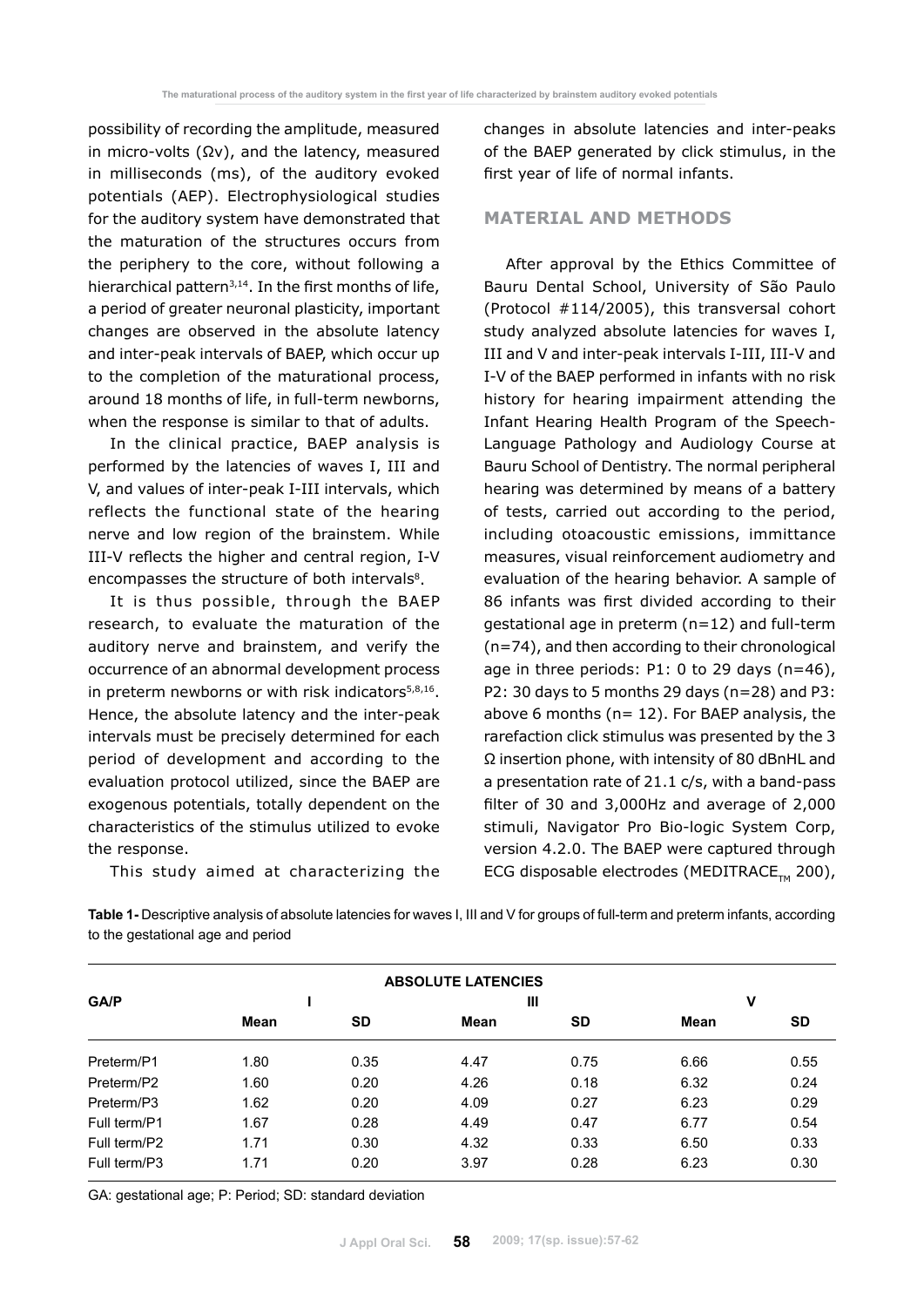with EEG conductive paste (Tem  $20<sub>TM</sub>$ ), placed after cleaning the skin with ECG/EEG abrasive gel (NUPREP). The impedance level was kept between 1 and 3 KΩ for the electrodes: the active electrode was positioned in  $F_{z}$ , the reference electrodes in  $M_1$  and  $M_2$ , and the ground electrode in Fpz, which allowed the ipsilateral and contralateral recording of the response.

For statistical purposes, a descriptive analysis of the variables was done, and the Student's t-test and two-way analysis were used. A significance level of 5% was set for all analyses.

#### **Results**

The result of the Student's t-test for comparison between the right and left ears of all infants showed no statistically significant difference for either the absolute latencies (wave I: p=0.717; wave III:  $p=0.883$ ; wave V:  $p=0.384$ ) or the inter-peak interval values (I-III: p=0.105; III-V:  $p=0.375$ ; and I-V:  $p=0.573$ ). Thus, statistical analysis was carried out taking into account the individual and not the ears separately.

Tables 1 and 2 present the descriptive

**Table 2-** Descriptive analysis for inter-peak interval values I-III, III-V and I-V, for the groups of full-term and preterm infants, according to the gestational age and period

|              |      |           | <b>INTER-PEAK INTERVAL VALUES</b> |       |      |           |
|--------------|------|-----------|-----------------------------------|-------|------|-----------|
| <b>GA/P</b>  |      | $1-111$   |                                   | III-V | I- V |           |
|              | Mean | <b>SD</b> | Mean                              | SD    | Mean | <b>SD</b> |
| Preterm/P1   | 2.66 | 0.43      | 2.19                              | 0.22  | 4.85 | 0.28      |
| Preterm/P2   | 2.66 | 0.21      | 2.06                              | 0.19  | 4.72 | 0.26      |
| Preterm/P3   | 2.48 | 0.20      | 2.14                              | 0.23  | 4.61 | 0.25      |
| Full term/P1 | 2.80 | 0.49      | 2.25                              | 0.50  | 5.05 | 0.75      |
| Full term/P2 | 2.61 | 0.18      | 2.18                              | 0.20  | 4.79 | 0.26      |
| Full term/P3 | 2.12 | 0.64      | 2.49                              | 1.14  | 4.61 | 0.54      |

GA: gestational age; P: Period; SD: standard deviation

**Table 3-** Results of the two-way analysis of variance for comparison of the variables gestational age and period, and their interaction for the absolute latencies and inter-peak intervals

| p Value              |                        |               |                    |  |  |  |
|----------------------|------------------------|---------------|--------------------|--|--|--|
| <b>Wave/Interval</b> | <b>Gestational age</b> | <b>Period</b> | <b>Interaction</b> |  |  |  |
|                      | 0.666                  | 0.574         | 0.299              |  |  |  |
| Ш                    | 0.925                  | $0.008*$      | 0.720              |  |  |  |
| V                    | 0.400                  | $0.010*$      | 0.762              |  |  |  |
| $I-III$              | 0.413                  | $0.007*$      | 0.241              |  |  |  |
| III-V                | 0.180                  | 0.394         | 0.664              |  |  |  |
| IV                   | 0.558                  | 0.254         | 0.879              |  |  |  |

**\***p<0.05: statistically significant.

**Table 4-** Results of Tukey's test for absolute latencies of waves III and V and inter-peak I-III interval value

| Wave  | P1 (0 to 29 d)    | P <sub>2</sub> (30 d to 5 m <sub>29</sub> d) | P3 (>6 m)         |  |
|-------|-------------------|----------------------------------------------|-------------------|--|
| Ш     | 4.48a             | 4.29 <sup>b</sup>                            | 4.03 <sup>c</sup> |  |
|       | 6.71a             | 6.41 <sup>b</sup>                            | 6.23 <sup>b</sup> |  |
| I-III | 2.73 <sup>a</sup> | 2.63 <sup>a</sup>                            | 2.30 <sup>b</sup> |  |

P: Period; Same letters in the columns indicate no statistically significant difference at 5%; d= days; m= months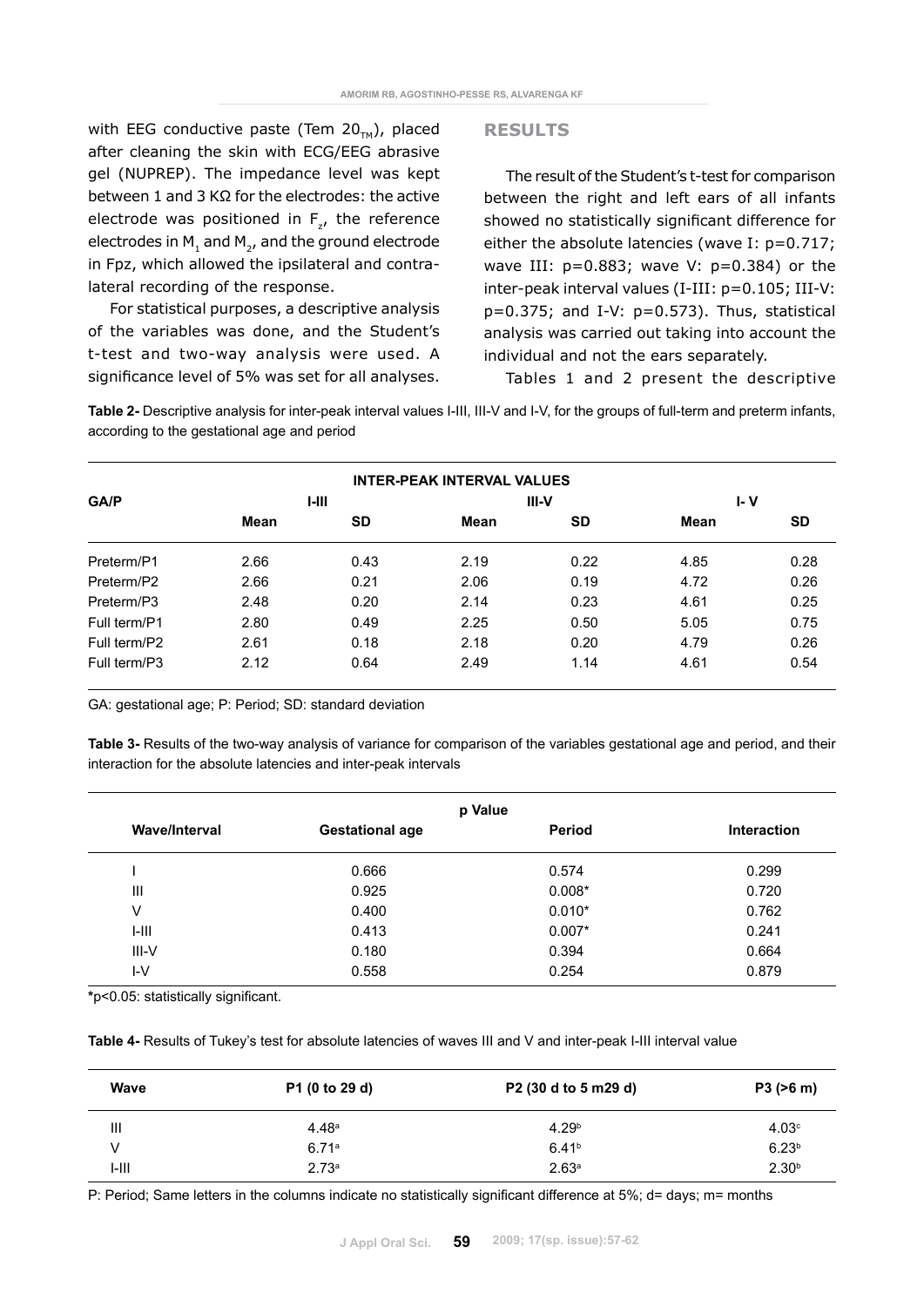

**Figure 1-** Mean, minimum, maximum and standad deviation values of absolute latencies for waves I, III and V, for the fullterm infants according to the period



**Figure 2-** Mean, minimum, maximum and standad deviation values of inter-peak I-III, III-V and I-V interval values, for the full-term infants according to the period



**Figure 3-** Recording of brainstem auditory evoked potentials (BAEP) with the respective latencies for waves I, III and V, of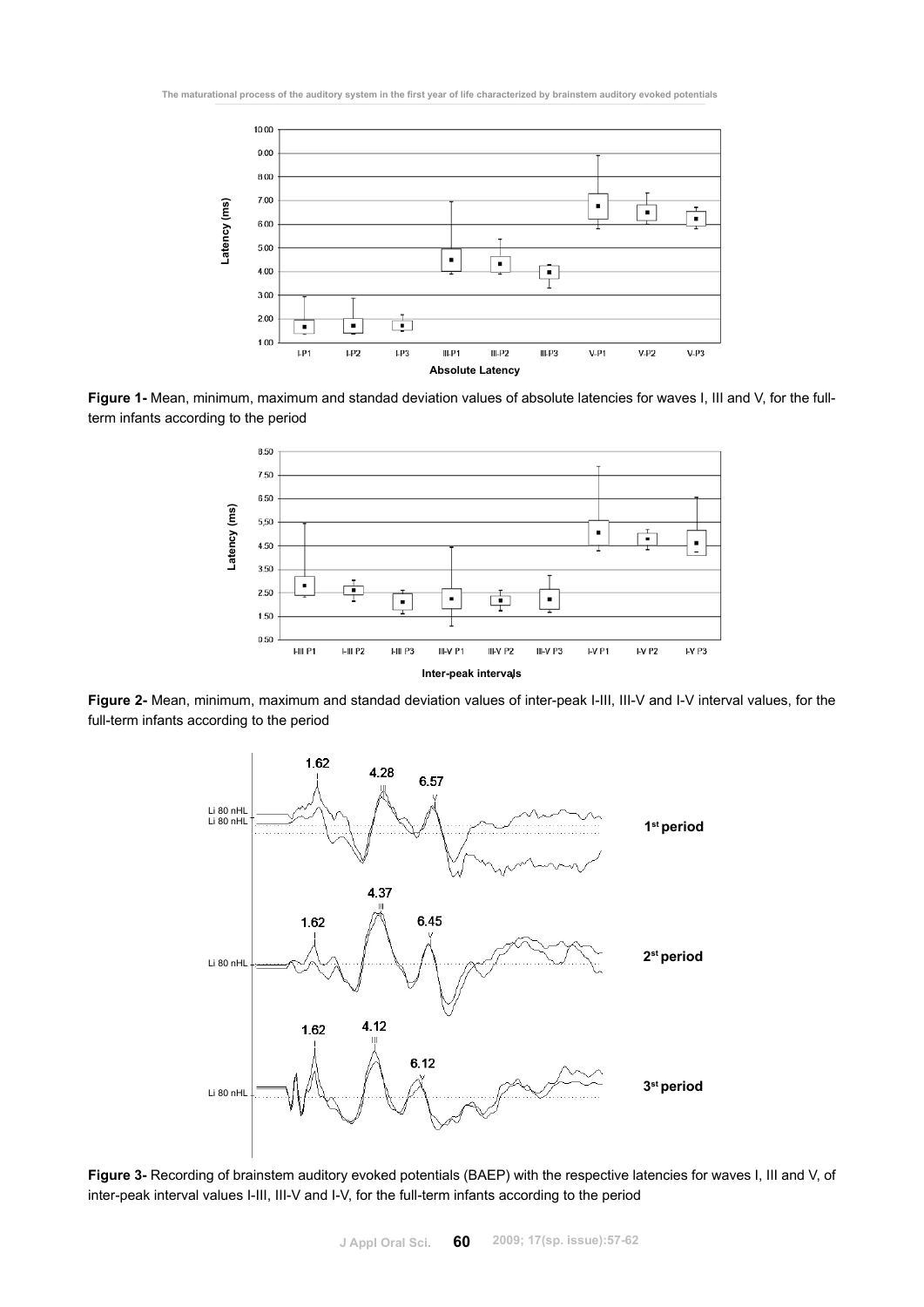analysis (mean and standard deviation) of the absolute latencies for waves I, III and V and values of inter-peak intervals I-III, III-V and I-V, respectively, according to the gestational age and analysed periods.

The results of the two-way analysis of variance for comparison of the variables gestational age, period and their interaction for the absolute latencies of waves I, III and V and inter-peak interval values I-III, III-V and I-V, are presented in Table 3. Table 4 shows the results of Tukey's test for the absolute latencies of waves III and V and inter-peak I-III interval value.

Due to the reduced casuistic of the preterm group, the normality characterization was performed taking into account the full-term group. Figures 1 and 2 present the minimum, maximum, mean and SD values of absolute latencies for waves I, III and V, and inter-peak interval values I-III, III-V and I-V, respectively, obtained in the in full-term infants according to the period. Figure 3 presents the recorded BAEP with the respective absolute latencies for waves I, III and V, and values of inter-peak intervals I-III, III-V and I-V, in the three periods analysed.

# **Discussion**

In the present study, there was no statistically significant difference between the right and left ears for the absolute latencies and inter-peak values, which indicates that the maturational process occurs in a similar manner in both, with no inter-aural difference, corroborating the data in the literature1,17.

No difference was seen for the absolute latencies of waves I, III and V, and the inter-peak interval values, when comparing full-term and preterm infants (Table 3). This finding must be analyzed with caution due to the small sample size in the preterm group. However, this similar behavior of absolute latencies and inter-peak values in preterm and term children has been described<sup>4</sup>, though it is not consistent with other studies<sup>2,17</sup>.

There was no significant difference  $(p=0.666)$ for the absolute latency of wave I among periods analyzed in this study (Table 3). The absolute latency of wave I was similar to that of adults  $(1.67\pm0.28$  ms), already in the first period studied, remaining similar in the subsequent periods, demonstrating that the maturational process of the distal portion of the auditory nerve is practically complete in the first month of live<sup>5,12</sup> (Table 1). Clinically, this is an important information since the delay in the absolute latency of wave I might aid the clinician in determining the presence of alteration in the peripheral function, involving the middle and/or inner ear.

On the other hand, the absolute latencies of waves III and V and inter-peak values I-III, III-V and I-V tended to diminish as the period increased (Tables 1 and 2), with a significant correlation for wave III ( $p=0.008$ ) in P2 ( $p=0.015$ ) and P3  $(p=0.000)$ , and between P2 and P3 ( $p=0.032$ ); for wave V ( $p=0.009$ ) in P2 ( $p=0.000$ ) and P3  $(0.000)$ , and for interval I-III  $(p=0.006)$  in P3  $(p=0.000)$ , and between P2 and P3 ( $p=0.004$ ), characterizing the myelinization of axons and maturation of the synaptic mechanisms at the brainstem level<sup>8,11,15</sup>. The absolute latency of wave III showed to be similar to that of adults, in the third period, 4.09±0.27 ms for the preterm group and 3.97±0.28 ms for the fullterm group. This result demonstrates that the maturational process in the region of the cochlear nucleus in the lower portion of the brainstem is complete, in the first year of life. However, the lateral lemniscus area, the upper portion of the brainstem, represented by wave V, 6.23±0.29 ms for the preterm group and 6.23±0.30 ms for the full-term group, will keep its development in the second year of life<sup>13,15</sup>. These findings confirm that the maturation is peripheral-central/ caudal-rostral, occurring in different speeds in the structures of the brainstem and in different phases of development<sup>5,8,17</sup>.

This way, the following values of absolute latencies for each period, expressed in ms, respectively, can be adopted for the analysis of BAEP recording of full-term infants: wave I - 1.67±0.28/1.71±0.30/1.72±0.20; wave III - 4,49±0.47/4,32±0.33/3.97±0.28; wave V - 6.77±0.54/6.50±0.33/6,23±0.30, with a proportional decrease of inter-peak values I-III 2.80±0.49/2.61±0.18/2,12±0.64, III-V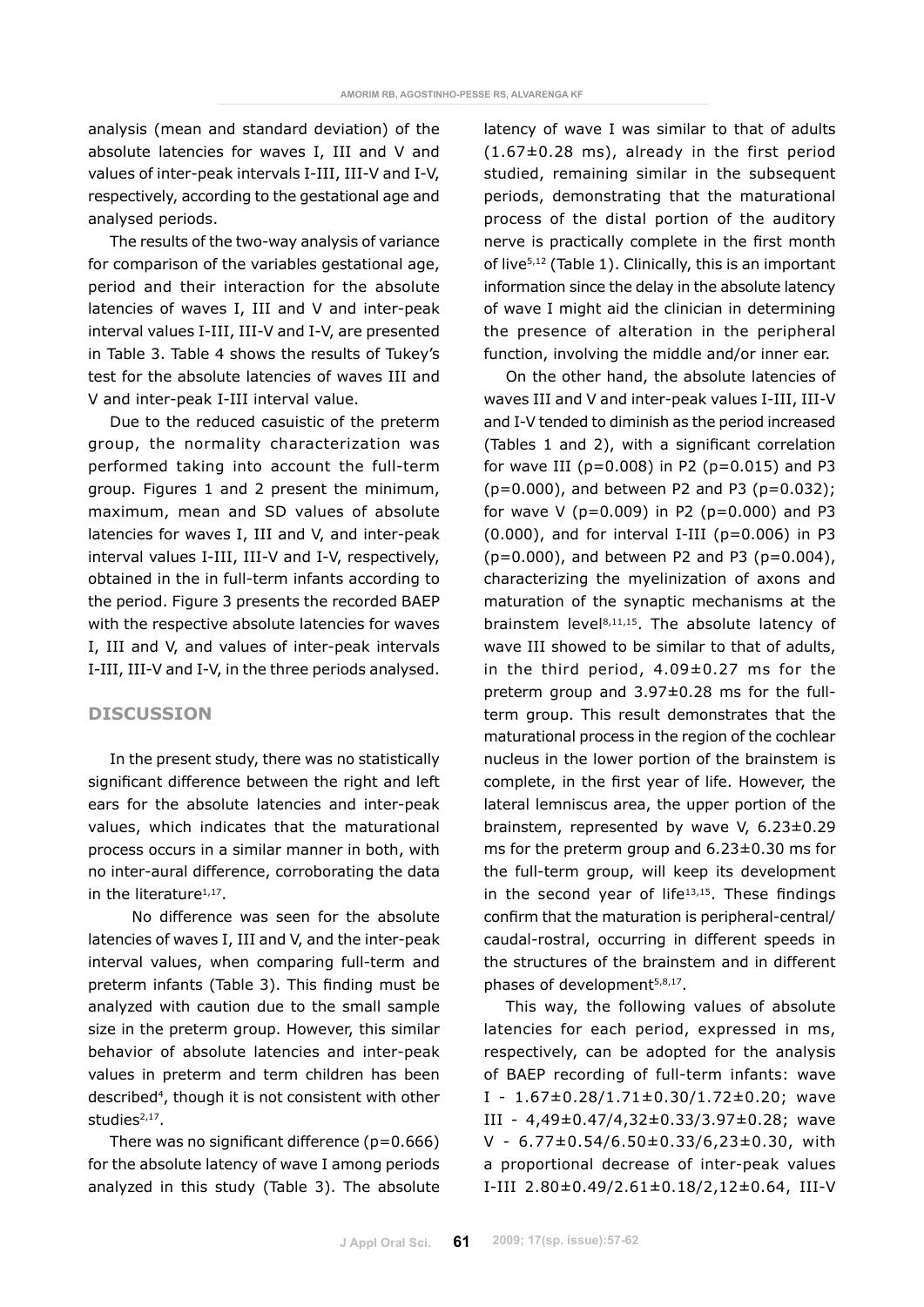2.25±0.50/2,18±0.20/2.49±1.14 and I-V 5.05±0.75/4.79±0.26/4.61±0.54.

The knowledge of this process is determinant for the speech pathologist to undertake an accurate analysis of the brainstem auditory evoked potential accomplished in full-term infants.

# **Conclusion**

Age was proven to be determinant in the absolute latency and inter-peak interval values of the brainstorm auditory evoked potentials (BAEP) components, especially those generated in the brainstem, within the first year of life.

# **References**

1- Beagley HA, Sheldrake JB. Differences in brainstem response latency with age and sex. Br J Audiol. 1979;12(3):69-77.

2- Chiang MC, Chou YH, Wang PJ. Auditory brainstem evoked potentials in healthy full-term and pre-term infants. Chang Gung Med J. 2001;24(9):557- 62.

3- Eggermont J, Ponton C. Auditory-evoked potential studies of cortical maturation in normal hearing and implanted children: correlations with changes in structure and speech perception. Acta Otolaryngol. 2003;123(2):249-52.

4- Eggermont JJ, Salamy A. Maturational time course for the ABR in preterm and full term infants. Hear Res. 1988;33(1):35-47.

5- Guilhoto L, Quintal V, Costa M. Brainstem auditory evoked response in normal term neonates. Arq Neuropsiquiatr. 2003;61(4):906-8.

6- Hall JW. New handbook for auditory evoked response. Boston: Pearson Allyn & Bacon; 2007.

7- Hashimoto I, Ishiyama Y, Yoshimoto T, Nemoto S. Brain-stem auditoryevoked potentials recorded directly from human brain-stem and thalamus. Brain. 1981;104(Pt 4):841-59.

8- Jiang Z, Brosi D, Wu Y, Wilkinson A. Relative maturation of peripheral and central regions of the human brainstem from preterm to term and the influence of preterm birth. Pediatr Res. 2009;65(6):657-62.

9- Levine RA, Gardner JC, Fullerton BC, Stufflebeam SM, Carlisle EW, Furst M, et al. Effects of multiple sclerosis brainstem lesion on soud lateralization and brainstem auditory evoked potentials. Hear Res. 1993;68(1):73-88.

10- Moller AR, Janetta PJ. Auditory evoked potentials recorded intracranially from the brain in man. Exp Neurol. 1982;78(1):144-57.

11- Moore J, Guan Y, Shi S. Axogenesis in the human fetal auditory system, demonstrated by neurofilament immunohistochemistry. Anat Embryol (Berl). 1997;195(1):15-30.

12- Moore J, Linthicum FJ. The human auditory system: a timeline of development. Int J Audiol. 2007;46(9):460-78.

13- Moore J, Ponton C, Eggermont J, Wu B, Huang J. Perinatal maturation of the auditory brain stem response: changes in path length and conduction velocity. Ear Hear. 1996;17(5):411-8.

14- Ponton C, Eggermont J, Kwong B, Don M. Maturation of human central auditory system activity: evidence from multi-channel evoked potentials. Clin Neurophysiol. 2000;111(2):220-36.

15- Ponton C, Moore J, Eggermont J. Auditory brain stem response generation by parallel pathways: differential maturation of axonal conduction time and synaptic transmission. Ear Hear. 1996;17(5):402-10.

16- Shih L, Cone-Wesson B, Reddix B. Effects of maternal cocaine abuse on the neonatal auditory system. Int J Pediatr Otorhinolaryngol. 1988;15(3):245-51.

17- Sleifer P, Costa S, Cóser P, Goldani M, Dornelles C, Weiss K. Auditory brainstem response in premature and full-term children. Int J Pediatr Otorhinolaryngol. 2007;71(9):1449-56.

18- Sousa LCA, Piza MRT, Alavarenga KF, Cóser PL. Eletrofisiologia da audição e emissões otoacústicas. São Paulo: Tecmed; 2008.

19- Starr A, Hamilton AE. Correlation between confirmed sites of neurological lesions and abnormatilies of far-fiel auditory brainstem response. Electroencephalogr Cli Neurophysiol. 1976;41(6):595-608.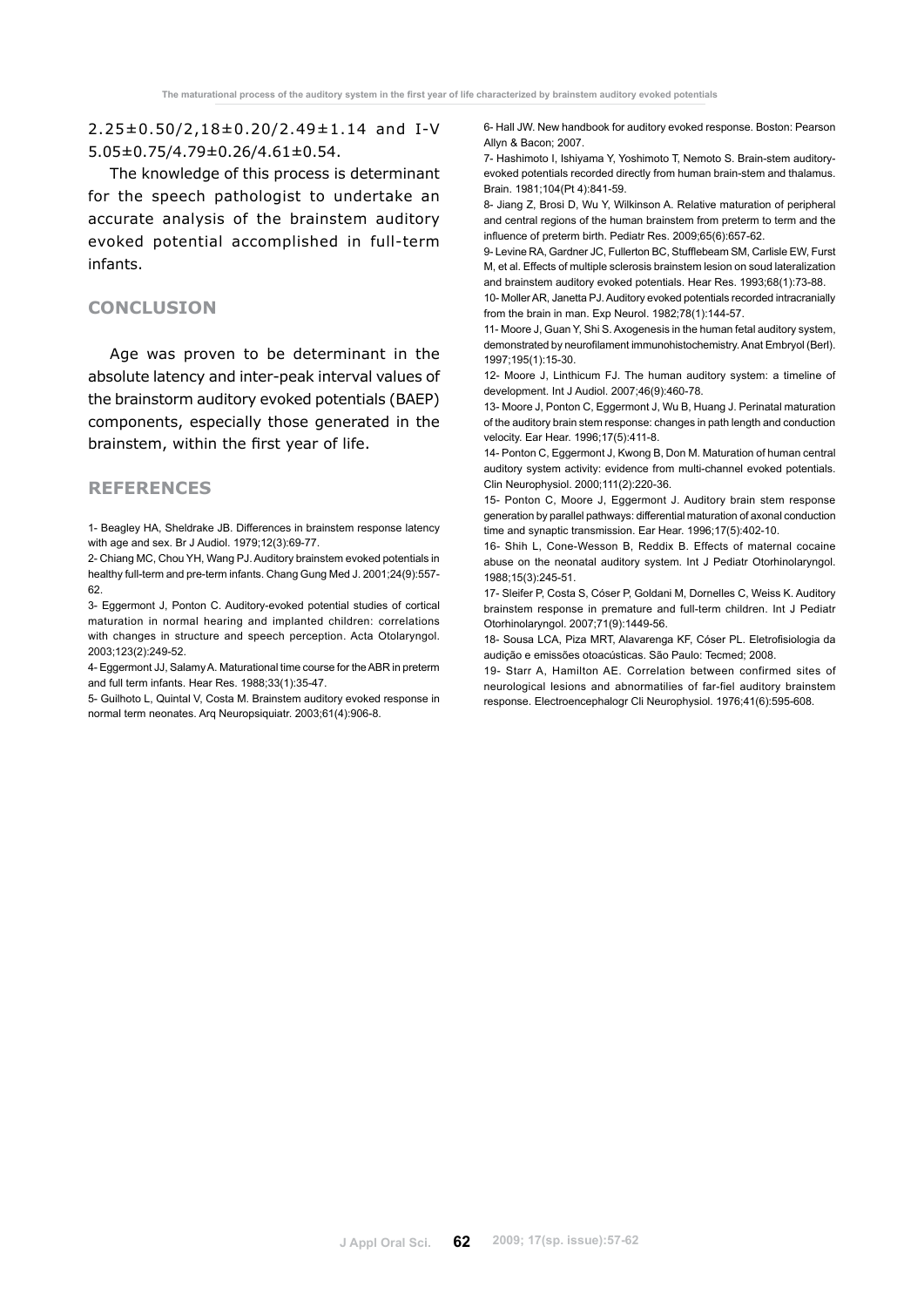# Reference values of nonword repetition test for Brazilian Portuguese-speaking children

#### **Simone Rocha de Vasconcellos Hage1 , Márcia Aparecida Grivol2**

1- PhD, Speech Language Pathologist, Assistant Professor, Department of Speech-Language Pathology and Audiology, Bauru School of Dentistry, University of São Paulo, Bauru, SP, Brazil.

2- Speech Language Pathologist, Graduate student, Department of Speech-Language Pathology and Audiology, Bauru School of Dentistry, University of São Paulo, Bauru, SP, Brazil.

**Corresponding address:** Simone R.V. Hage - Faculdade de Odontologia de Bauru - USP - Departamento de Fonoaudiologia - Alameda Dr. Octávio Pinheiro Brisolla 9-75 - 17102-901 - Bauru, SP - Brasil - Phone: +55 (14) 3235 8332 - Fax: +55-14-3235-8323 - e-mail: simonehage@usp.br

**Received: October 15, 2009 - Modification: February 19, 2010 - Accepted: March 14, 2010**

# **abstract**

Evaluation of the phonological working memory (PWM) through repetition of nonwords can provide important information on the linguistic abilities of children, thus differentiating those with and without communication disorders. Objective: The aim of this study was to obtain reference values in the Nonword Repetition Test (NWRT) in order to investigate the performance of children without language disorders concerning this type of memory. Material and Methods: The study was conducted on 480 normal children of both genders aged 4 years to 8 years and 11 months, attending preschool and elementary school. The NWRT consisted of repeating 20 (children up to 4 years) or 40 (for children aged 5 years or more) invented words with 2 to 5 syllables. The results were subjected to descriptive statistical analysis. Comparison between ages and between the number of syllables in nonwords was performed by the Tukey's multiple-comparison test and one-way analysis of variance, at a significance value of p<0.05. Results: There was statistically significant difference (p<0.05) in performance between children of different age groups, except between 7- and 8-year-olds. The analysis also showed statistically significant difference (p<0.05) in the number of syllables between the different age groups. Conclusions: The reference values obtained indicated an improvement in performance with the increase of age of children, indicating an improvement in the storage of verbal material in the PWM. The performance was worsened with the increase in the number of syllables in words, demonstrating that the greater the number of syllables, the greater is the difficulty in storing verbal material.

**Key words**: Memory. Language development. Speech-language pathology.

## **Introduction**

The Psycholinguistic Model (PLM) has decisively influenced the way to assess and treat language disorders in the last decade<sup>8</sup>. This model has been proven efficient because it explains how human beings process information coming to their senses, access the words stored in their lexicon and use the mental representations that encode information, thus understanding the nature of language disorders<sup>6,9,19,23</sup>. This model considers all processes involved in the act of communicating, from the primary level, involving the input and output of verbal information, up to the third, which corresponds to the level of cognitive operations of more complex language<sup>17</sup>.

These processes include the working memory, which plays a significant role in the maintenance of thinking and learning, verbal comprehension and lexicon  $access^{11,14,16}$ . It is a system for processing and storing information on a short-term basis, organized into four components, namely the central executive, two work subsystems - the phonological and visuospatial loop -, and the episodic buffer2,5,8. The phonological loop stores and manipulates material based on speech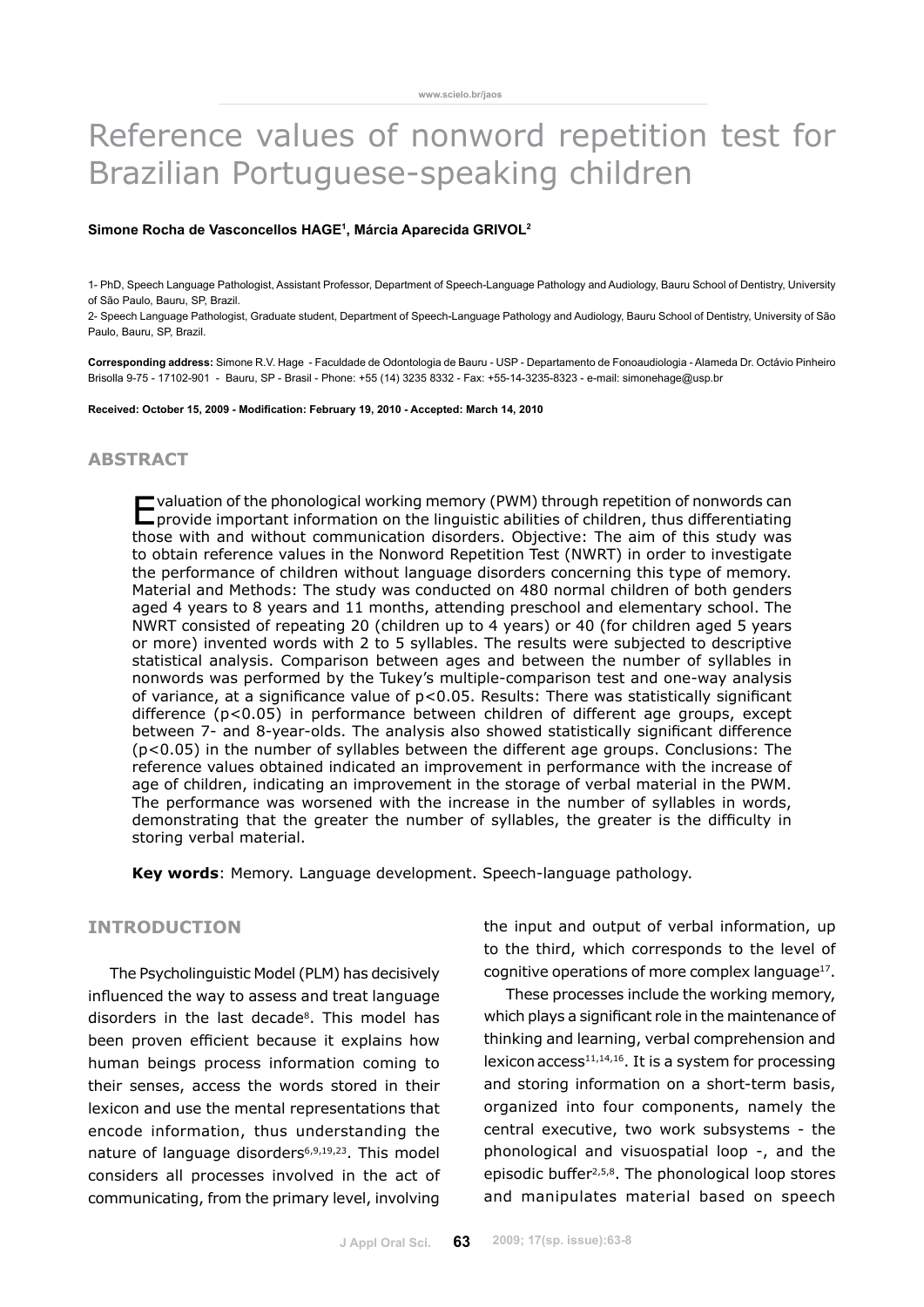and has two components: the phonological storage, which receives information through direct (auditory presentation) and indirect ways (visual presentation); and the reverberation process or subvocal test, which occurs serially in real time and acts to restrain the natural decay of phonological storage. One of the primary functions of the phonological loop or phonological working memory (PWM) is to store unfamiliar sound patterns, until a record of more permanent memory becomes consistent<sup>1,4</sup>.

The PWM has a fundamental role in acquiring language skills in children<sup>8,13</sup> and its deficit has been suggested as the origin of linguistic difficulties in children with specific language impairment<sup>1,15,16,18,24,25</sup>.

In the clinical context, the PWM is evaluated by two procedures: digit span (repeating sequences of numbers in direct and inverse order) and repetition of words or nonwords (NW). The repetition of NW is indicated as a more reliable test for the PWM, because the verbal material input is unknown and hence not subject to lexical influences $3,4,10,21$ .

Thus, considering the lack of instruments based on the Portuguese language for assessment of the PWM, the objective of this study was to obtain reference values for the Nonword Repetition Test (NWRT), investigating if there are differences in the performance of children without language disorders in different age groups, as well as if the increase of syllables of nonwords impairs their repetition.

### **Material and methods**

The study was conducted on 537 children aged 4 years to 8 years and 11 months, of both genders, being 274 girls and 263 boys. Fifty-seven children were excluded due to the detection of problems in oral or written communication during sample selection. Thus, the study involved a final sample of 480 children, 231 boys and 249 girls, attending preschools and elementary schools in the São Paulo state countryside, according to the following inclusion criteria: no history of deficits in oral and written language, as reported on interviews with parents and teachers, who answered a questionnaire containing questions to check if the child had communication, hearing or school disturbances; phonological system compatible with chronological age, as assessed by the Task of Phonology of the Test of Children Language (ABFW)26; and, for children in the literacy process, punctuation appropriate to the age and schooling on the subtest of reading of the TDE - School Performance Test <sup>22</sup>. Informed written consent approved by the local Institutional Review Board was obtained from patients regarding the specific procedure and the use of their data for research purposes.

For the NWRT<sup>12</sup> (Appendix 1), all 480 boys and girls enrolled in the study were asked to repeat either 20 (children up to 4 years) or 40 (for children aged 5 years or more) invented words with 2 to 5 syllables. The NWRT was created based on the phonological structure of Portuguese language spoken in Brazil. It is divided in two parts, the first for children aged 3 and 4 years, consisting of 20 invented words with Portuguese phonemes, and the second for individuals above 5 years of age, consisting of 40 invented words with Portuguese phonemes, both containing sequences of 2 to 5 syllables. All invented words were paroxytone, because most words in Portuguese are also paroxytone, and were prepared containing different orders of the following phonemes: 6 occlusive (/ p /, /  $t /$ ,  $/k$ ,  $/b /$ ,  $/d /$ ,  $/g /$ ), 3 nasal ( $/m /$ ,  $/n /$ , / ŋ /), 6 fricative (/ f /, / v /, / J /, / ς /, s /, / z  $/$ ) and 2 liquids ( $/$  l  $/$ ,  $/$  R  $/$ ), as well as 5 closed vow els (/ a /, / e /, / i /, / o /, / u /). The syllabic pattern used for children aged 3 and 4 years was  $C + V$  (C = consonant, V = vowel) and V + C; and for those above 5 years the pattern was C  $+ V$ ,  $V + C$ ,  $C + V + C$ ,  $C + C + V$ . The nonwords were prepared with the aid of combinatorial analysis, and the phonemes were combined in different positions in the nonwords, namely in the beginning, middle and end.

The list of nonwords was applied without visual clues, in the same vocal intensity, by a single examiner. The instructions were clearly provided to enhance the understanding: "I speak and you repeat" or "You speak after me", "Now we are going to play 'follow the leader', the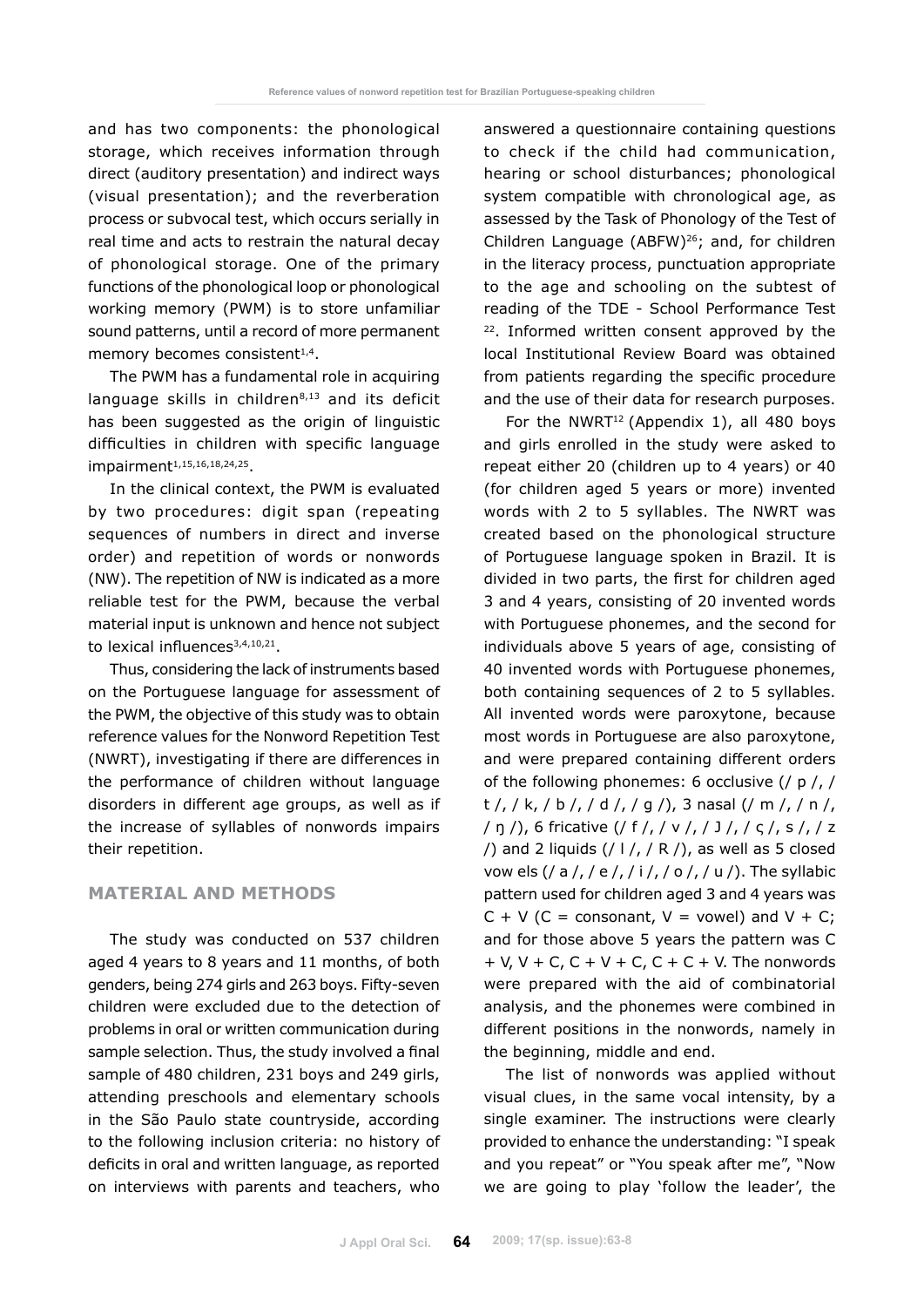| <b>Appendix 1</b>                                                                                                                                                                                                             |        |                                                                                                                 |                                                                                                                                                                                                                                |        |                                                                                                                                                |
|-------------------------------------------------------------------------------------------------------------------------------------------------------------------------------------------------------------------------------|--------|-----------------------------------------------------------------------------------------------------------------|--------------------------------------------------------------------------------------------------------------------------------------------------------------------------------------------------------------------------------|--------|------------------------------------------------------------------------------------------------------------------------------------------------|
| Test of phonological working memory – Nonwords<br>Designed by Prof. PhD Simone Hage<br>Personal information:                                                                                                                  |        |                                                                                                                 |                                                                                                                                                                                                                                |        |                                                                                                                                                |
| Name:                                                                                                                                                                                                                         |        |                                                                                                                 |                                                                                                                                                                                                                                |        |                                                                                                                                                |
|                                                                                                                                                                                                                               |        | Birth date: ____________ Age: ________ Educational level /school: __________________________________            |                                                                                                                                                                                                                                |        |                                                                                                                                                |
| Examiner: The contract of the contract of the contract of the contract of the contract of the contract of the contract of the contract of the contract of the contract of the contract of the contract of the contract of the |        |                                                                                                                 | Date: the contract of the contract of the contract of the contract of the contract of the contract of the contract of the contract of the contract of the contract of the contract of the contract of the contract of the cont |        |                                                                                                                                                |
|                                                                                                                                                                                                                               |        |                                                                                                                 |                                                                                                                                                                                                                                |        |                                                                                                                                                |
| NONWORD TEST                                                                                                                                                                                                                  |        |                                                                                                                 |                                                                                                                                                                                                                                |        |                                                                                                                                                |
| Scoring:                                                                                                                                                                                                                      |        |                                                                                                                 |                                                                                                                                                                                                                                |        |                                                                                                                                                |
| 2 points (P) when repeated correctly in the first time                                                                                                                                                                        |        |                                                                                                                 |                                                                                                                                                                                                                                |        |                                                                                                                                                |
| 1 point (P) when repeated correctly in the second time                                                                                                                                                                        |        |                                                                                                                 |                                                                                                                                                                                                                                |        |                                                                                                                                                |
| 0 point (P) when unable to repeat in the first two attempts<br>Observations:                                                                                                                                                  |        |                                                                                                                 |                                                                                                                                                                                                                                |        |                                                                                                                                                |
| Intonation - all words are paroxytones.                                                                                                                                                                                       |        |                                                                                                                 |                                                                                                                                                                                                                                |        |                                                                                                                                                |
|                                                                                                                                                                                                                               |        |                                                                                                                 |                                                                                                                                                                                                                                |        | An adequate repetition is considered when emitted in an identical manner as the examiner. However, it may be considered correct in case        |
|                                                                                                                                                                                                                               |        | of replacement of the vowel "e" by "i" in the end of words, or also closed vowels "e, o" by open vowels "é, ó". |                                                                                                                                                                                                                                |        |                                                                                                                                                |
|                                                                                                                                                                                                                               |        |                                                                                                                 |                                                                                                                                                                                                                                |        | If a phonological disorder is observed, the processes should be recorded. In these cases, the replacement or omission of a phoneme dur-        |
| ing the repetition will not be considered a mistake.                                                                                                                                                                          |        |                                                                                                                 |                                                                                                                                                                                                                                |        |                                                                                                                                                |
|                                                                                                                                                                                                                               |        | will repeat it. It may be slightly strange, but it won't take long. Attention, let's go!"                       |                                                                                                                                                                                                                                |        | Instructions: "I will say some words that do not exist. You should pay attention because you will repeat as I said. I will say it once and you |
| For children aged 3 and 4 years:                                                                                                                                                                                              |        |                                                                                                                 |                                                                                                                                                                                                                                |        |                                                                                                                                                |
| Nonwords                                                                                                                                                                                                                      | Answer | Points                                                                                                          | Nonwords                                                                                                                                                                                                                       | Answer | Points                                                                                                                                         |
| 01. faque                                                                                                                                                                                                                     |        |                                                                                                                 | 05. patofe                                                                                                                                                                                                                     |        |                                                                                                                                                |
| 02. vano                                                                                                                                                                                                                      |        |                                                                                                                 | 06. daverra                                                                                                                                                                                                                    |        |                                                                                                                                                |
| 03. tabi                                                                                                                                                                                                                      |        |                                                                                                                 | 07. fideco                                                                                                                                                                                                                     |        |                                                                                                                                                |
| 04. dalo                                                                                                                                                                                                                      |        |                                                                                                                 | 08. balico                                                                                                                                                                                                                     |        |                                                                                                                                                |
| 05. sito                                                                                                                                                                                                                      |        |                                                                                                                 | 10. zupanho                                                                                                                                                                                                                    |        |                                                                                                                                                |
| Partial score (2 syllables)<br>Nonwords                                                                                                                                                                                       |        | Points                                                                                                          | Partial score (3 syllables)<br>Nonwords                                                                                                                                                                                        |        | Points                                                                                                                                         |
| 11. patifevo                                                                                                                                                                                                                  | Answer |                                                                                                                 | 16. polanhosaba                                                                                                                                                                                                                | Answer |                                                                                                                                                |
| 12. bacuvipe                                                                                                                                                                                                                  |        |                                                                                                                 | 17. guimalebiza                                                                                                                                                                                                                |        |                                                                                                                                                |
| 13. farrebitu                                                                                                                                                                                                                 |        |                                                                                                                 | 18. verripimeno                                                                                                                                                                                                                |        |                                                                                                                                                |
| 14. valonigo                                                                                                                                                                                                                  |        |                                                                                                                 | 19. patofelica                                                                                                                                                                                                                 |        |                                                                                                                                                |
| 15. laboquefu                                                                                                                                                                                                                 |        |                                                                                                                 | 20. bozicalode                                                                                                                                                                                                                 |        |                                                                                                                                                |
| Partial score (4 syllables)                                                                                                                                                                                                   |        |                                                                                                                 | Partial score (5 syllables)                                                                                                                                                                                                    |        |                                                                                                                                                |
| <b>TOTAL</b><br>Above 5 years of age:                                                                                                                                                                                         |        |                                                                                                                 |                                                                                                                                                                                                                                |        |                                                                                                                                                |
| Nonwords                                                                                                                                                                                                                      | Answer | Points                                                                                                          | Nonwords                                                                                                                                                                                                                       | Answer | Points                                                                                                                                         |
| 01. toli                                                                                                                                                                                                                      |        |                                                                                                                 | 11. rossola                                                                                                                                                                                                                    |        |                                                                                                                                                |
| 02. erba                                                                                                                                                                                                                      |        |                                                                                                                 | 12. porquijo                                                                                                                                                                                                                   |        |                                                                                                                                                |
| 03. guchi                                                                                                                                                                                                                     |        |                                                                                                                 | 13. deitiva                                                                                                                                                                                                                    |        |                                                                                                                                                |
| 04. deico                                                                                                                                                                                                                     |        |                                                                                                                 | 14. querrefo                                                                                                                                                                                                                   |        |                                                                                                                                                |
| 05. binha                                                                                                                                                                                                                     |        |                                                                                                                 | 15. senuno                                                                                                                                                                                                                     |        |                                                                                                                                                |
| 06. ruris<br>07. chefu                                                                                                                                                                                                        |        |                                                                                                                 | 16. cholapes                                                                                                                                                                                                                   |        |                                                                                                                                                |
| 08. prido                                                                                                                                                                                                                     |        |                                                                                                                 | 17. gromelha<br>18. vunhébe                                                                                                                                                                                                    |        |                                                                                                                                                |
| 09. zuga                                                                                                                                                                                                                      |        |                                                                                                                 | 19. churéga                                                                                                                                                                                                                    |        |                                                                                                                                                |
| 10. ratros                                                                                                                                                                                                                    |        |                                                                                                                 | 20. jutrisbe                                                                                                                                                                                                                   |        |                                                                                                                                                |
| Partial score (2 syllables)                                                                                                                                                                                                   |        |                                                                                                                 | Partial score (3 syllables)                                                                                                                                                                                                    |        |                                                                                                                                                |
| Nonwords                                                                                                                                                                                                                      | Answer | Points                                                                                                          | Nonwords                                                                                                                                                                                                                       | Answer | Points                                                                                                                                         |
| 21. munhocossi                                                                                                                                                                                                                |        |                                                                                                                 | 31. pedalhofame                                                                                                                                                                                                                |        |                                                                                                                                                |
| 22. ritossila<br>23. merbufita                                                                                                                                                                                                |        |                                                                                                                 | 32. islogaguta<br>33. ribomaniga                                                                                                                                                                                               |        |                                                                                                                                                |
| 24. feituninha                                                                                                                                                                                                                |        |                                                                                                                 | 34. duvoupilhepo                                                                                                                                                                                                               |        |                                                                                                                                                |
| 25. zojilibo                                                                                                                                                                                                                  |        |                                                                                                                 | 35. chotinecapu                                                                                                                                                                                                                |        |                                                                                                                                                |
| 26. lusvanicha                                                                                                                                                                                                                |        |                                                                                                                 | 36. zanovelopus                                                                                                                                                                                                                |        |                                                                                                                                                |
| 27. diruzeto                                                                                                                                                                                                                  |        |                                                                                                                 | 37. dilepazina                                                                                                                                                                                                                 |        |                                                                                                                                                |
| 28. plesmizigo                                                                                                                                                                                                                |        |                                                                                                                 | 38. bitrujalico                                                                                                                                                                                                                |        |                                                                                                                                                |
| 29. guilheravi                                                                                                                                                                                                                |        |                                                                                                                 | 39. sujemitóssa                                                                                                                                                                                                                |        |                                                                                                                                                |
| 30. brapitelo                                                                                                                                                                                                                 |        |                                                                                                                 | 40. flesbaroguido                                                                                                                                                                                                              |        |                                                                                                                                                |
| Partial score (4 syllables)                                                                                                                                                                                                   |        |                                                                                                                 | Partial score (5 syllables)<br><b>TOTAL</b>                                                                                                                                                                                    |        |                                                                                                                                                |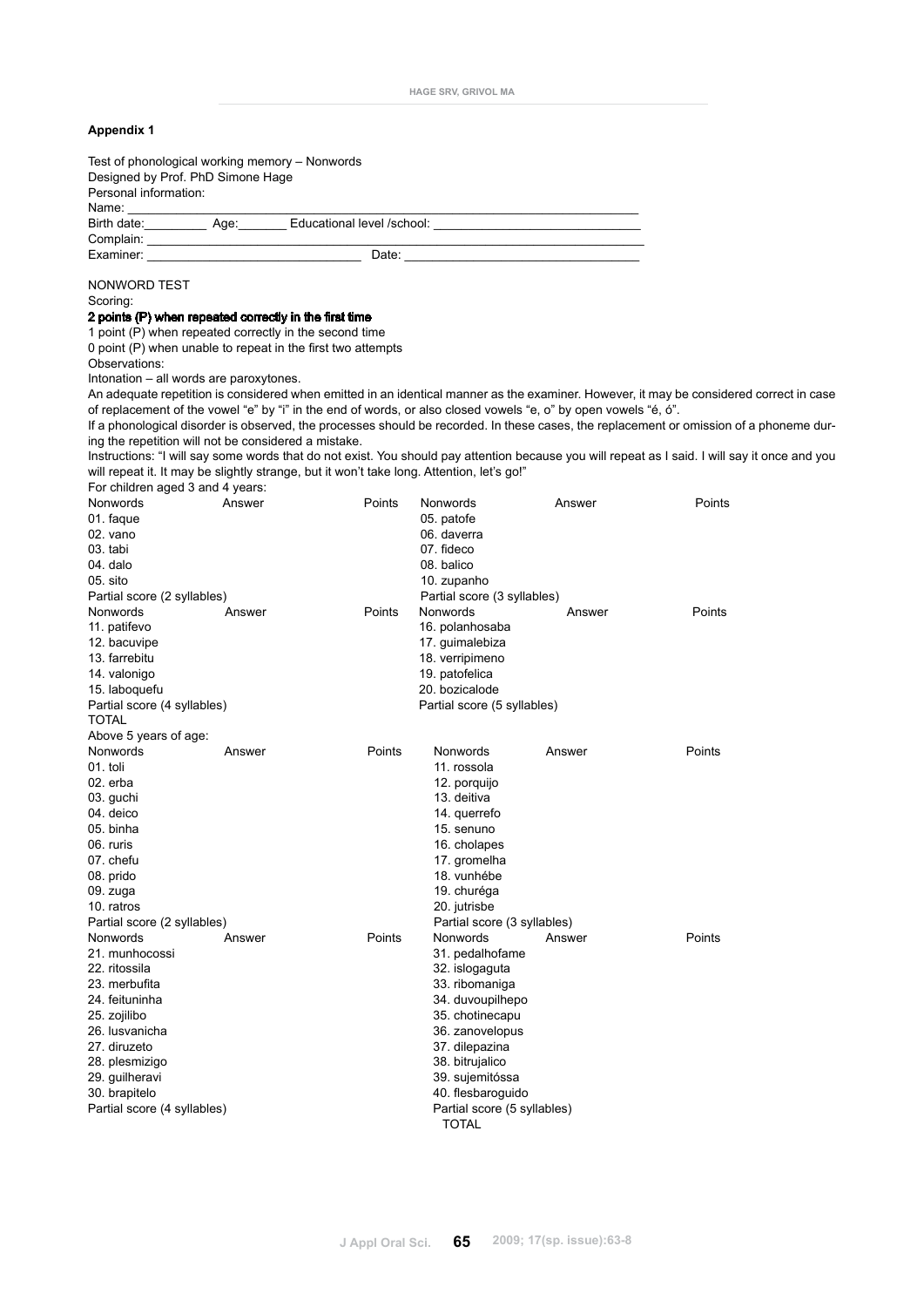| Age         | <b>Subjects</b> | Mean            | Median | <b>Minimum</b> |    | <b>Maximum Lowest</b><br>quartile | <b>Superior</b><br>quartile | <b>Standard</b><br>deviation |
|-------------|-----------------|-----------------|--------|----------------|----|-----------------------------------|-----------------------------|------------------------------|
| 4 years old | 106             | 34 <sup>A</sup> | 34     | 22             | 40 | 31                                | 37                          | 3.89                         |
| 5 years old | 94              | 58 <sup>B</sup> | 58     | 37             | 80 | 52                                | 67                          | 9.28                         |
| 6 years old | 80              | 68 <sup>c</sup> | 70     | 47             | 79 | 65                                | 73                          | 7.93                         |
| 7 years old | 117             | 74 <sup>D</sup> | 74     | 60             | 80 | 72                                | 76                          | 4.05                         |
| 8 years old | 83              | 74 <sup>D</sup> | 76     | 61             | 80 | 72                                | 78                          | 4.62                         |

**Table 1-** Descriptive measures of the performance of children in the Nonword Repetition Test, considering the total scores obtained

\* Ages with the same letter in the mean are not statistically different.



**Figure 1-** Descriptive measures of the performance of children aged 4 to 8 years according to the variable number of syllables. Legend: NW- nonword; S- syllable

leader will speak words that do not exist and you will repeat them". The child was scored 2 (two) points when the nonwords were repeated correctly in the first time, 1 (one) point when they were repeated correctly in the second time, and 0 (zero) point when the child was unable to repeat the nonwords correctly in two attempts.

The results were subjected to descriptive statistical analysis. Comparison between ages and between the number of syllables in nonwords was performed by the Tukey's multiple-comparisons test and one-way analysis of variance, at a significance value of  $p < 0.05$ .

#### **Results**

The results showed statistically significant difference in performance between children of different age groups, except between seven and eight years (4 years  $<$  5 years  $<$  6 years  $<$  7  $years = 8 years$ ).

The results showed that the performance was statistically different depending on the number of syllables of nonwords (F=206.1, p<0.001). The greater the number of syllables in nonwords, the worse was the children's performance in their repetition.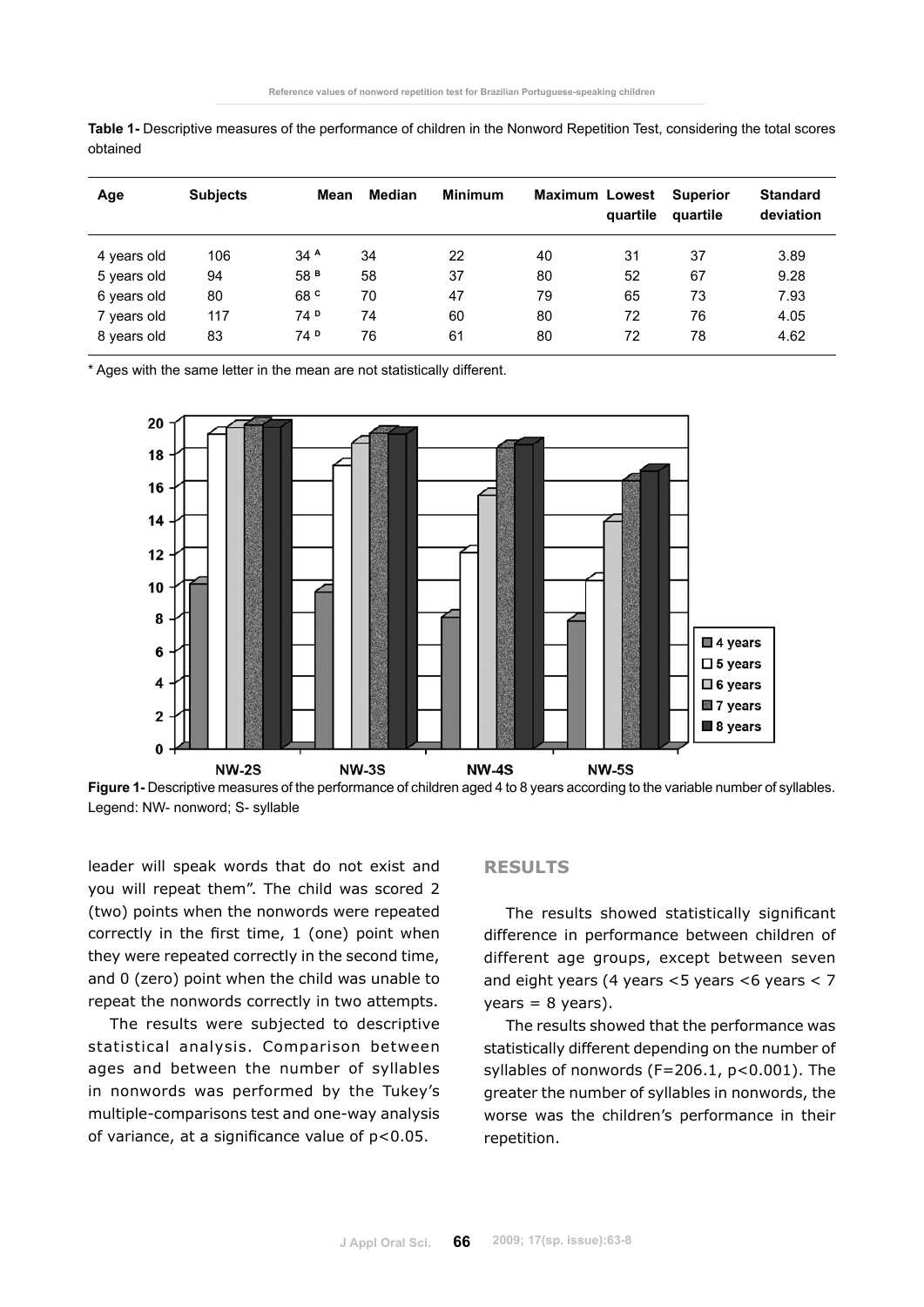# **Discussion**

The achievement of reference values for national evaluation tools is fundamental for the advancement of research in Brazil, particularly in the area of language, since the culture and language structure are important variables when testing cognitive and linguistic abilities<sup>20</sup>.

The instrument of this study was designed in accordance with the structure of the Brazilian language spoken in Brazil in order to obtain indices that can be used as reference for the evaluation of children with language problems, since lexical, syntactic and phonological difficulties have been related to deficits in PWM1,16,25. The PWM formed the theoretical basis for construction of this instrument because it allows the establishment of hypotheses on the mechanisms underlying the development of language - both in normal and pathological operations - and proposes strategies for the assessment and intervention that consider the various cognitive processes underlying the processing of linguistic information, such as PWM6,9,19,23.

The choice of tests involving the repetition of nonwords was based on studies<sup>3,4,10,21</sup> that reported that the skills of PWM are more reliably assessed by repetition of this index, because the verbal material presented is not subject to lexical influences. The repetition of nonwords by children requires a connection between their system of perceptual analysis and phonological planning, and the perceptual analysis provides the sequence of phonemes that cannot be generated in the lexicon<sup>10</sup>.

The descriptive measures obtained in this study showed that, with the increase in age, children were more efficient in the accomplishment of NWRT, with progressive scores in the median and minimum value (Table 1). There was statistically significant difference between the performances of children of different age groups, except between 7- and 8-year-olds (Table 1), although the performance of eight-year-old children was on top of most descriptive measures. The expansion of memory with age is attributed to the increased speed of "subvocal recall" and is well related with the increase in language skills, typical of child development $8,13$ . It is necessary to verify the age from which this performance is in decline, because seniors have memory decline, including in the verbal aspect<sup>27</sup>.

Regarding the comparison between the number of syllables in nonwords, the results showed statistically significant difference between all of them (two syllables> three syllables> four syllables> five syllables) for the different age groups (Figure 1). The findings are consistent with the study of Santos and Bueno<sup>21</sup> (2003), who found that the extent of nonwords is reflected in the subvocal test component of the MPWM, since the children's performance decreased as the number of syllables of nonwords increased. Thus, the greater the number of syllables, the greater the difficulty in storing verbal material in



**Figure 2-** Comparative measurements between the numbers of syllables of nonwords. Legend: NW- nonword; S- syllable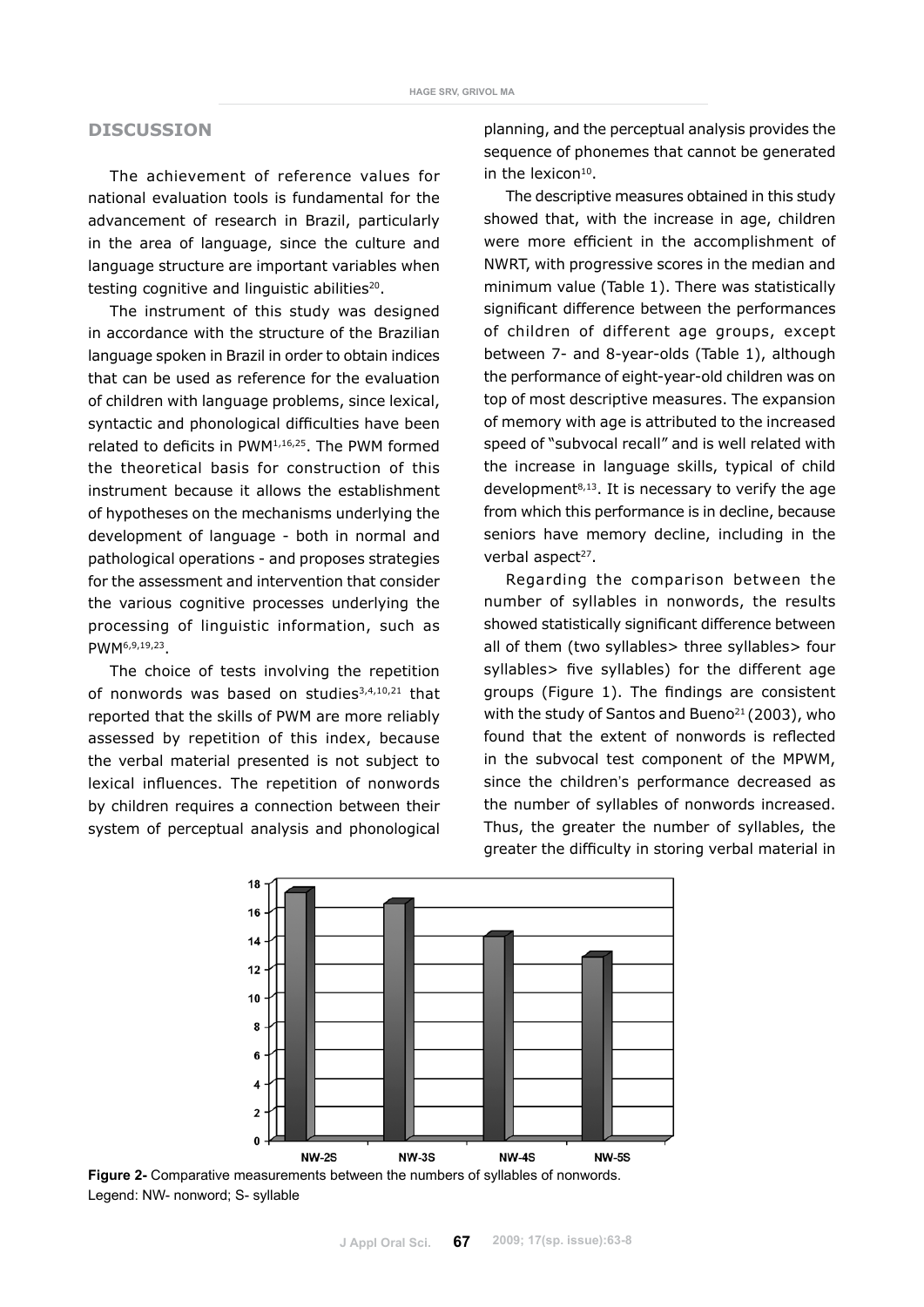the memory (Figure 2).

# **Conclusions**

The reference values obtained indicated that the performance improves with the increase in age of children, indicating an increase in the storage of verbal material in the phonological working memory. There was worsening of the performance with the increase in the number of syllables in nonwords, demonstrating that the difficulty in storing the verbal material increased with the increase of the number of syllables. The results of this study may serve as parameters in the evaluation of children with language disorders and aid in diagnosing the nature of the possible linguistic deficit.

# **Acknowledgements**

The authors acknowledge the financial support from the São Paulo State Research Foundation (Processes #2003/03247-5, 2006/03097-1).

#### **References**

1- Archibald LM, Gathercole SE. Short term and working memory in specific language impairment. Int J Lang Commun Disord. 2006;41(6):675-93.

2- Baddeley A, Hitch GJ. Working memory. In: Bower G, editor. The psychology of learning and motivation. New York: Academic Press; 1974. p. 47-89.

3- Baddeley A. Working memory. Oxford: Oxford University Press, Clarendon Press; 1986.

4- Baddeley A, Gathercole SE, Papagno C. The phonological loops as a language learning device. Psychol Rev. 1998;105(1):158-73. 5- Baddeley A. The episodic buffer: a new component of working memory? Trends Cogn Sci. 2000;4(11):417-23.

6- Baker E, Croot K, McLeod S, Paul R. Psycholinguistic models of speech development and their application to clinical practice. J Speech Lang Hear Res. 2001;44(3):685-702.

7- Cervera-Mérida JF, Ygual-Férnandez A. Intervención logopédica em los transtornos fonológicos desde el paradigma psicolinguístico del processamento del habla. Rev Neurol. 2003;36(1):39-53.

8- Gathercole SE, Baddeley AD. Working memory and language. Hillsdale: Lawrence Erlbaum Associates; 1993.

9- Gillon GT. Follow-up study investigating the benefits of phonological awareness intervention for children with spoken language impairment. Int J Lang Commun Disord. 2002;37(4):381-400.

10- Gonçalvez CS. A interferência da memória de trabalho fonológica no desenvolvimento da linguagem. Rev Fonoaudiologia Brasil. 2002;2(1):10-8.

11- Grieve J. Memória. In: Neuropsicologia em terapia ocupacional: exame da percepção e cognição. 2 ed. São Paulo: Santos; 2005. p. 55-64.

12- Hage SR, Grivol MA. Desempenho de crianças normais falantes do português em prova de memória de trabalho fonológica. Cad Comun Ling. 2009;1(1):11-22.

13- Hulme C, Thomson CM, Lawrence A. Speech rate and development of short–term memory span. J Exp Child Psychol. 1984;38(2):241-53.

14- Lent R. Pessoas com história: as bases neurais da memória e aprendizagem. In: Cem bilhões de neurônios: conceitos fundamentais de neurociência. São Paulo: Atheneu; 2001. p. 587-618.

15- Mainela-Arnold E, Evans JL. Beyond capacity limitations: determinants of word recall performance on verbal working memory span tasks in children with SLI. J Speech Lang Hear Res. 2005;48(4):897-909.

16- Montgomery JW. Working memory and compreension in children with specific language impairment: what we know so far. J Commun Disord. 2003;36(3):221-31.

17- Narbona J, Chevrie-Miller C. Avaliação neuropsicológica. In: Narbona J, Chevrie-Miller (orgs). A linguagem da criança: aspectos normais e patológicos. São Paulo: Artmed; 2005. p. 146-70.

18- Norrelgen F, Lacerda F, Forssberg H. Temporal resolution of auditory perception and verbal working memory in 15 children with language impairment. J Learn Disabil. 2002;35(6):539-45.

19- Pascoe M, Stackhouse J; Wells B. Phonological therapy within a psycholinguistic framework: promoting change in a child with persisting speech difficulties. Int J Lang Commun Disord. 2005;40(2):189-220.

20- Puyuelo M, Rondal JA, Wiig EH. Evaluación del lenguaje. Barcelona: Masson; 2002.

21- Santos FH, Bueno, O. Validation of the Brazilian Children's Test of Pseudoword Repetition in Portuguese speakers aged 4 to 10 years. Braz J Med Biol Res. 2003;36(11):1533-47.

22- Stein LM. Teste de desempenho escolar: manual para aplicação e interpretação. 1.ed. São Paulo: Casa do Psicólogo; 1994.

23- Waters D, Hawkes C, Burnett E. Targeting speech processing strengths to facilitate pronunciation change. Int J Lang Commun Disord. 1998;33:469-74.

24- Weismer SE, Evans J, Hesketh LJ. An examination of verbal working memory capacity in children with specific language impairment. J Speech Lang Hear Res. 1999;42(5):1249-60.

25- Weismer SE, Tomblin JB, Zhang X, Buckwalter P, Chynoweth JG, Jones M. Nonword repetition performance in school-age children with and without language impairment. J Speech Lang Hear Res. 2000;43(4):865-78.

26- Wertzner HF. Prova de fonologia. In: Andrade CR, Befi-Lopes DM, Fernandes FDM; Wertzner, HF. ABFW: teste de linguagem infantil nas áreas de fonologia, vocabulário, fluência e pragmática. São Paulo: Pró-Fono; 2004.

27- Yassuda MS, Batistone SST, Fortes AG, Neri AL. Treino de memória no idoso saudável: benefícios e mecanismos. Psicologia: reflexão e crítica. 2006;19(3):470-81.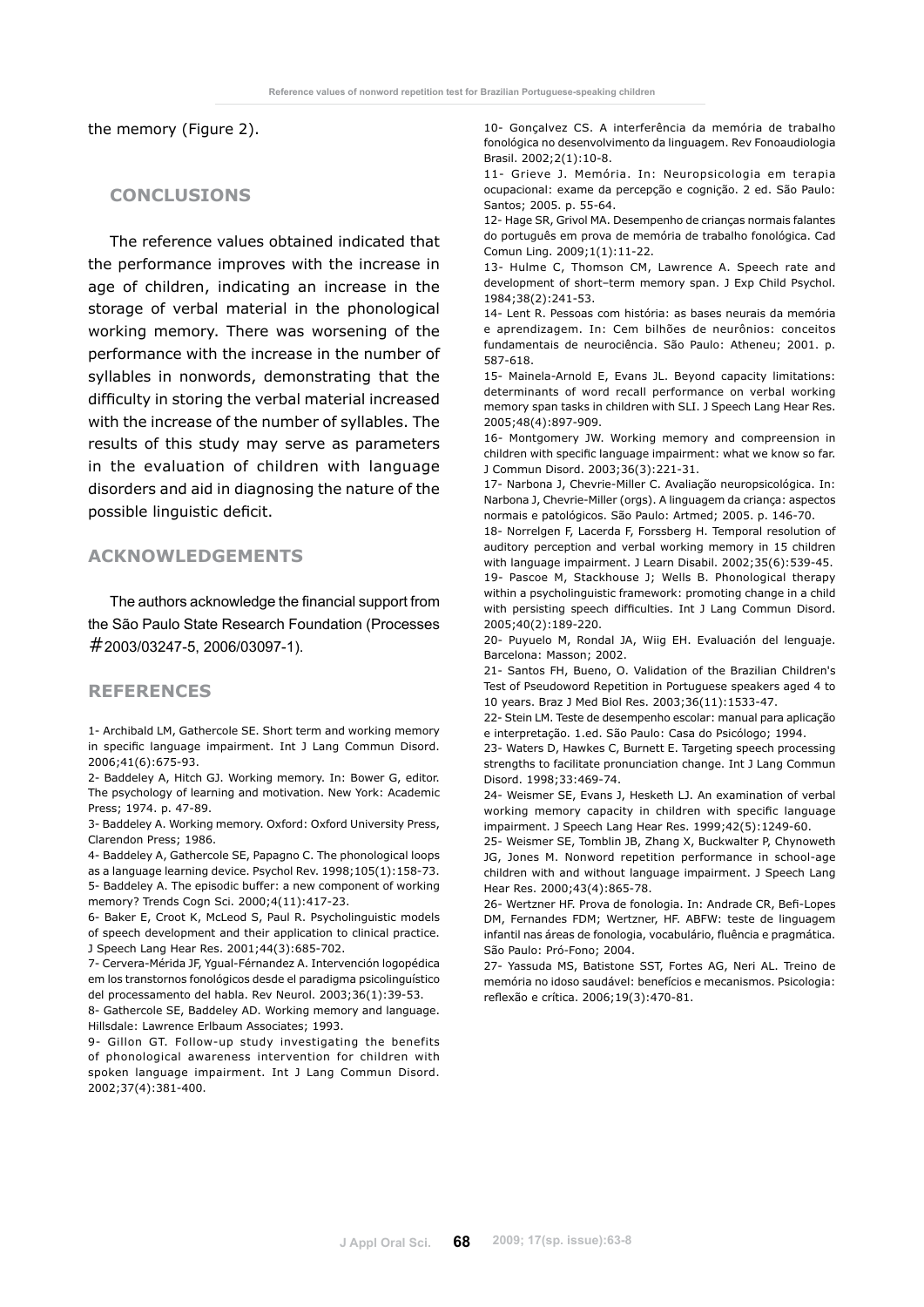# Communicative and psycholinguistic abilities in children with phenylketonuria and congenital hypothyroidism

#### Mariana Germano GEJAO<sup>1</sup>, Amanda Tragueta FERREIRA<sup>2</sup>, Greyce Kelly SILVA<sup>3</sup>, **Fernanda da Luz Anastácio-Pessan4 , Dionísia Aparecida Cusin Lamônica5**

1- MSc, Speech Language Pathologist; Department of Speech-Language Pathology and Audiology, Bauru School of Dentistry, University of São Paulo, Bauru, SP, Brazil.

2- Speech Language Pathologist, Graduate student; Department of Speech-Language Pathology and Audiology, Bauru School of Dentistry, University of São Paulo, Bauru, SP, Brazil.

3- MSc; Speech Language Pathologist; Municipal Public Service, Uru, SP, Brazil.

4- Speech Language Pathologist, Graduate student; Neonatal Screening Laboratory of the Association of Parents and Friends of Special Needs Individuals (APAE), Bauru, SP, Brazil.

5- PhD, Associate Professor; Department of Speech-Language Pathology and Audiology, Bauru School of Dentistry, University of São Paulo, Bauru, SP, Brazil.

**Corresponding address:** Dionísia Aparecida Cusin Lamônica - Via Puccini, 1-16 - Residencial Tívoli I - Bauru - SP - Caixa Postal: 17053-095 - Phone: + 55 14 3235-8232 - e-mail: dionelam@uol.com.br

#### **Received: February 19, 2010 - Accepted: November 04, 2009**

# **abstract**

The Neonatal Screening for Inborn Errors of Metabolism of the Association of Parents and Friends of Special Needs Individuals (APAE) - Bauru, Brazil, was implanted and accredited by the Brazilian Ministry of Health in 1998. It covers about 286 cities of the Bauru region and 420 collection spots. Their activities include screening, diagnosis, treatment and assistance to congenital hypothyroidism (CH) and phenylketonuria (PKU), among others. In 2005, a partnership was established with the Department of Speech-Language Pathology and Audiology, Bauru School of Dentistry, University of São Paulo, Bauru, seeking to characterize and to follow, by means of research studies, the development of the communicative abilities of children with CH and PKU. Objective: The aim of this study was to describe communicative and psycholinguistic abilities in children with CH and PKU. Materials and Methods: Sixty-eight children (25 children aged 1 to 120 months with PKU and 43 children aged 1 to 60 months with CH) participated in the study. The handbooks were analyzed and different instruments were applied (Observation of Communication Behavior, Early Language Milestone Scale, Peabody Picture Vocabulary Test, Gesell & Amatruda's Behavioral Development Scale, Portage Operation Inventory, Language Development Evaluation Scale, Denver Developmental Screening Test, ABFW Child Language Test-phonology and Illinois Test of Psycholinguistic Abilities), according to the children's age group and developmental level. Results: It was observed that the children with PKU and CH at risk for alterations in their developmental abilities (motor, cognitive, linguistic, adaptive and personal-social), mainly in the first years of life. Alterations in the psycholinguistic abilities were also found, mainly after the preschool age. Attention deficits, language and cognitive alterations were more often observed in children with CH, while attention deficits with hyperactivity and alterations in the personal-social, language and motor adaptive abilities were more frequent in children with PKU. Conclusion: CH and PKU can cause communicative and psycholinguistic alterations that compromise the communication and affect the social integration and learning of these individuals, proving the need of having these abilities assisted by a speech and language pathologist.

**Key words:** Phenylketonurias. Congenital hypothyroidism. Communication. Child.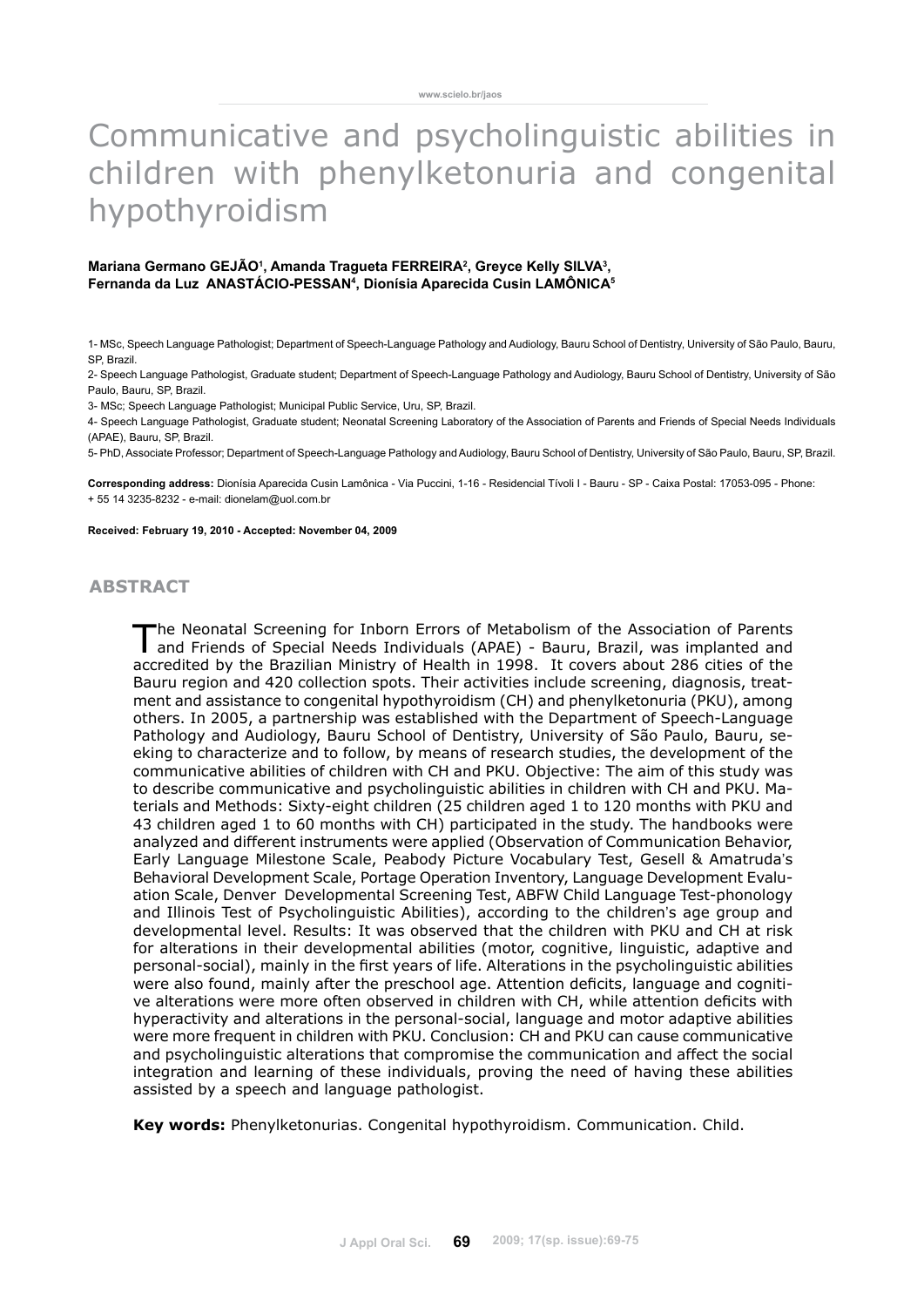# **INTRODUCTION**

Neonatal screening program (NSP) is the popular name attributed to the Neonatal Screening for Inborn Errors of Metabolism, which has the objective of detecting early congenital hypothyroidism (CH) and phenylketonuria (PKU), among other alterations that can cause intellectual deficiency<sup>7</sup>.

The NSP of the Association of Parents and Friends of Special Needs Individuals/Bauru (APAE-Bauru) was implanted and accredited by Brazilian Ministry of Health in 1998. It covers approximately 286 cities of the Bauru area, totalizing 420 collection spots. Their activities include screening, diagnosis and long-term assistance for CH and PKU. The multidisciplinary team for the assistance to the individuals is composed by a pediatrician, an endocrinologist, a nutritionist, a psychologist, a neurologist, a social assistant, a speech language pathologist and a biochemist. This is a pioneering work in this area because the speech language pathologist is not included in the team of professionals proposed by the Ministry Health. However, studies have shown communicative, psycholinguistic, cognitive, motor and personal-social developmental alterations, even in children with early beginning of treatment3,5,10,15,18,22,25,27-29.

CH is a systemic metabolic disturbance caused by insufficient production of thyroid hormones due to thyroid gland malformation or alterations in hormonal biosyntheses<sup>20,21</sup>. These hormones have great influence in the central nervous system (CNS) development because the vascularization, myelinization, dendritic trees, synapse formation, neuronal migration and genes expression depend on them3,22-25.

PKU is an autosomal recessive disorder, resulting from the mutation of the gene located in chromosome 12q22-24.1<sup>6</sup>. PKU is caused by the lack of an enzyme known as phenylalanine hydroxylase. This enzyme is responsible for converting the amino acid phenylalanine to a second amino acid, tyrosine, in the liver<sup>27</sup>. The alterations found in the brain tissue of individuals with PKU are nonspecific and of diffuse nature, and might compromise the CNS maturation, produce flaws in the myelinization, and interfere in the biochemical processes that affect some neurotransmitters.

The objective of this study was to describe communicative and psycholinguistic abilities in children with CH and PKU.

### **MATERIAL AND METHODS**

After approval by the Research Ethics Committee (Protocol #14/2005) of the Bauru School of Dentistry, University of São Paulo, the parents were asked to sign an informed consent form according to 196/96 Resolution. The study was developed in partnership with one of the six São Paulo State NSP centers, accredited by the Ministry of Health.

The criteria for the participants' eligibility were: having early diagnosis<sup>7</sup> for CH (TSH above 10 µIU/mL and T4 free below 0.75 mg/dL) or for PKU<sup>7,9</sup> (PHE levels above 4 mg/dL); attending periodic follow up according to the national guidelines<sup>1</sup>; not presenting other congenital or acquired alterations apart from those of CH and/ or PKU; being aged less than 120 months for PKU and 60 months for CH.

Sixty-eight individuals of both genders aged 1 to 120 months were enrolled, being 25 children in the PKU group (PKUG) and 43 children in the CH group (CHG). The clinical history was collected by review of the medical records. The following evaluation instruments were used according to the age group:

\*Early Language Milestone Scale11 (ELMS): to evaluate the visual, receptive auditory and expressive auditory functions of children under 36 months of age.

\*Peabody Picture Vocabulary Test12 (PPVT): to evaluate the receptive vocabulary of children over 36 months of age.

\*Gesell and Amatruda's Behavioral Development Scale17 (GABDS): to evaluate the adaptive motor, fine motor, gross motor, language and personal-social behavior of children under 72 months of age.

\*Portage Operation Inventory30 (POI): to evaluate the motor, language, cognition, socialization and self-car behavior of children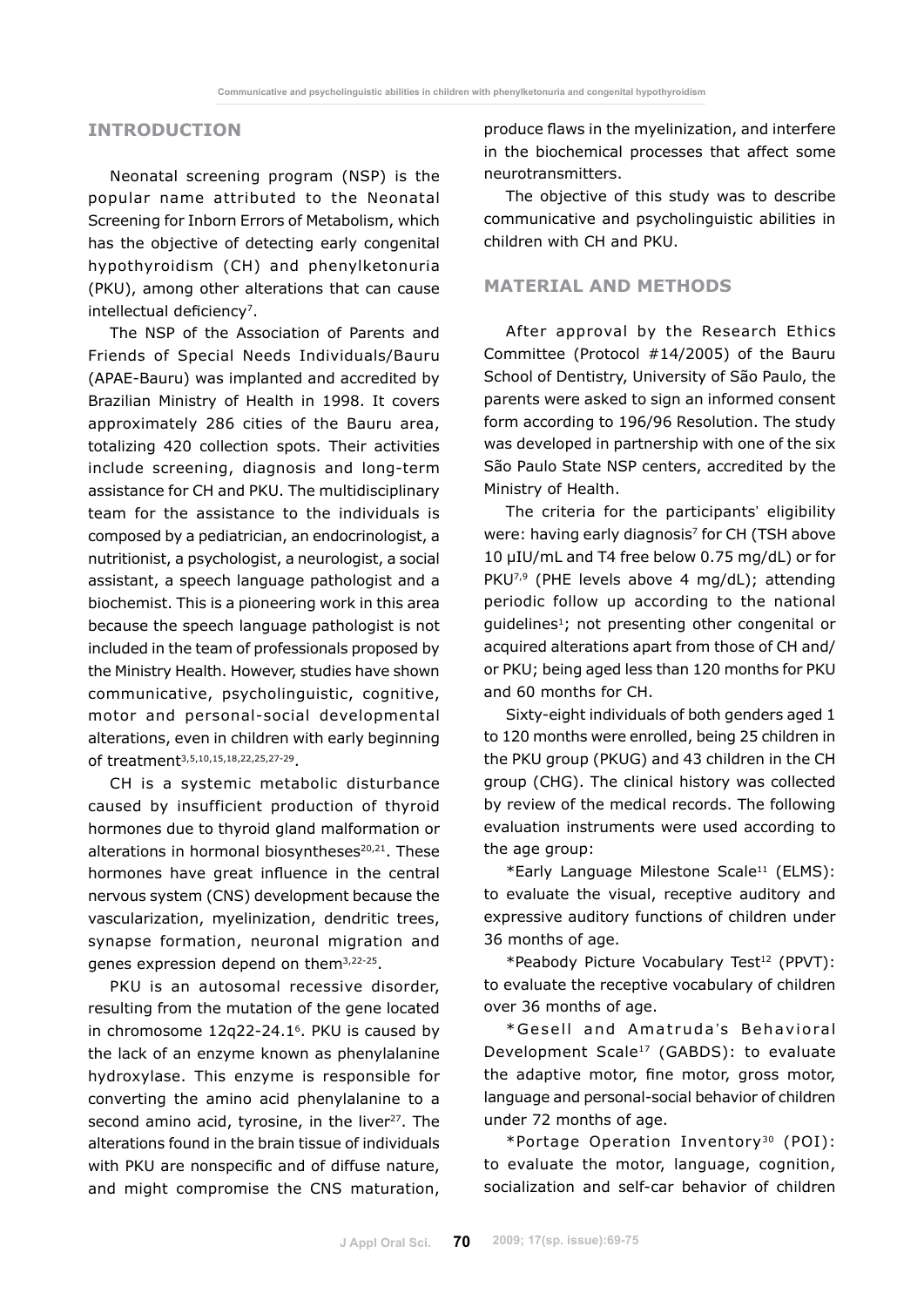under 72 months of age.

\*Language Development Evaluation Scale21 (LDES): to evaluate the receptive and expressive language development of children under 83 months of age.

\*Denver Developmental Screening Test13 (DDST-II): to evaluate the fine motor, adaptive motor, gross motor, language and personal-social behavior of children under 72 months of age.

\*ABFW Child Language Test-phonology<sup>2</sup> -(ABFW): to evaluate the phonology of children over 36 months of age.

\*Illinois Test of Psycholinguistic Abilities4 (ITPA): to evaluate the 12 psycholinguistic abilities subtests of children over 36 months of age (auditory reception, visual reception, auditory association, visual association, auditory memory, visual memory, auditory closure, visual closure, grammatical closure, verbal expression, manual expression, sounds combination).

\*Observation of Communication Behavior (OCB): to evaluate the communicative function, comprehension, dialogue maintenance, symbolic play and time attention in all children of the study.

Descriptive statistical analysis was used in the results obtained for the CHG and PKUG. The Spearman's correlation test was used to determine the correlations among the instruments employed in the study. A significance level of 5% was set for all analyses.

#### **RESULTS**

Figure 1 presents, in percentage, the results of the alterations in the abilities evaluated in the DDST-II of 43 children with CH and 17 children with PKU.

Figure 2 presents, in percentage, the results of the alterations in the abilities evaluated in the POI of 43 children with CH and 17 children with PKU.

Figure 3 presents, in percentage, the results of the alterations in the abilities evaluated in the GABDS of 43 children with CH and 17 children with PKU.

Figure 4 presents, in percentage, the results of the alterations in the abilities evaluated in the ELMS (expressive auditory, receptive auditory and visual) of 35 children with CH and 12 children with PKU; in the LDES of 43 children with CH and 17 with PKU; in the PPVT of 8 children with CH and 13 with PKU; and in the ABFW of 8 children with CH and 13 with PKU.

Figure 5 presents, in percentage, the results of the alterations in the abilities evaluated in the ITPA of 12 children with CH and 15 with PKU.

In the OCB, the CHG and PKUG presented verbal order comprehension, protesting, requesting, offering and informing functions, and symbolic play allowing dialogical activities. In both groups, the children demonstrated difficulty in attention time maintenance (39.5% for CHG and 64% for PKUG). The PKUG also presented

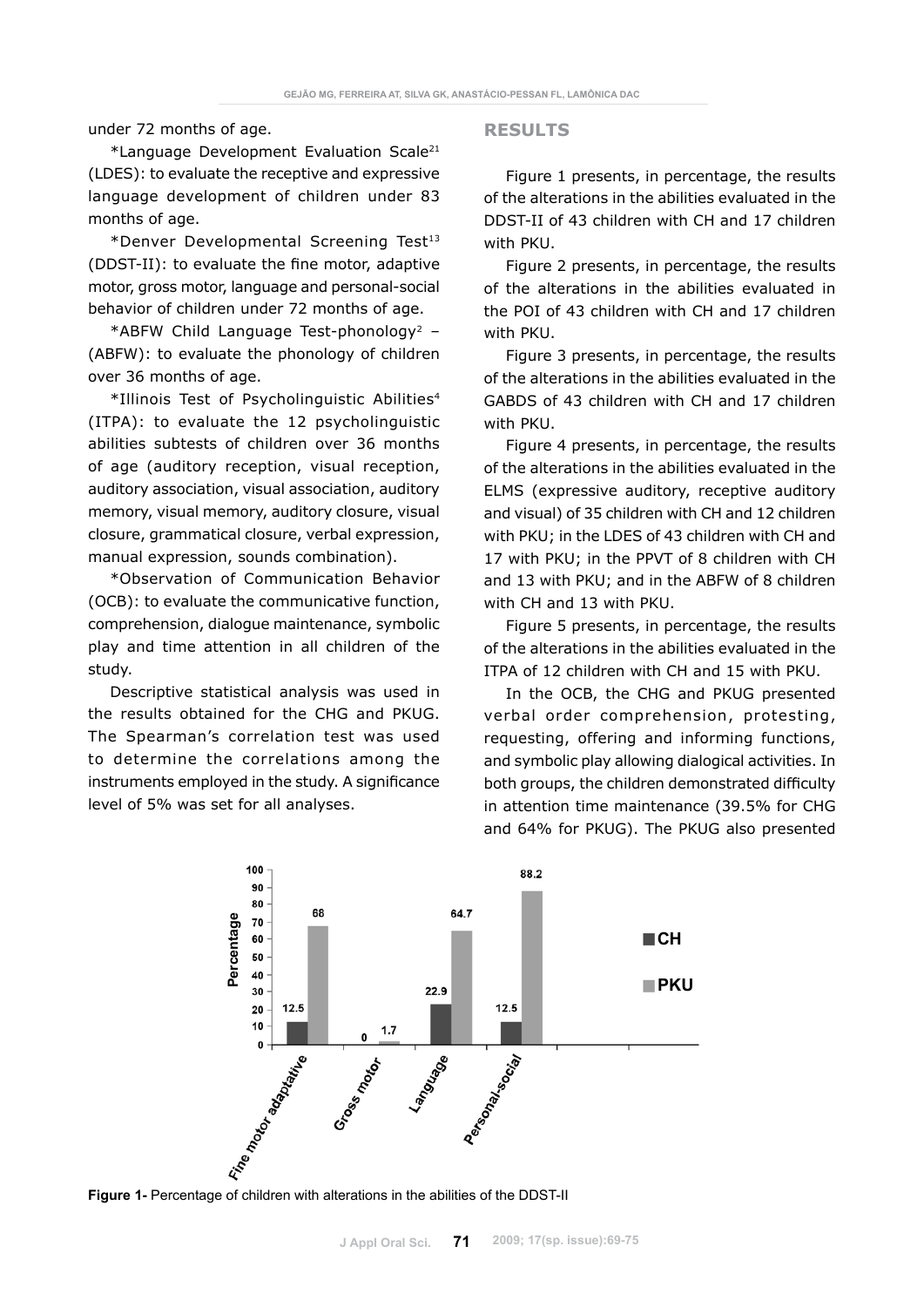



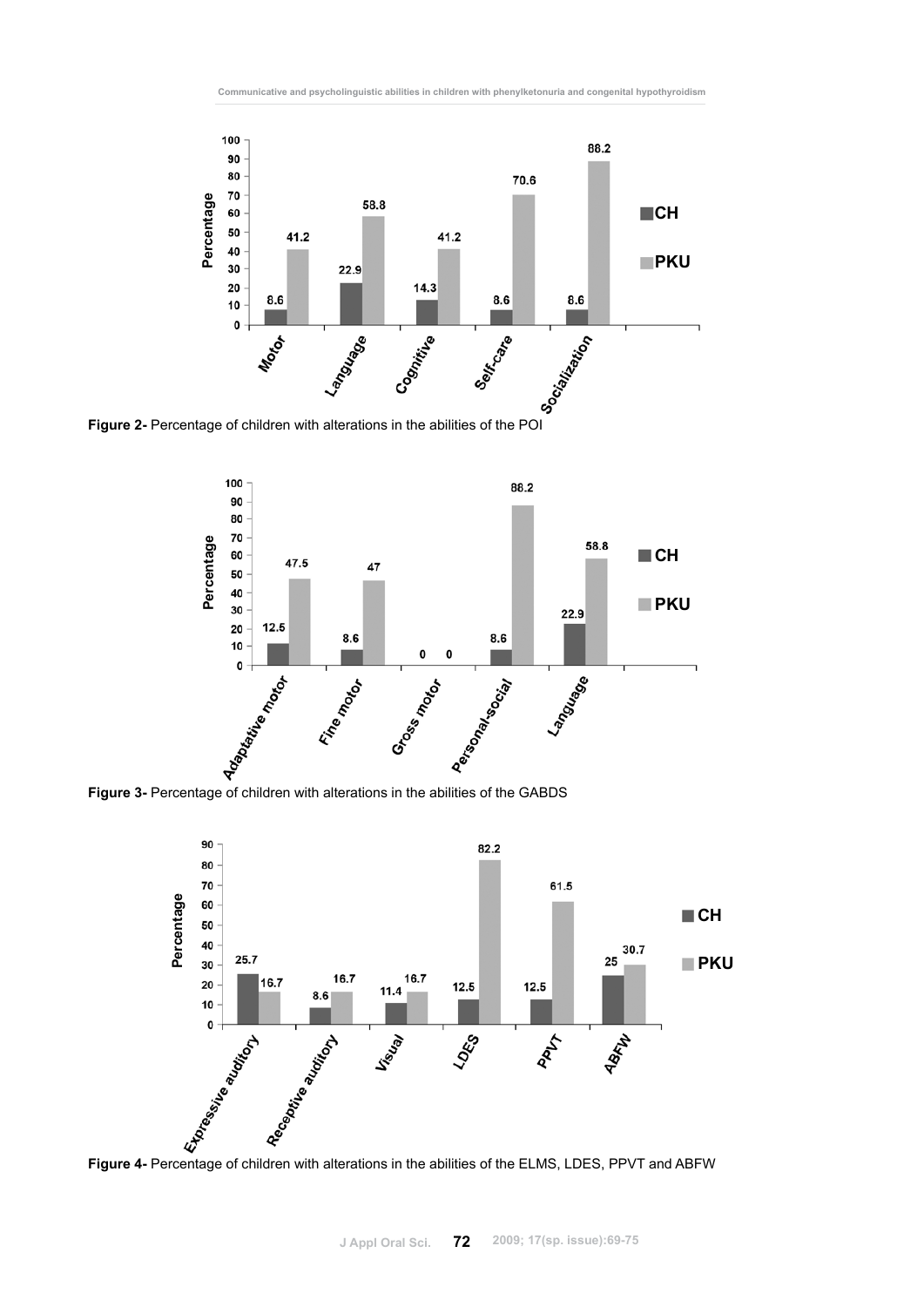

hyperactivity (32%). These data were confirmed by the review of the clinical history.

There was statistically significant correlation among the evaluation instruments, which means that the instruments used in the study had similar capacity to evaluate the same ability.

# **DISCUSSION**

Analyzing the Figures 1 to 3, the CHG presented worse performance in the language area and PKUG in the personal-social area, followed by the language and motor fine-adaptive areas. The literature refers that delays in the oral language acquisition are frequent in CH3,15,24 and that individuals with PKU are of risk for alterations in their personal-social<sup>5</sup>, psycholinguistic<sup>10,22,29</sup> and fine motor coordination $14$  abilities. Few works focused the language specifically $28$ . The language is a superior mental function, which depends on the CNS integrity, sensorial, perceptual, cognitive and maturational processes, and the environment influence<sup>15</sup>. The development field influence on the child's general performance has been emphasized. In other words, the language is the mediator for the child planing actions and interacting with the social environment. Therefore, alterations in the receptive or expressive language performance affect other development fields, mainly the adaptive and personal-social skills, interfere in the language development. As far as the expressive aspects are concerned (ELMS, LDES, ABFW, ITPA-verbal expression), CHG and PKUG did not present significant alterations for the phonology, but for the language use.

It has been reported that the longer the period of insufficient thyroid hormone production, the more severe and more extensive the cerebral damages because there will be alterations in the neuronal connections reducing the stimulus transmission capacity3,18,20,24. Individuals who cannot maintain the recommended phenylalanine levels can present alterations in the chemical mechanisms of the solid neurotransmitters with pre-frontal and/or left hemisphere dysfunction<sup>29</sup>, which affects the general learning.

Comparing the performance of CHG and PKUG in PPVT and LDES (Figure 4), PKUG presented more extensive damages. These data were confirmed by the Spearman's correlation test, proving that children that failed in one of the tests, in a given ability, also failed in the correlated abilities in another test. It means that these instruments were sensitive to detect the appraised ability profile and to confirm the tested hypothesis. It is emphasized that CH treatment is accomplished by hormonal replacement<sup>7,19,23,24</sup>,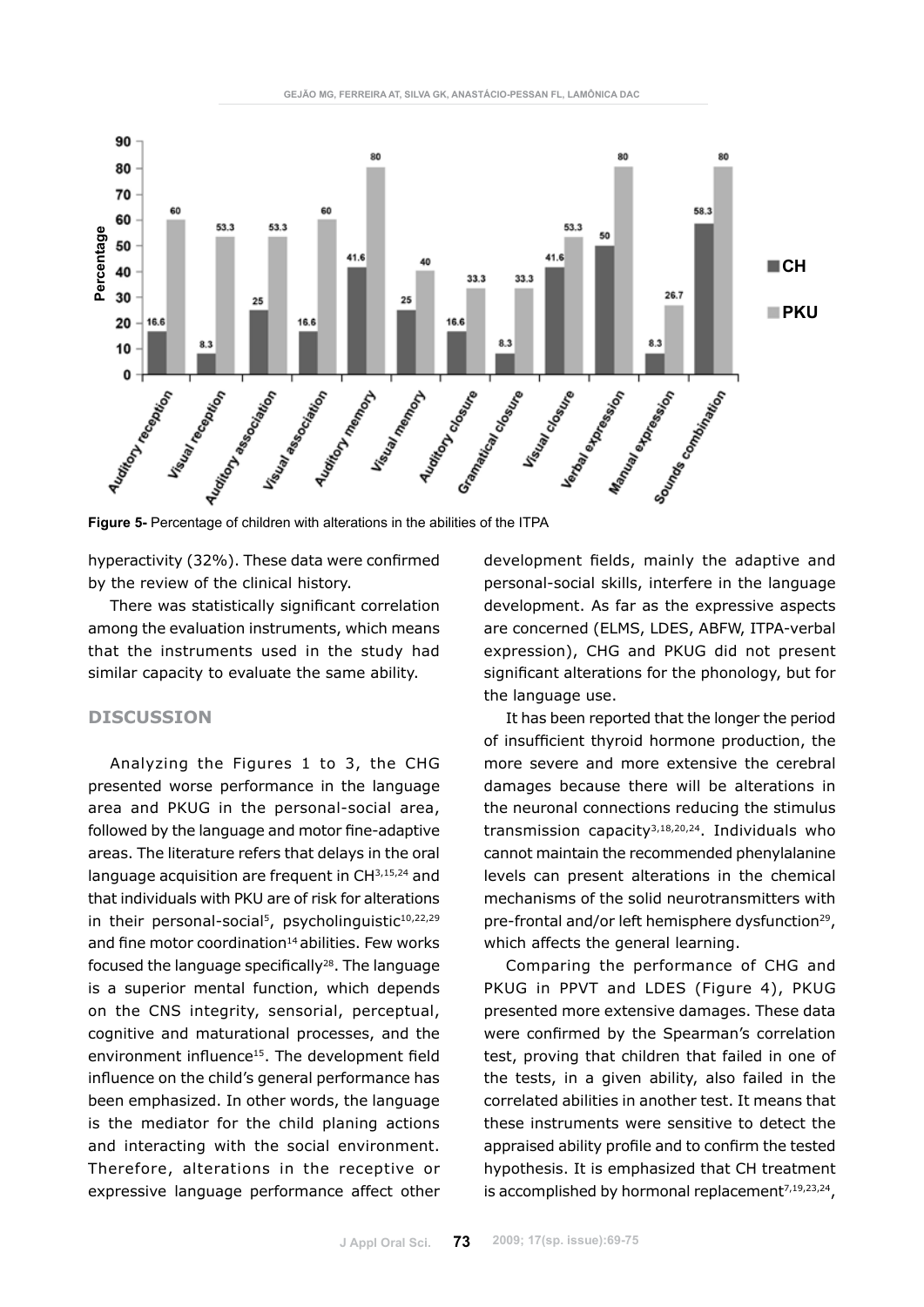while PKU treatment involves a phenylalaninepoor diet<sup>3,5-7,10,16,27</sup>, making PKU control much more complex, especially in older children.

In ITPA, the most extensive damages were observed in CHG compared to PKUG. In OCB, difficulty was verified in the attention time maintenance for CHG and PKUG, which also presented hyperactivity. It is inferred that the results in ITPA suffered influence of the difficulty in the attention time maintenance. These symptoms have been extensively discussed in the literature<sup>1,3,8,14,18,25-26</sup>. In other words, attention deficit disorders, impulsiveness and hyperactivity are observed in CH3,20,25 and PKU<sup>1,14,22,28</sup>, and brings interference in attention, concentration, memory, analysis, synthesis abilities and executive functions performance, which depends on the appropriate CNS operation.

In this study, measurement of TSH, T4 and phenylalanine levels was done periodically during the treatment and the values were not correlated. Neurological imaging exams were also performed during the course of the treatment. These analyses are objective of future studies.

With the exposed so far, it is inferred that the treatment accomplished by the SNP in children with CHG and PKUG was efficient for the prevention intellectual deficit, but not for prevention of alterations in the communicative and psycholinguistic abilities that compromise the communication and interfere in the social integration and learning, indicating the need of assistance for these abilities by a speech language pathologist.

# **CONCLUSION**

In the studied population, children with CH and PKU presented alterations in their developmental abilities (linguistics, personal-social and fineadaptive motor), mainly in the first years of life. There were significant alterations mainly in the visual and auditory psycholinguistic abilities of school children. The importance of having these children assisted is emphasized, seeking the prevention of communicative and psycholinguistic alterations as well as the increase of their social integration in the family and school environment.

#### **ACKNOWLEDGEMENTS**

The authors thank the Neonatal Screening Laboratory of the Association of Parents and Friends of Special Needs Individuals of Bauru, SP, for the partnership in the study of the development of children with CH and PKU. This work was supported by FAPESP (Grant# 2007/00130-0) and CNPq (Grant# 473570/2006- 8 and 308121/2006-6).

#### **REFERENCES**

1- Anderson PJ, Wood SJ, Francis DE, Coleman L, Anderson V, Boneh A. Are neuropsychological impairments in children with early-treated phenylketonuria (PKU) related to white matter abnormalities or elevated phenylalanine levels? Dev Neuropsychol. 2007;32(2):645-8.

2- Andrade RF, Béfi-Lopes DM, Fernandes FD, Wertzner HF. ABFW – teste de linguagem infantil nas áreas de fonologia, vocabulário, fluência e pragmática. São Paulo: Pró-Fono; 2000.

3- Bargagna S, Astrea G, Perelli V, Rafaneli V. Neuropsychiatric outcome in patients with congenital hypothyroidism precautiously treated: risk factors analysis in a grup of patients from Tuscany. Minerva Pediatr. 2006;58(3):279-87.

4- Bogossian MA. Teste de Illinois de habilidades psicolingüística: crítica do modelo mediacional e de diversos aspectos da validade do instrumento [Doutorado]. Rio de Janeiro: Fundação Getúlio Vargas; 1984.

5- Bosh AM, Tybout W, van Spronsen FJ, De Valk HW, Wijburg FA, Grootenhuis MA. The course of life and quality of life of early and continuously treated Dutch patients with phenylketonuria. J Inherit Metab Dis. 2007;30(1):29-34.

6- Brandalize SR, Czeresnia D. Avaliação do programa de prevenção e promoção da saúde de fenilcetonúricos. Rev Saúde Pública. 2004;38(2):300-6.

7- Brasil. Ministério da Saúde. Manual de normas técnicas e rotinas operacionais do programa nacional de triagem neonatal. Brasília: Ministério da Saúde; 2002. [Cited at 2006 Jul 25]. Available from: http://dtr2001.saude.gov.br/sas/dsra/MANUAL%202002%20 0456%20Neo%20Natal-%2006.JUN02.pdf

8- Brumm VL, Azen C, Moats RA, Stern AM, Broomand C, Nelson MD, et al. Neuropsychological outcome of subjects participating in the PKU adult collaborative study: a preliminary review. J Inherit Metab Dis. 2004;27:549-66.

9- Campos MV, Campos B. Disfunção tireoidiana no recém-nascido. Acta Med Port. 2003;16:348-50.

10- Channon S, Goodman G, Zlotowitz S, Mockler C, Lee PJ. Effects of dietary management of phenylketonuria on long-term cognitive outcome. Arch Dis Child. 2007;92(3):213-8.

11- Coplan J. Early language milestone scale. 2nd ed. Austin: PRO-ED; 1993.

12- Dunn LM, Padilla ER, Lugo DE, Dunn LM. Test de vocabulário en imágenes Peabody: adaptación hispanoamericana. Circle Pines: American Guindance Service; 1986.

13- Frankenburg WK, Dodds J, Archer P, Shapiro H, Bresnick B. The Denver II: a major revision and restandardization of the Denver Developmental Screening Test. Pediatrics. 1992;89(1):91-7.

14- Gassió R, Artuch R, Vilaseca MA, Fusté E, Colome R, Campistol J. Cognitive functions and the antioxidant system in phenylketonuria patients. Neuropsychology. 2008;22(4):426-31. 15- Gejão MG, Lamônica DAC. Habilidades do desenvolvimento em crianças com hipotireoidismo congênito: enfoque na comunicação. Pró-Fono. 2008;20(1):25-30.